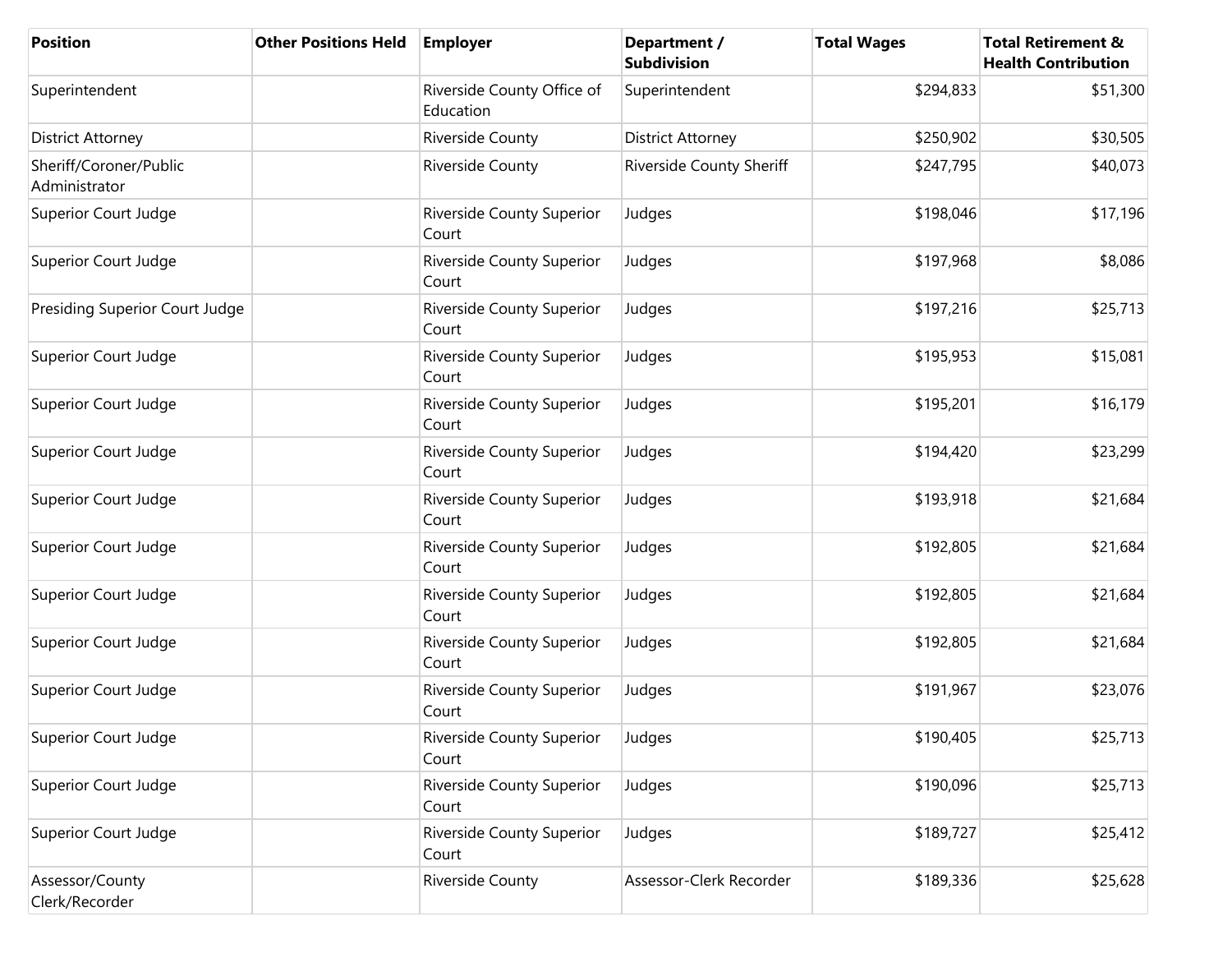| County Auditor-Controller          | <b>Riverside County</b>                   | Auditor - Controller      | \$189,336 | \$22,160 |
|------------------------------------|-------------------------------------------|---------------------------|-----------|----------|
| <b>Treasurer And Tax Collector</b> | Riverside County                          | Treasurer - Tax Collector | \$189,336 | \$21,960 |
| Superior Court Judge               | <b>Riverside County Superior</b><br>Court | Judges                    | \$182,810 | \$104    |
| Superior Court Judge               | Riverside County Superior<br>Court        | Judges                    | \$182,128 | \$1,370  |
| Superior Court Judge               | Riverside County Superior<br>Court        | Judges                    | \$181,516 | \$502    |
| Superior Court Judge               | <b>Riverside County Superior</b><br>Court | Judges                    | \$181,482 | \$7,094  |
| Superior Court Judge               | <b>Riverside County Superior</b><br>Court | Judges                    | \$181,481 | \$7,099  |
| Superior Court Judge               | Riverside County Superior<br>Court        | Judges                    | \$181,481 | \$7,099  |
| Superior Court Judge               | Riverside County Superior<br>Court        | Judges                    | \$181,202 | \$13,702 |
| Superior Court Judge               | Riverside County Superior<br>Court        | Judges                    | \$181,168 | \$7,425  |
| Superior Court Judge               | Riverside County Superior<br>Court        | Judges                    | \$180,714 | \$7,099  |
| Superior Court Judge               | Riverside County Superior<br>Court        | Judges                    | \$180,310 | \$104    |
| Superior Court Judge               | <b>Riverside County Superior</b><br>Court | Judges                    | \$180,089 | \$7,099  |
| Superior Court Judge               | Riverside County Superior<br>Court        | Judges                    | \$179,896 | \$17,641 |
| Superior Court Judge               | Riverside County Superior<br>Court        | Judges                    | \$179,896 | \$17,641 |
| Superior Court Judge               | Riverside County Superior<br>Court        | Judges                    | \$179,771 | \$13,702 |
| Superior Court Judge               | Riverside County Superior<br>Court        | Judges                    | \$179,702 | \$13,702 |
| Superior Court Judge               | <b>Riverside County Superior</b><br>Court | Judges                    | \$179,628 | \$1,370  |
| Superior Court Judge               | <b>Riverside County Superior</b><br>Court | Judges                    | \$179,609 | \$13,702 |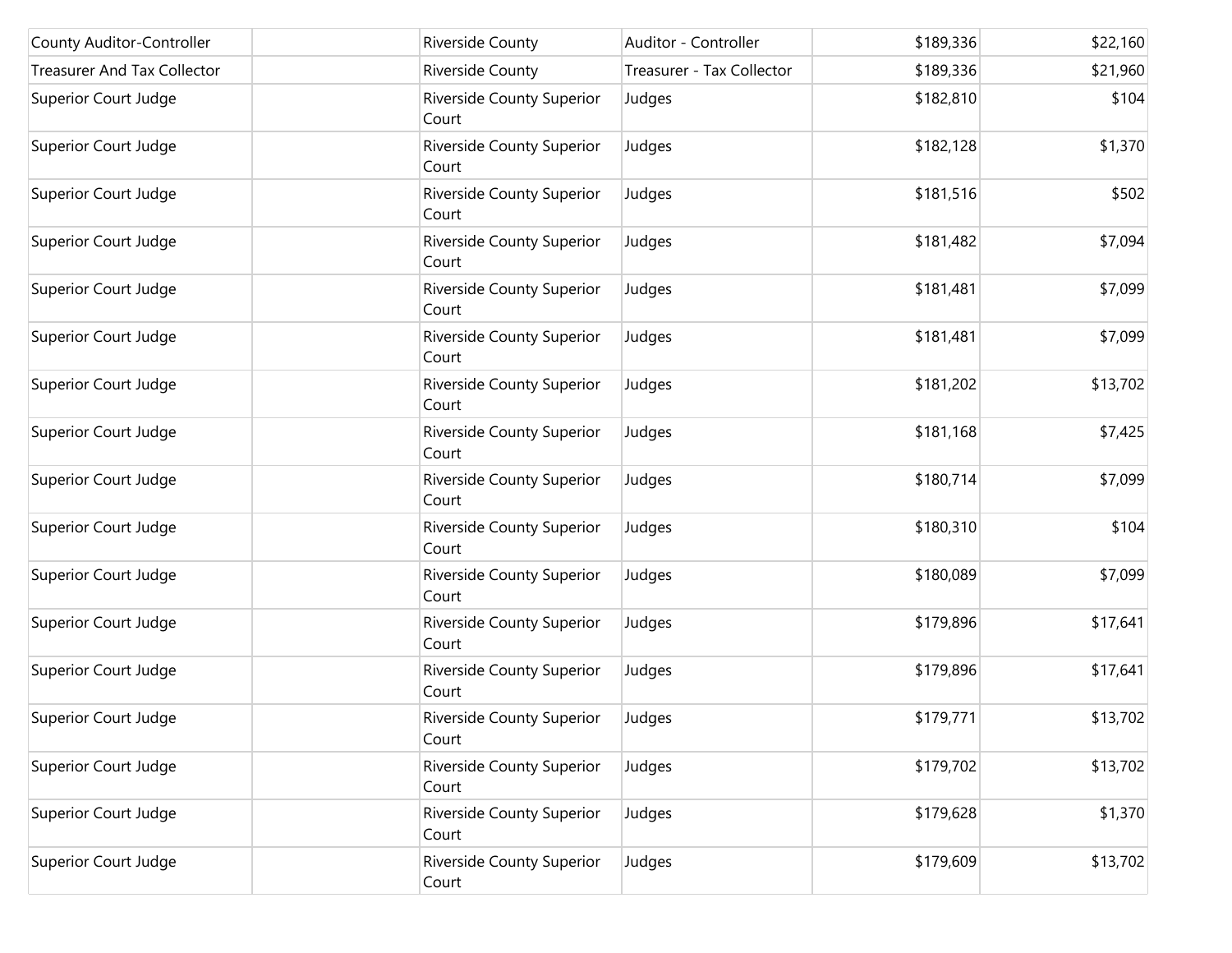| Superior Court Judge | Riverside County Superior<br>Court        | Judges | \$179,388 | \$13,702 |
|----------------------|-------------------------------------------|--------|-----------|----------|
| Superior Court Judge | Riverside County Superior<br>Court        | Judges | \$178,832 | \$7,544  |
| Superior Court Judge | Riverside County Superior<br>Court        | Judges | \$178,782 | \$15,040 |
| Superior Court Judge | <b>Riverside County Superior</b><br>Court | Judges | \$178,679 | \$17,731 |
| Superior Court Judge | Riverside County Superior<br>Court        | Judges | \$178,419 | \$17,731 |
| Superior Court Judge | Riverside County Superior<br>Court        | Judges | \$178,419 | \$17,731 |
| Superior Court Judge | Riverside County Superior<br>Court        | Judges | \$178,351 | \$17,731 |
| Superior Court Judge | <b>Riverside County Superior</b><br>Court | Judges | \$178,181 | \$17,731 |
| Superior Court Judge | Riverside County Superior<br>Court        | Judges | \$178,181 | \$17,731 |
| Superior Court Judge | Riverside County Superior<br>Court        | Judges | \$178,149 | \$17,731 |
| Superior Court Judge | Riverside County Superior<br>Court        | Judges | \$178,149 | \$17,731 |
| Superior Court Judge | Riverside County Superior<br>Court        | Judges | \$178,109 | \$17,731 |
| Superior Court Judge | Riverside County Superior<br>Court        | Judges | \$178,069 | \$17,641 |
| Superior Court Judge | Riverside County Superior<br>Court        | Judges | \$177,921 | \$17,731 |
| Superior Court Judge | Riverside County Superior<br>Court        | Judges | \$177,681 | \$13,702 |
| Superior Court Judge | Riverside County Superior<br>Court        | Judges | \$177,479 | \$17,731 |
| Superior Court Judge | Riverside County Superior<br>Court        | Judges | \$177,366 | \$17,731 |
| Superior Court Judge | Riverside County Superior<br>Court        | Judges | \$177,149 | \$13,583 |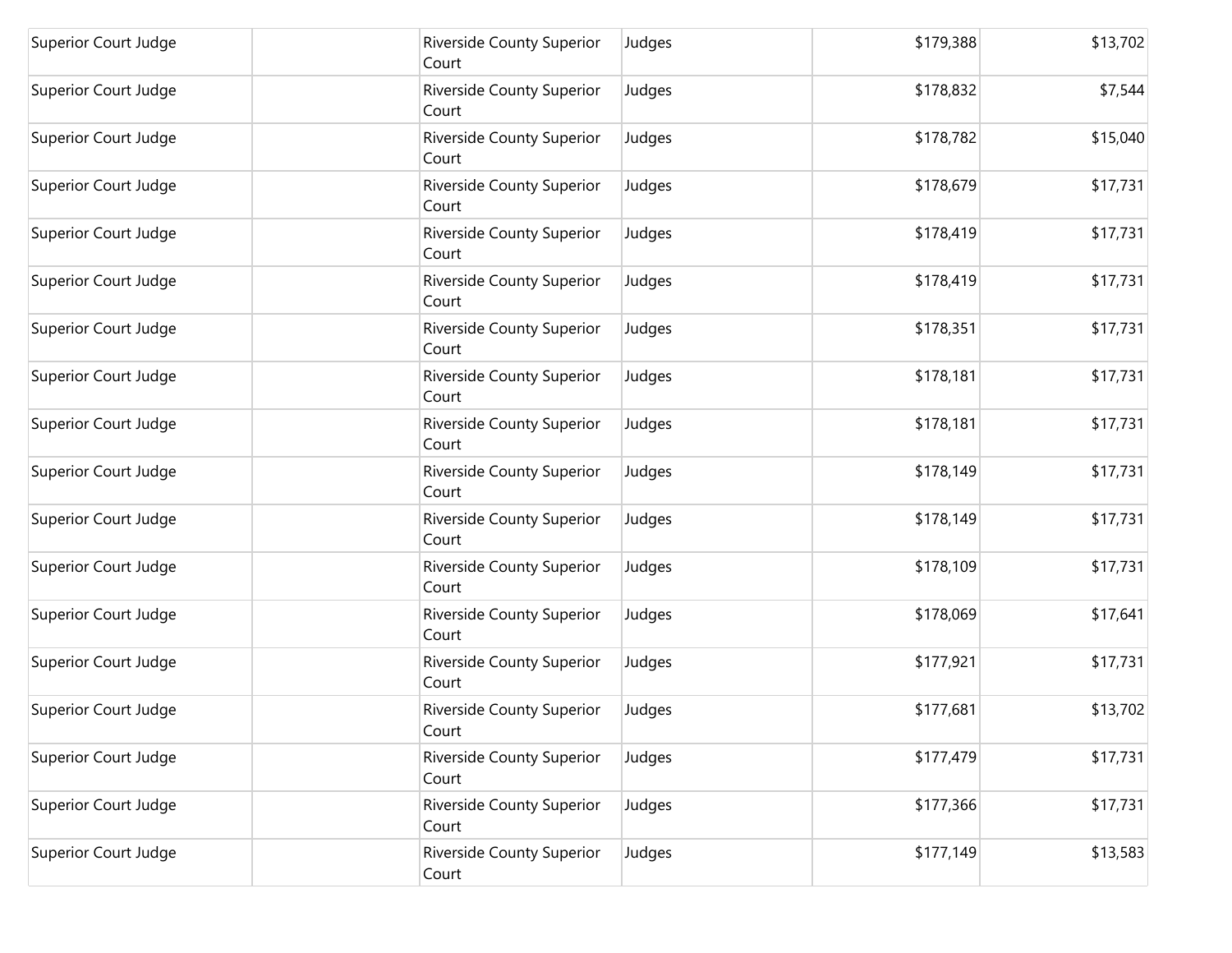| Superior Court Judge        |                                          | Riverside County Superior<br>Court                        | Judges                      | \$176,085 | \$1,280  |
|-----------------------------|------------------------------------------|-----------------------------------------------------------|-----------------------------|-----------|----------|
| Superior Court Judge        |                                          | Riverside County Superior<br>Court                        | Judges                      | \$175,681 | \$17,731 |
| Superior Court Judge        |                                          | <b>Riverside County Superior</b><br>Court                 | Judges                      | \$175,649 | \$17,731 |
| Superior Court Judge        |                                          | Riverside County Superior<br>Court                        | Judges                      | \$175,590 | \$17,731 |
| Superior Court Judge        |                                          | Riverside County Superior<br>Court                        | Judges                      | \$175,388 | \$17,731 |
| Superior Court Judge        |                                          | Riverside County Superior<br>Court                        | Judges                      | \$174,397 | \$17,731 |
| Board Of Supervisors Member |                                          | Riverside County                                          | <b>Board Of Supervisors</b> | \$162,930 | \$23,404 |
| Board Of Supervisors Member |                                          | Riverside County                                          | <b>Board Of Supervisors</b> | \$162,530 | \$19,936 |
| Board Of Supervisors Member |                                          | Riverside County                                          | <b>Board Of Supervisors</b> | \$161,030 | \$22,942 |
| Board Of Supervisors Member |                                          | Riverside County                                          | <b>Board Of Supervisors</b> | \$160,652 | \$9,876  |
| Board Of Supervisors Member |                                          | Riverside County                                          | <b>Board Of Supervisors</b> | \$157,936 | \$22,214 |
| Superior Court Judge        |                                          | <b>Riverside County Superior</b><br>Court                 | Judges                      | \$152,440 | \$14,814 |
| City Clerk Services Manager | City Clerk                               | Indio                                                     | City Clerk                  | \$127,098 | \$32,844 |
| Superior Court Judge        |                                          | Riverside County Superior<br>Court                        | Judges                      | \$103,694 | \$11,443 |
| Superior Court Judge        |                                          | Riverside County Superior<br>Court                        | Judges                      | \$89,027  | \$6,194  |
| Mayor                       |                                          | Riverside                                                 | Mayor                       | \$87,659  | \$36,149 |
| City Treasurer              | Deputy Director Of<br>Finance            | Blythe                                                    | Governing Body              | \$87,037  | \$39,535 |
| City Clerk                  | Deputy Admin Services Blythe<br>Director |                                                           | Governing Body              | \$83,852  | \$27,060 |
| District Manager            |                                          | Coachella Valley Resource<br><b>Conservation District</b> | Management                  | \$78,016  | \$0      |
| City Clerk                  | <b>Executive Assistant</b>               | Banning                                                   | City Clerk                  | \$70,264  | \$23,345 |
| Superior Court Judge        |                                          | Riverside County Superior<br>Court                        | Judges                      | \$65,773  | \$7,374  |
| <b>Board Member</b>         |                                          | Palo Verde Community<br>College District                  | Board                       | \$59,174  | \$5,962  |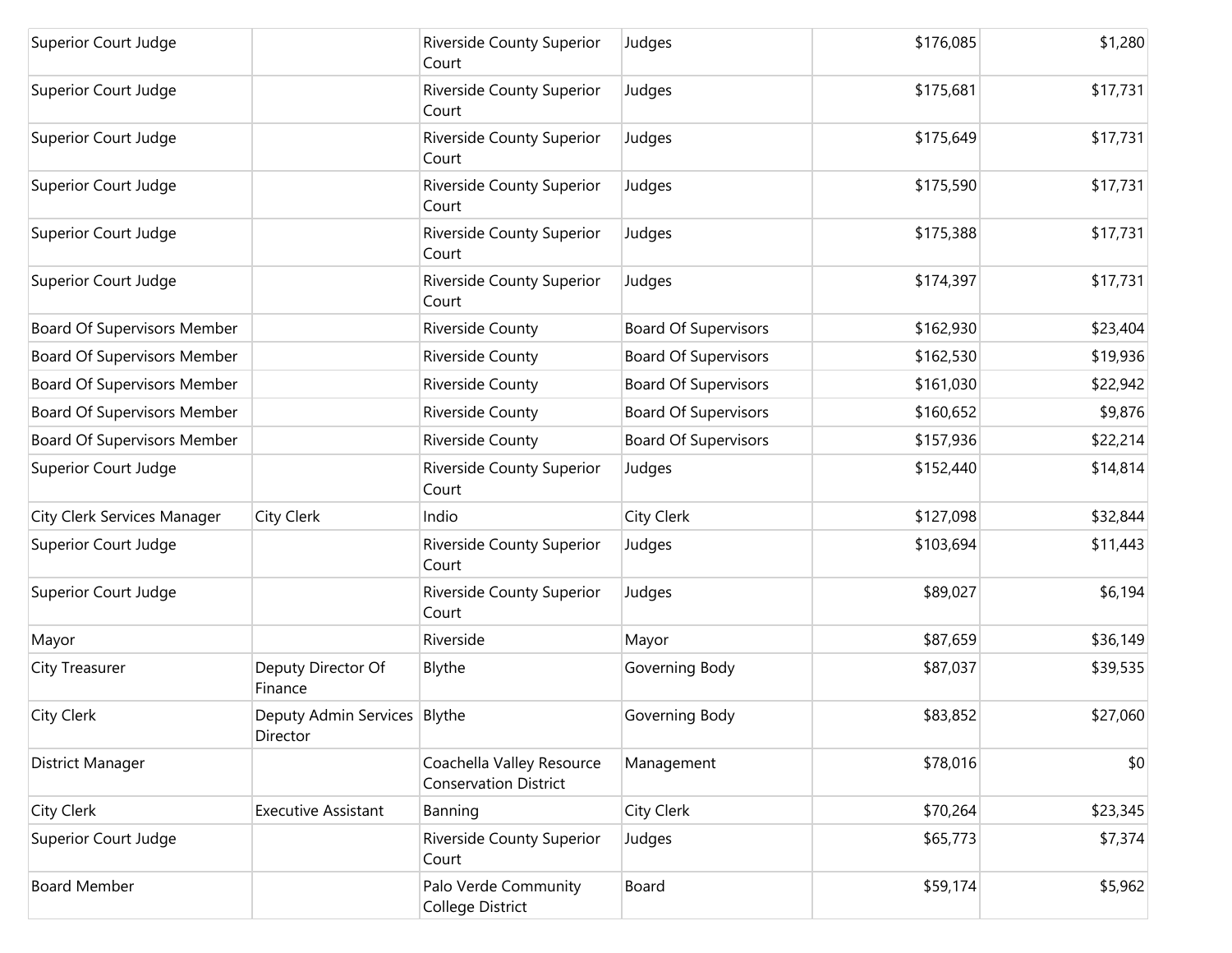| Council Member                            |                          | Riverside                           | City Council                       | \$48,866 | \$11,710 |
|-------------------------------------------|--------------------------|-------------------------------------|------------------------------------|----------|----------|
| Council Member                            |                          | Riverside                           | City Council                       | \$48,455 | \$22,083 |
| Mayor Pro Tem                             |                          | Riverside                           | City Council                       | \$46,667 | \$7,812  |
| Council Member                            |                          | Riverside                           | City Council                       | \$46,462 | \$18,734 |
| Council Member                            |                          | Riverside                           | City Council                       | \$45,862 | \$24,793 |
| Campus Supervisor I                       |                          | Perris Union High                   | Heritage High School               | \$44,497 | \$15,582 |
| Campus Supervisor I                       |                          | Perris Union High                   | Perris High School                 | \$44,421 | \$15,983 |
| Mayor                                     |                          | Palm Springs                        | City Council                       | \$43,800 | \$35,217 |
| Council Member                            |                          | Riverside                           | City Council                       | \$42,765 | \$24,278 |
| Superior Court Judge                      |                          | Riverside County Superior<br>Court  | Judges                             | \$37,724 | \$2,729  |
| Campus Supervisor I                       |                          | Perris Union High                   | Cds - The Academy                  | \$36,352 | \$6,758  |
| Campus Supervisor I                       |                          | Perris Union High                   | Pinacate Middle School             | \$36,048 | \$7,403  |
| Mayor                                     |                          | Rancho Mirage                       | City Council                       | \$34,979 | \$9,964  |
| Councilmember                             |                          | Rancho Mirage                       | City Council                       | \$34,241 | \$16,446 |
| <b>Board Director</b>                     |                          | Eastern Municipal Water<br>District | <b>Board Of Directors</b>          | \$34,038 | \$12,850 |
| Campus Supervisor I                       |                          | Perris Union High                   | Perris Lake Continuation<br>School | \$33,895 | \$15,302 |
| Mayor                                     |                          | Palm Desert                         | City Council                       | \$33,176 | \$2,057  |
| Councilmember                             |                          | Rancho Mirage                       | City Council                       | \$33,110 | \$11,770 |
| Councilmember                             |                          | Rancho Mirage                       | City Council                       | \$33,010 | \$24,217 |
| <b>City Council Member</b>                |                          | Palm Desert                         | City Council                       | \$32,754 | \$6,576  |
| 10-100103 - City Council<br>Member        |                          | Moreno Valley                       | City Council                       | \$32,718 | \$12,814 |
| 10-100105 - City Council<br>Member        |                          | Moreno Valley                       | City Council                       | \$30,901 | \$19,763 |
| 10-100104 - City Council<br>Member- Mayor |                          | Moreno Valley                       | City Council                       | \$30,730 | \$21,395 |
| Councilmember                             |                          | Temecula                            | Council                            | \$30,322 | \$2,613  |
| Director                                  |                          | Western Municipal Water<br>District | <b>Board Members</b>               | \$30,084 | \$18,925 |
| Mayor - Elected Official                  | Mayor - Elected Official | La Quinta                           | 10 - Administration                | \$29,858 | \$17,570 |
| Director                                  |                          | Desert Water Agency                 | <b>Board Of Directors</b>          | \$29,837 | \$8,445  |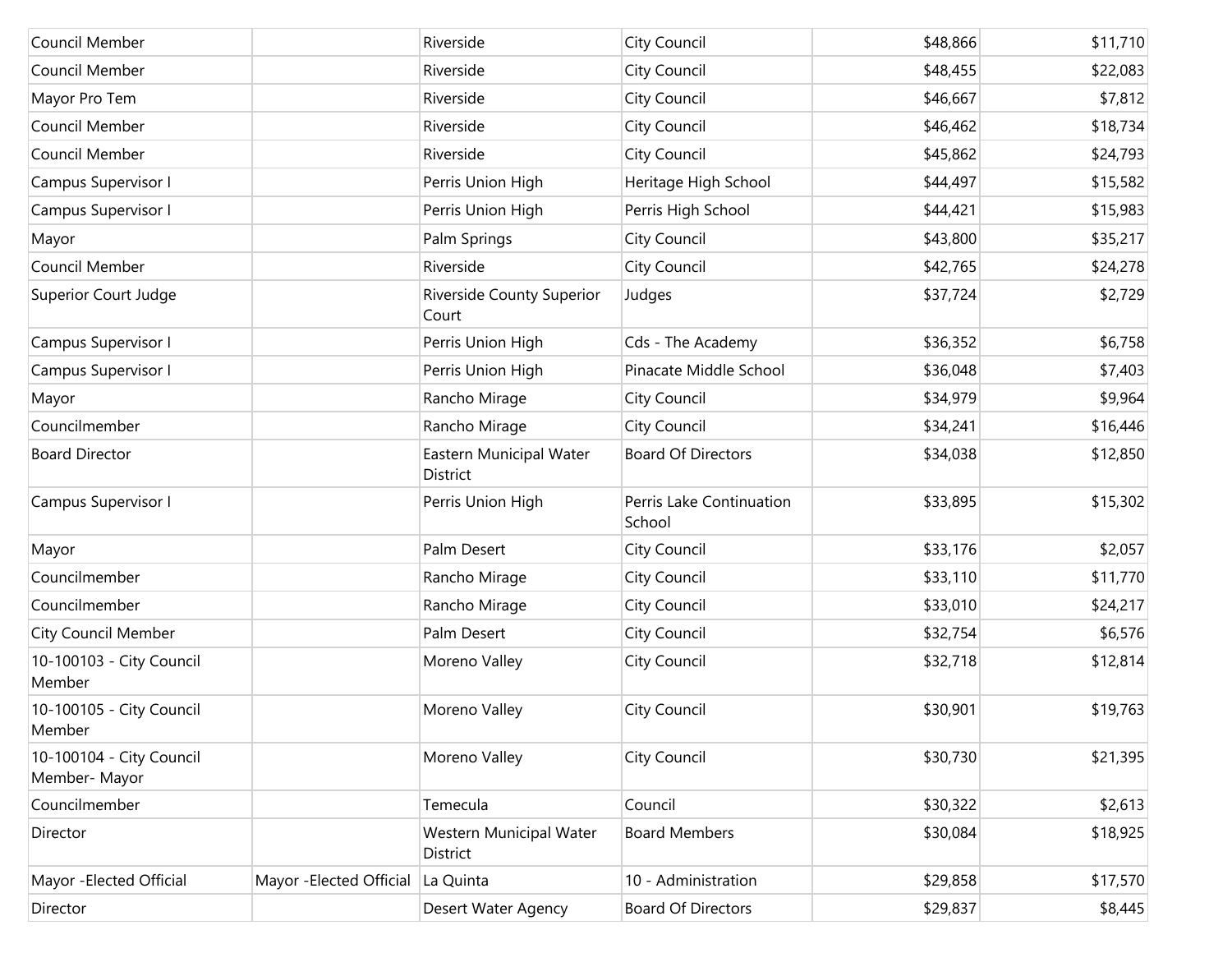| <b>Elected Official</b>            |                                                                                                       | Palm Springs                                              | City Council                               | \$29,196 | \$25,219 |
|------------------------------------|-------------------------------------------------------------------------------------------------------|-----------------------------------------------------------|--------------------------------------------|----------|----------|
| <b>Elected Official</b>            |                                                                                                       | Palm Springs                                              | City Council                               | \$29,196 | \$25,219 |
| <b>Elected Official</b>            |                                                                                                       | Palm Springs                                              | City Council                               | \$29,196 | \$17,479 |
| <b>Elected Official</b>            |                                                                                                       | Palm Springs                                              | City Council                               | \$29,196 | \$25,219 |
| Councilmember- Mayor               |                                                                                                       | Temecula                                                  | Council                                    | \$28,751 | \$2,729  |
| Director                           |                                                                                                       | Western Municipal Water<br><b>District</b>                | <b>Board Members</b>                       | \$28,640 | \$10,064 |
| Councilmember                      |                                                                                                       | Temecula                                                  | Council                                    | \$28,474 | \$2,637  |
| <b>Board Member</b>                |                                                                                                       | Coachella Valley Water<br><b>District</b>                 | Legislative - Board Of<br>Directors        | \$28,369 | \$0      |
| City Council                       | <b>Water Authority</b><br>Commissioner                                                                | Indio                                                     | City Council                               | \$26,613 | \$2,898  |
| Director                           |                                                                                                       | Desert Water Agency                                       | <b>Board Of Directors</b>                  | \$25,955 | \$6,862  |
| Mayor - Elected Official           | Mayor - Elected Official                                                                              | La Quinta                                                 | 10 - Administration                        | \$25,881 | \$17,835 |
| Campus Supervisor I                |                                                                                                       | Perris Union High                                         | Heritage High School                       | \$25,683 | \$4,437  |
| Council - Elected Official         | Council - Elected<br>Official                                                                         | La Quinta                                                 | 10 - Administration                        | \$25,651 | \$19,788 |
| Council - Elected Official         | Council - Elected<br>Official                                                                         | La Quinta                                                 | 10 - Administration                        | \$25,651 | \$17,980 |
| <b>Board Of Directors</b>          |                                                                                                       | <b>Elsinore Valley Municipal</b><br><b>Water District</b> | Administration                             | \$25,567 | \$15,948 |
| <b>Board Director</b>              |                                                                                                       | Eastern Municipal Water<br><b>District</b>                | <b>Board Of Directors</b>                  | \$25,249 | \$15,385 |
| Mayor                              | East Valley<br>Reclamation, Water<br>Authority<br>Commissioner, Waste<br><b>Transfer Commissioner</b> | Indio                                                     | City Council                               | \$25,013 | \$0      |
| <b>City Council Member</b>         |                                                                                                       | Palm Desert                                               | City Council                               | \$24,780 | \$21,284 |
| <b>Board Of Directors</b>          |                                                                                                       | <b>Elsinore Valley Municipal</b><br><b>Water District</b> | Administration                             | \$24,612 | \$8,907  |
| <b>Board Member</b>                |                                                                                                       | Coachella Valley Water<br>District                        | Legislative - Board Of<br><b>Directors</b> | \$24,132 | \$699    |
| 10-100102 - City Council<br>Member |                                                                                                       | Moreno Valley                                             | City Council                               | \$24,006 | \$8,052  |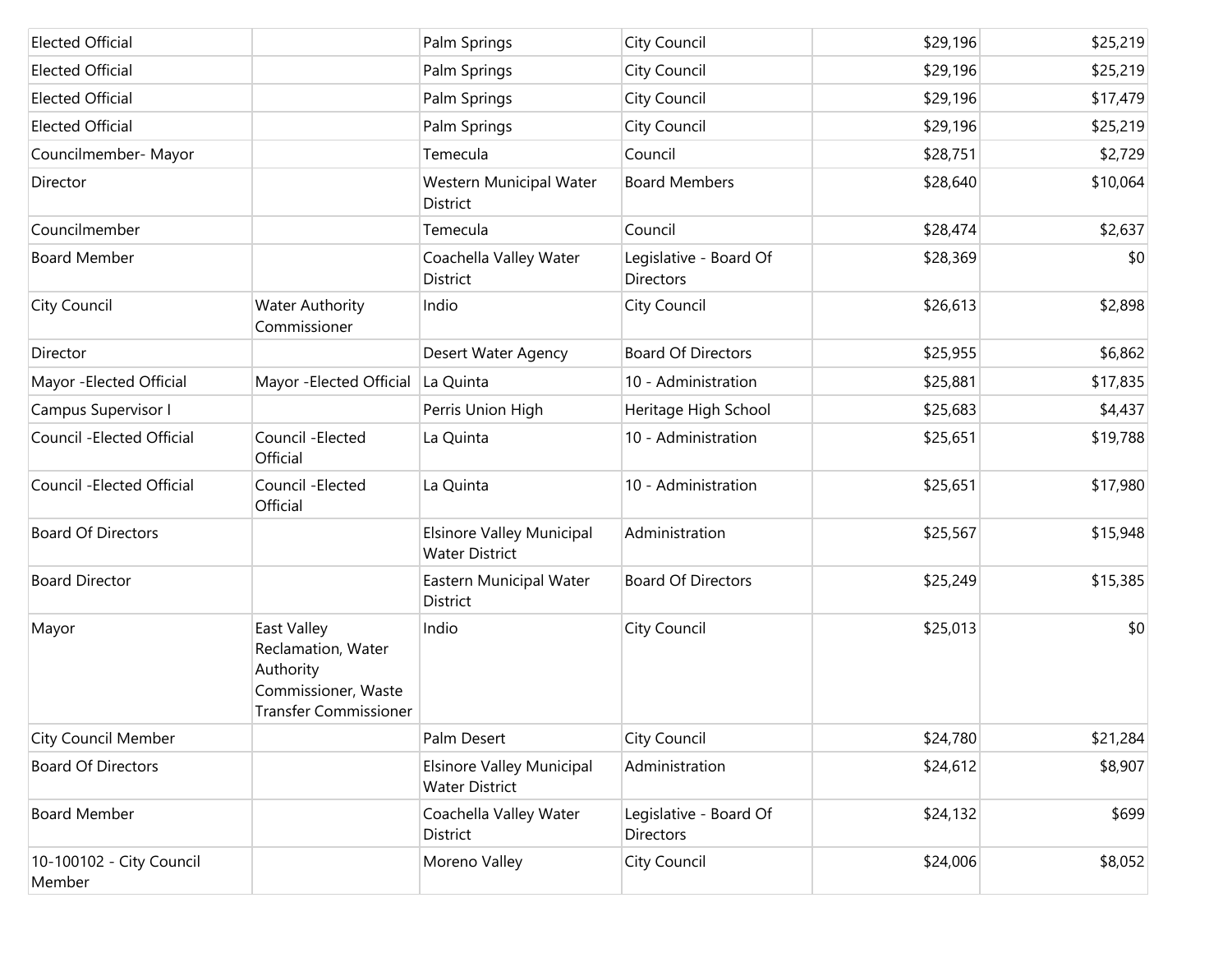| Superior Court Judge               |                                                                                                    | Riverside County Superior<br>Court                        | Judges                                     | \$23,962 | \$1,228  |
|------------------------------------|----------------------------------------------------------------------------------------------------|-----------------------------------------------------------|--------------------------------------------|----------|----------|
| <b>City Council Member</b>         |                                                                                                    | Palm Desert                                               | City Council                               | \$23,703 | \$13,550 |
| <b>Board Of Education Member</b>   |                                                                                                    | Corona-Norco Unified                                      | Superintendent                             | \$23,579 | \$5,880  |
| <b>Board Of Directors</b>          |                                                                                                    | Elsinore Valley Municipal<br><b>Water District</b>        | Administration                             | \$23,375 | \$24,344 |
| <b>Board Of Education Member</b>   |                                                                                                    | Corona-Norco Unified                                      | Superintendent                             | \$23,352 | \$0      |
| <b>Board Of Education Member</b>   |                                                                                                    | Corona-Norco Unified                                      | Superintendent                             | \$23,251 | \$0      |
| <b>Board Of Directors</b>          |                                                                                                    | <b>Elsinore Valley Municipal</b><br><b>Water District</b> | Administration                             | \$23,154 | \$24,344 |
| Director                           |                                                                                                    | Western Municipal Water<br>District                       | <b>Board Members</b>                       | \$23,104 | \$18,925 |
| City Council                       | <b>Water Authority</b><br>Commissioner, Waste<br>Transfer Commissioner,<br>East Valley Reclamation | Indio                                                     | City Council                               | \$22,925 | \$2,447  |
| <b>Board Of Education Member</b>   |                                                                                                    | Corona-Norco Unified                                      | Superintendent                             | \$22,660 | \$0      |
| <b>City Council Member</b>         |                                                                                                    | Palm Desert                                               | City Council                               | \$22,584 | \$25,696 |
| <b>Board Of Directors</b>          |                                                                                                    | Elsinore Valley Municipal<br><b>Water District</b>        | Administration                             | \$22,535 | \$19,004 |
| Council - Elected Official         | Council - Elected<br>Official                                                                      | La Quinta                                                 | 10 - Administration                        | \$22,504 | \$16,203 |
| <b>Board Director</b>              |                                                                                                    | Eastern Municipal Water<br>District                       | <b>Board Of Directors</b>                  | \$22,039 | \$7,978  |
| <b>Board Member</b>                |                                                                                                    | Coachella Valley Water<br><b>District</b>                 | Legislative - Board Of<br><b>Directors</b> | \$21,700 | \$0      |
| Director                           |                                                                                                    | <b>Desert Water Agency</b>                                | <b>Board Of Directors</b>                  | \$21,691 | \$8,445  |
| 10-100101 - City Council<br>Member |                                                                                                    | Moreno Valley                                             | City Council                               | \$20,837 | \$78     |
| <b>Board Director</b>              |                                                                                                    | Eastern Municipal Water<br>District                       | <b>Board Of Directors</b>                  | \$20,587 | \$4,484  |
| Councilmember                      |                                                                                                    | Rancho Mirage                                             | City Council                               | \$20,584 | \$2,516  |
| <b>Board Member</b>                |                                                                                                    | Coachella Valley Water<br><b>District</b>                 | Legislative - Board Of<br><b>Directors</b> | \$19,700 | \$975    |
| Director                           |                                                                                                    | Desert Water Agency                                       | <b>Board Of Directors</b>                  | \$18,608 | \$1,138  |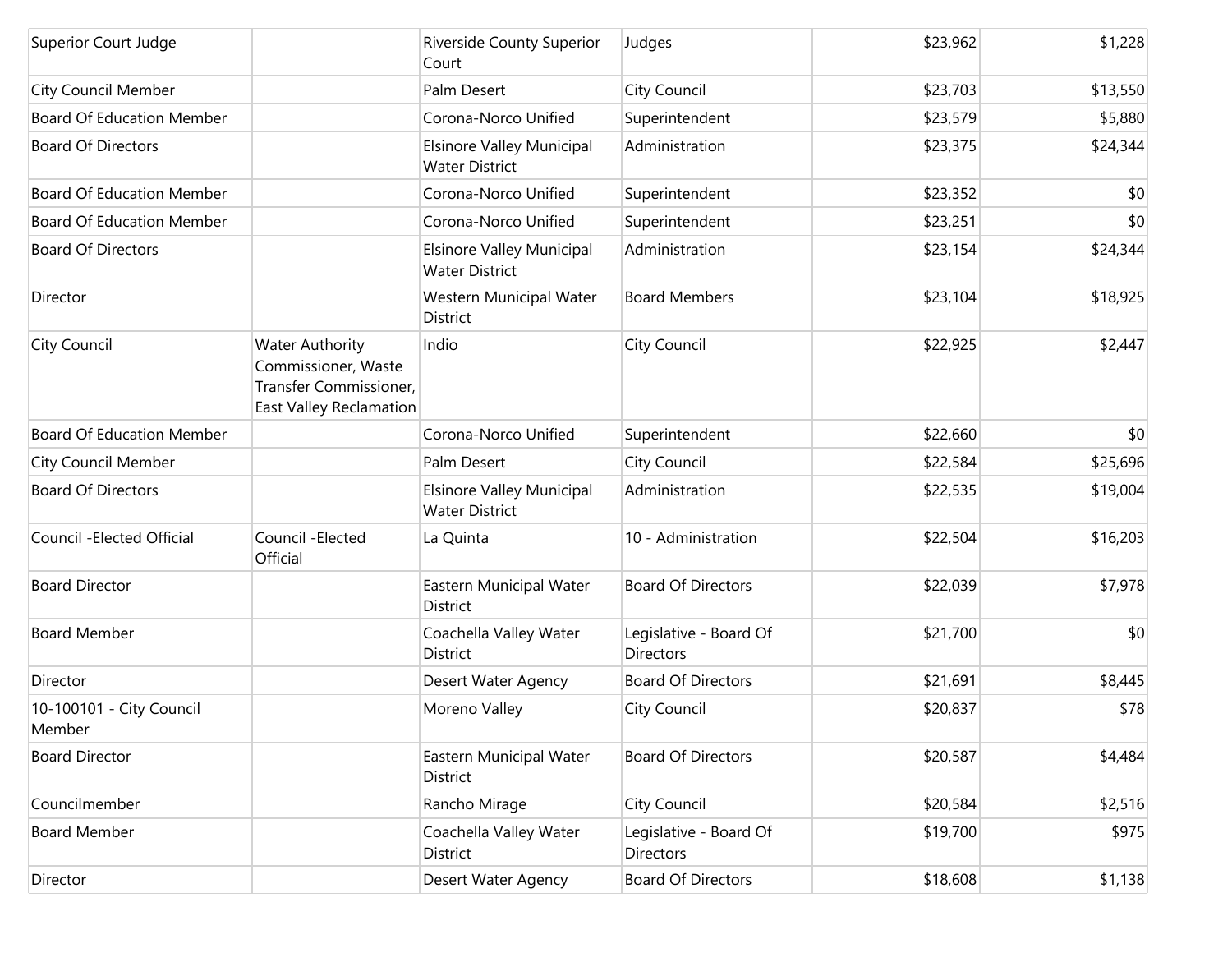| <b>Board Member</b>      |                                        | Coachella Valley Water<br>District  | Legislative - Board Of<br>Directors | \$18,330 | \$699    |
|--------------------------|----------------------------------------|-------------------------------------|-------------------------------------|----------|----------|
| City Council - Mayor     |                                        | Indian Wells                        | <b>Council Members</b>              | \$18,105 | \$0      |
| Director                 |                                        | Western Municipal Water<br>District | <b>Board Members</b>                | \$17,810 | \$18,925 |
| <b>Board Director</b>    |                                        | Eastern Municipal Water<br>District | <b>Board Of Directors</b>           | \$17,766 | \$20,162 |
| <b>Board Of Director</b> |                                        | Rancho California Water<br>District | <b>Board Of Directors</b>           | \$17,629 | \$18,639 |
| City Council             | <b>Water Authority</b><br>Commissioner | Indio                               | City Council                        | \$16,706 | \$10,177 |
| Councilmember            |                                        | Perris                              | <b>Elected Official</b>             | \$16,380 | \$9,606  |
| Councilmember            |                                        | Perris                              | <b>Elected Official</b>             | \$16,380 | \$52     |
| Councilmember            |                                        | Perris                              | <b>Elected Official</b>             | \$16,380 | \$9,703  |
| Councilmember            |                                        | Perris                              | <b>Elected Official</b>             | \$16,380 | \$10,238 |
| Councilmember            |                                        | Perris                              | <b>Elected Official</b>             | \$16,380 | \$12,164 |
| Mayor                    |                                        | Perris                              | <b>Elected Official</b>             | \$16,380 | \$18,116 |
| <b>Board Of Director</b> |                                        | Rancho California Water<br>District | <b>Board Of Directors</b>           | \$15,824 | \$18,537 |
| City Council             |                                        | Indian Wells                        | <b>Council Members</b>              | \$15,088 | \$0      |
| City Clerk               |                                        | Cathedral City                      | City Clerk                          | \$14,705 | \$8,683  |
| Treasurer                |                                        | Cathedral City                      | <b>Administrative Services</b>      | \$14,705 | \$18,904 |
| Member                   |                                        | San Gorgonio Pass Water<br>Agency   | Board                               | \$14,587 | \$760    |
| Member                   |                                        | San Gorgonio Pass Water<br>Agency   | Board                               | \$14,587 | \$982    |
| Member                   |                                        | San Gorgonio Pass Water<br>Agency   | Board                               | \$14,587 | \$1,758  |
| Member                   |                                        | San Gorgonio Pass Water<br>Agency   | Board                               | \$14,587 | \$1,221  |
| <b>Board Of Director</b> |                                        | Rancho California Water<br>District | <b>Board Of Directors</b>           | \$14,433 | \$18,261 |
| Member                   |                                        | San Gorgonio Pass Water<br>Agency   | Board                               | \$14,343 | \$0      |
| Council Member           |                                        | Murrieta                            | Council Member                      | \$14,153 | \$7,613  |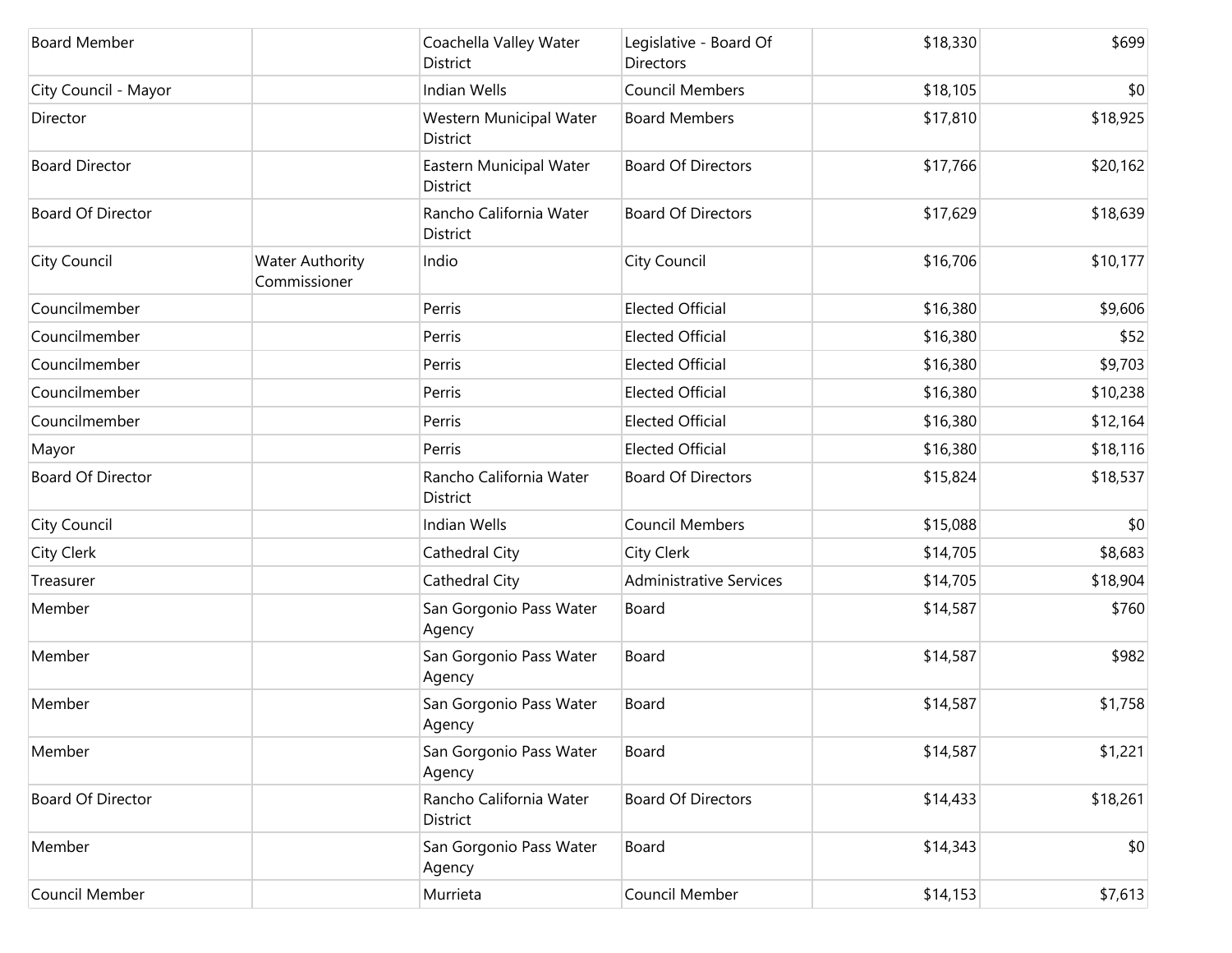| <b>Board Of Director</b>           |                                        | Rancho California Water<br>District      | <b>Board Of Directors</b> | \$13,949 | \$13,617 |
|------------------------------------|----------------------------------------|------------------------------------------|---------------------------|----------|----------|
| Council Member                     |                                        | Cathedral City                           | City Council              | \$13,693 | \$1,200  |
| Council Member                     |                                        | Cathedral City                           | City Council              | \$13,693 | \$11,641 |
| <b>City Council</b>                | <b>Water Authority</b><br>Commissioner | Indio                                    | City Council              | \$13,117 | \$15,753 |
| Council Member                     |                                        | Murrieta                                 | Council Member            | \$13,087 | \$0      |
| Mayor                              |                                        | Murrieta                                 | Council Member            | \$13,087 | \$0      |
| Mayor                              |                                        | Desert Hot Springs                       | City Manager              | \$12,982 | \$8,672  |
| Council Member                     |                                        | Murrieta                                 | Council Member            | \$12,944 | \$6,921  |
| Council                            |                                        | Desert Hot Springs                       | City Manager              | \$12,915 | \$13,336 |
| 10-100101 - City Council<br>Member |                                        | Moreno Valley                            | City Council              | \$12,912 | \$9,911  |
| Councilmember                      |                                        | Rancho Mirage                            | City Council              | \$12,646 | \$10,333 |
| Mayor                              |                                        | Cathedral City                           | City Council              | \$12,640 | \$17,222 |
| <b>Board Of Education Member</b>   |                                        | Corona-Norco Unified                     | Superintendent            | \$12,530 | \$0      |
| <b>Board Member</b>                |                                        | Riverside Unified                        | Superintendent's Office   | \$12,227 | \$297    |
| <b>City Council Member</b>         |                                        | Norco                                    | City Council              | \$12,219 | \$1,623  |
| <b>City Council</b>                |                                        | Indian Wells                             | <b>Council Members</b>    | \$12,070 | \$2,914  |
| <b>City Council</b>                |                                        | <b>Indian Wells</b>                      | <b>Council Members</b>    | \$12,070 | \$2,914  |
| <b>City Council</b>                |                                        | <b>Indian Wells</b>                      | <b>Council Members</b>    | \$12,070 | \$2,914  |
| Member                             |                                        | San Gorgonio Pass Water<br>Agency        | Board                     | \$11,669 | \$1,986  |
| Council                            |                                        | Desert Hot Springs                       | City Manager              | \$11,486 | \$1,655  |
| Councilmember                      |                                        | Temecula                                 | Council                   | \$11,380 | \$18,017 |
| <b>Board Member</b>                |                                        | Riverside Unified                        | Superintendent's Office   | \$11,256 | \$297    |
| <b>Board Member</b>                |                                        | Moreno Valley Unified                    | <b>District Office</b>    | \$10,972 | \$1,336  |
| <b>Board Member</b>                |                                        | Moreno Valley Unified                    | <b>District Office</b>    | \$10,881 | \$1,336  |
| Councilmember                      |                                        | Temecula                                 | Council                   | \$10,857 | \$18,233 |
| <b>Board Of Directors</b>          |                                        | <b>Mission Springs Water</b><br>District | <b>Board Of Directors</b> | \$10,800 | \$20,745 |
| Council Member                     |                                        | Cathedral City                           | City Council              | \$10,764 | \$9,358  |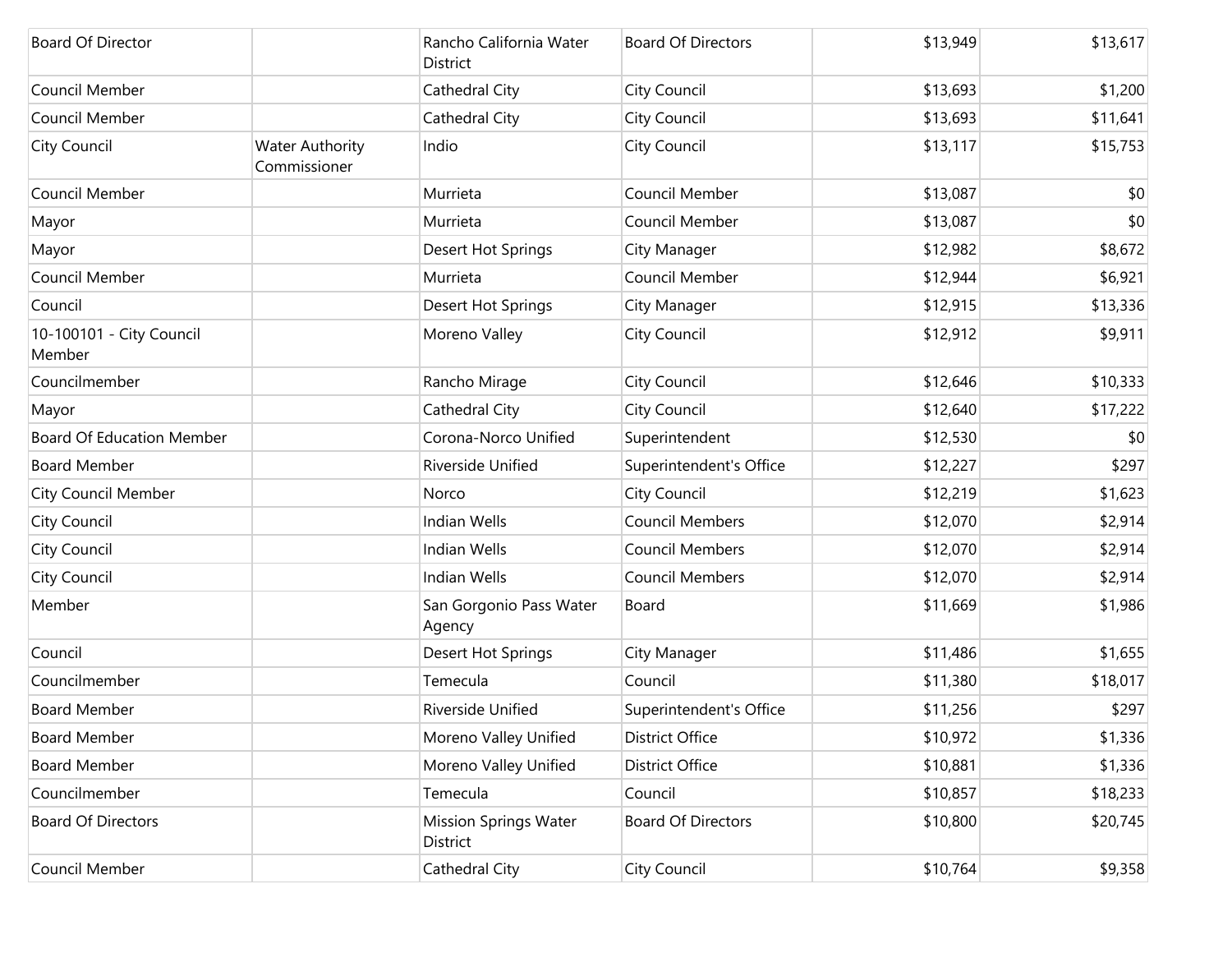| Member                    | San Gorgonio Pass Water<br>Agency          | Board                     | \$10,697 | \$1,594  |
|---------------------------|--------------------------------------------|---------------------------|----------|----------|
| Council                   | Desert Hot Springs                         | City Manager              | \$10,689 | \$284    |
| City Clerk                | Perris                                     | <b>Elected Official</b>   | \$10,680 | \$16,868 |
| <b>Board Of Director</b>  | Rancho California Water<br><b>District</b> | <b>Board Of Directors</b> | \$10,678 | \$22,679 |
| <b>Board Member</b>       | Moreno Valley Unified                      | <b>District Office</b>    | \$10,666 | \$1,336  |
| <b>Board Of Director</b>  | Rancho California Water<br><b>District</b> | <b>Board Of Directors</b> | \$10,053 | \$22,655 |
| Council                   | Desert Hot Springs                         | City Manager              | \$10,022 | \$17,320 |
| <b>Board Member</b>       | Moreno Valley Unified                      | <b>District Office</b>    | \$9,904  | \$1,336  |
| <b>Elected Official</b>   | Corona                                     | City Council              | \$9,849  | \$10,539 |
| <b>Elected Official</b>   | Corona                                     | City Council              | \$9,849  | \$10,539 |
| Mayor                     | Corona                                     | City Council              | \$9,746  | \$10,693 |
| <b>Elected Official</b>   | Corona                                     | City Council              | \$9,739  | \$11,634 |
| Council Member            | Cathedral City                             | City Council              | \$9,687  | \$1,628  |
| <b>Board Member</b>       | Riverside Unified                          | Superintendent's Office   | \$9,646  | \$11,205 |
| <b>Elected Official</b>   | Coachella                                  | City Council              | \$9,495  | \$2,470  |
| <b>Elected Official</b>   | Coachella                                  | <b>City Council</b>       | \$9,495  | \$1,616  |
| <b>Board Member</b>       | Temecula Valley Unified                    | <b>Board Of Education</b> | \$9,300  | \$9,716  |
| <b>Board Member</b>       | Temecula Valley Unified                    | <b>Board Of Education</b> | \$9,300  | \$9,716  |
| <b>Board Member</b>       | <b>Desert Sands Unified</b>                | Superintendent's Office   | \$9,000  | \$9,295  |
| Mayor                     | Menifee                                    | City Council              | \$8,977  | \$19,476 |
| <b>City Councilmember</b> | Hemet                                      | <b>Elected Officials</b>  | \$8,886  | \$592    |
| <b>Board Member</b>       | Palo Verde Community<br>College District   | Board                     | \$8,880  | \$1,857  |
| <b>Board Member</b>       | Palo Verde Community<br>College District   | Board                     | \$8,880  | \$1,857  |
| <b>Board Member</b>       | <b>Desert Sands Unified</b>                | Superintendent's Office   | \$8,801  | \$15,254 |
| Elected Official-Mayor    | Coachella                                  | City Council              | \$8,725  | \$2,189  |
| <b>City Councilmember</b> | Hemet                                      | <b>Elected Officials</b>  | \$8,660  | \$4,005  |
| <b>Board Member</b>       | <b>Desert Sands Unified</b>                | Superintendent's Office   | \$8,625  | \$8,491  |
| <b>Board Member</b>       | Temecula Valley Unified                    | <b>Board Of Education</b> | \$8,550  | \$8,906  |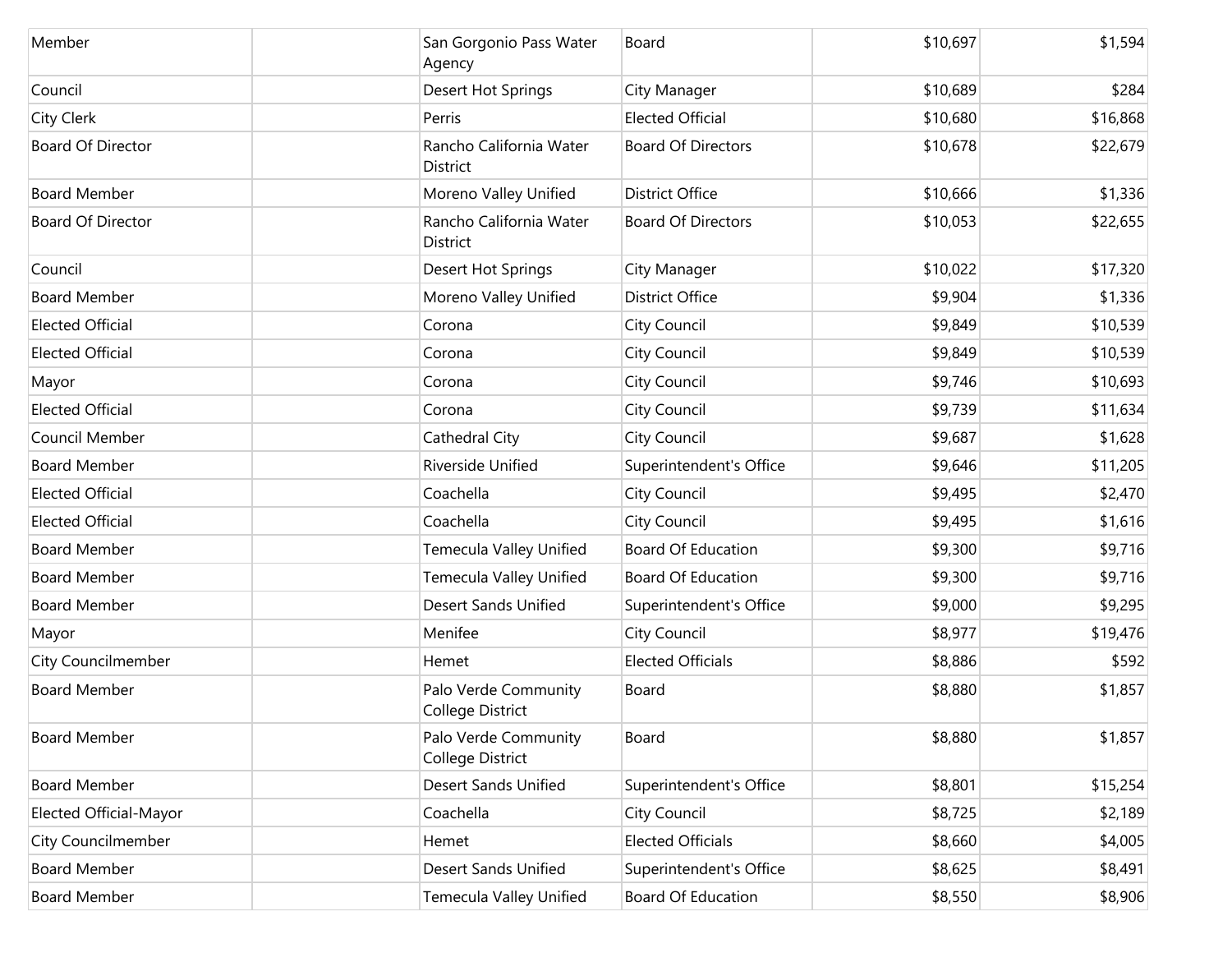| <b>Board Member</b>               | Temecula Valley Unified                  | <b>Board Of Education</b> | \$8,550 | \$8,906  |
|-----------------------------------|------------------------------------------|---------------------------|---------|----------|
| <b>Board Member</b>               | Temecula Valley Unified                  | <b>Board Of Education</b> | \$8,550 | \$8,906  |
| <b>Board Member</b>               | Temecula Valley Unified                  | <b>Board Of Education</b> | \$8,353 | \$651    |
| <b>Elected Official</b>           | Coachella                                | City Council              | \$8,304 | \$646    |
| Board Member ------------<br>2214 | Val Verde Unified                        | <b>Board Of Education</b> | \$8,286 | \$2,366  |
| <b>Elected Official</b>           | Coachella                                | City Council              | \$8,280 | \$21,829 |
| Director                          | Western Municipal Water<br>District      | <b>Board Members</b>      | \$8,183 | \$0      |
| <b>Board Of Director</b>          | Rancho California Water<br>District      | <b>Board Of Directors</b> | \$8,017 | \$22,493 |
| Mayor                             | Hemet                                    | <b>Elected Officials</b>  | \$7,956 | \$2,672  |
| <b>City Councilmember</b>         | Hemet                                    | <b>Elected Officials</b>  | \$7,938 | \$2,778  |
| City Councilmember                | Hemet                                    | <b>Elected Officials</b>  | \$7,896 | \$2,778  |
| <b>Board Member</b>               | <b>Desert Sands Unified</b>              | Superintendent's Office   | \$7,698 | \$15,417 |
| <b>Board Member</b>               | Lake Elsinore Unified                    | Governing Board           | \$7,684 | \$17,998 |
| <b>Board Member</b>               | California Military Institute            | <b>Board Of Education</b> | \$7,680 | \$0      |
| <b>Board Member</b>               | Perris Union High                        | <b>Board Of Education</b> | \$7,680 | \$0      |
| <b>Board Member</b>               | Palo Verde Community<br>College District | Board                     | \$7,640 | \$1,702  |
| <b>Board Member</b>               | Moreno Valley Unified                    | <b>District Office</b>    | \$7,495 | \$9,540  |
| Director                          | Desert Water Agency                      | <b>Board Of Directors</b> | \$7,359 | \$19,676 |
| <b>Board Member</b>               | <b>Alvord Unified</b>                    | <b>Board Of Education</b> | \$7,288 | \$13,453 |
| <b>City Council Member</b>        | Norco                                    | City Council              | \$7,234 | \$16,878 |
| Governing Officer                 | Jurupa Valley                            | City Council              | \$7,200 | \$0      |
| Governing Officer                 | Jurupa Valley                            | City Council              | \$7,200 | \$0      |
| Governing Officer                 | Jurupa Valley                            | City Council              | \$7,200 | \$0      |
| Governing Officer                 | Jurupa Valley                            | City Council              | \$7,200 | \$0      |
| Governing Officer-Mayor           | Jurupa Valley                            | City Council              | \$7,200 | \$0      |
| <b>Board Of Directors</b>         | <b>Mission Springs Water</b><br>District | <b>Board Of Directors</b> | \$7,100 | \$13,046 |
| <b>City Council Member</b>        | Menifee                                  | City Council              | \$7,039 | \$19,121 |
| <b>City Council Member</b>        | Menifee                                  | City Council              | \$7,039 | \$18,000 |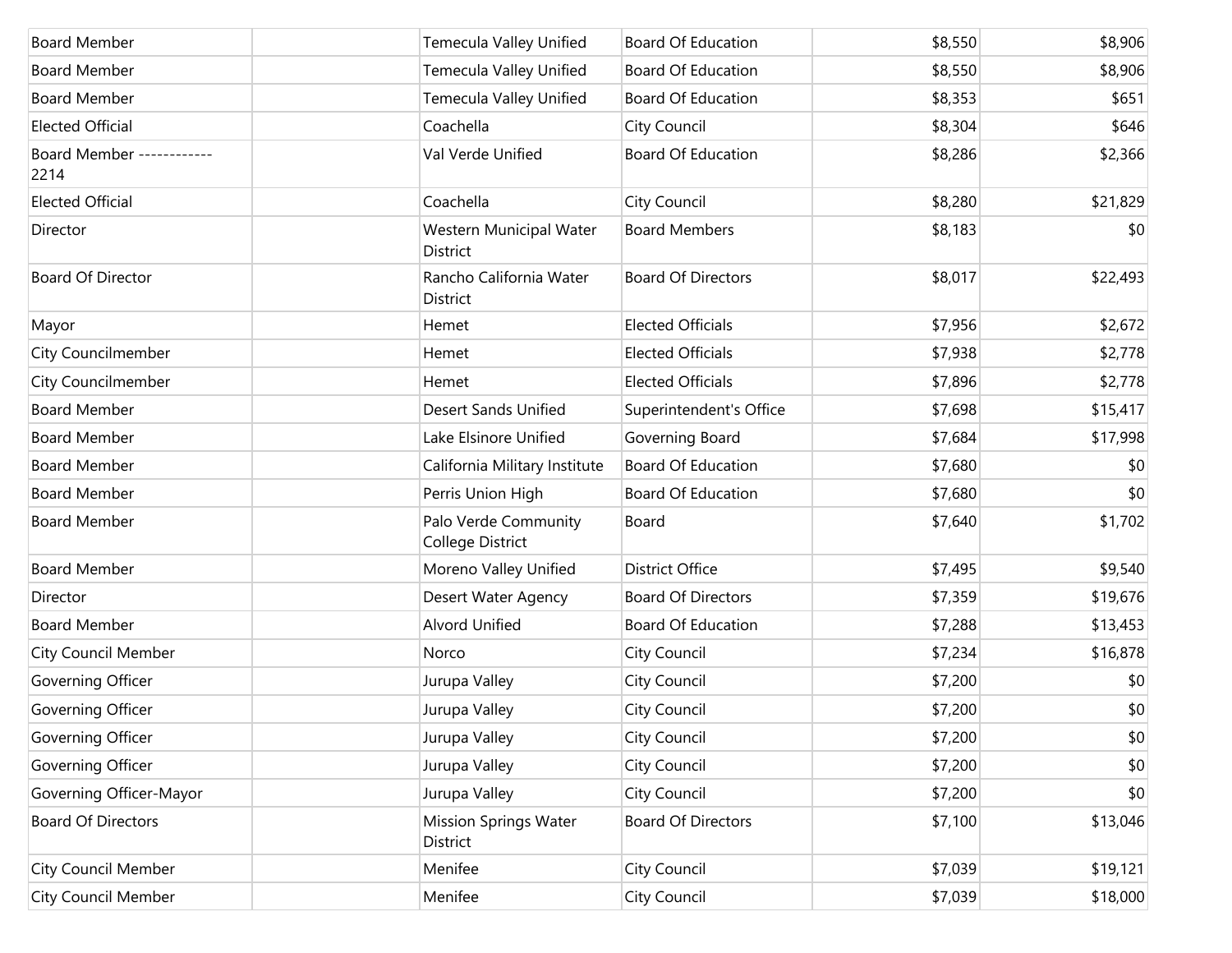| <b>City Council Member</b>        | Menifee                                  | City Council              | \$7,039 | \$18,000 |
|-----------------------------------|------------------------------------------|---------------------------|---------|----------|
| <b>Board Member</b>               | <b>Alvord Unified</b>                    | <b>Board Of Education</b> | \$6,902 | \$22,025 |
| <b>City Council Member</b>        | Norco                                    | City Council              | \$6,799 | \$15,092 |
| <b>City Council Member</b>        | Menifee                                  | City Council              | \$6,704 | \$18,716 |
| City Council Member - Mayor       | Norco                                    | City Council              | \$6,600 | \$165    |
| <b>Board Member</b>               | Lake Elsinore Unified                    | Governing Board           | \$6,586 | \$252    |
| Council Member                    | Murrieta                                 | Council Member            | \$6,535 | \$0      |
| Board Member -----------<br>2214  | Val Verde Unified                        | Board Of Education        | \$6,414 | \$2,015  |
| <b>Board Member</b>               | Murrieta Valley Unified                  | Governing Board           | \$6,362 | \$0      |
| <b>Board Member</b>               | Murrieta Valley Unified                  | Governing Board           | \$6,362 | \$0      |
| <b>Board Of Education Member</b>  | Riverside County Office of<br>Education  | <b>Board Of Education</b> | \$6,318 | \$2,399  |
| <b>Board Member</b>               | Lake Elsinore Unified                    | Governing Board           | \$6,172 | \$16,439 |
| <b>Board Member</b>               | Palo Verde Community<br>College District | Board                     | \$5,880 | \$1,857  |
| <b>Board Member</b>               | Palo Verde Community<br>College District | Board                     | \$5,880 | \$0      |
| <b>Board Member</b>               | Palo Verde Community<br>College District | Board                     | \$5,880 | \$1,857  |
| <b>Board Member</b>               | Jurupa Community Services<br>District    | Administration            | \$5,838 | \$1,116  |
| <b>Board Of Education Member</b>  | Riverside County Office of<br>Education  | <b>Board Of Education</b> | \$5,832 | \$150    |
| <b>Board Member</b>               | Alvord Unified                           | <b>Board Of Education</b> | \$5,781 | \$16,935 |
| <b>Board Member</b>               | Lake Elsinore Unified                    | Governing Board           | \$5,668 | \$16,975 |
| City Council Member - Mayor       | Beaumont                                 | City Council              | \$5,634 | \$166    |
| <b>Board Member</b>               | Alvord Unified                           | <b>Board Of Education</b> | \$5,632 | \$16,697 |
| <b>Board Member</b>               | Palm Springs Unified                     | Superintendent            | \$5,592 | \$13,146 |
| <b>Board Member</b>               | Lake Elsinore Unified                    | Governing Board           | \$5,578 | \$15,058 |
| Board Member -----------<br>2214  | Val Verde Unified                        | Board Of Education        | \$5,574 | \$17,026 |
| Board Member ------------<br>2214 | Val Verde Unified                        | Board Of Education        | \$5,574 | \$14,612 |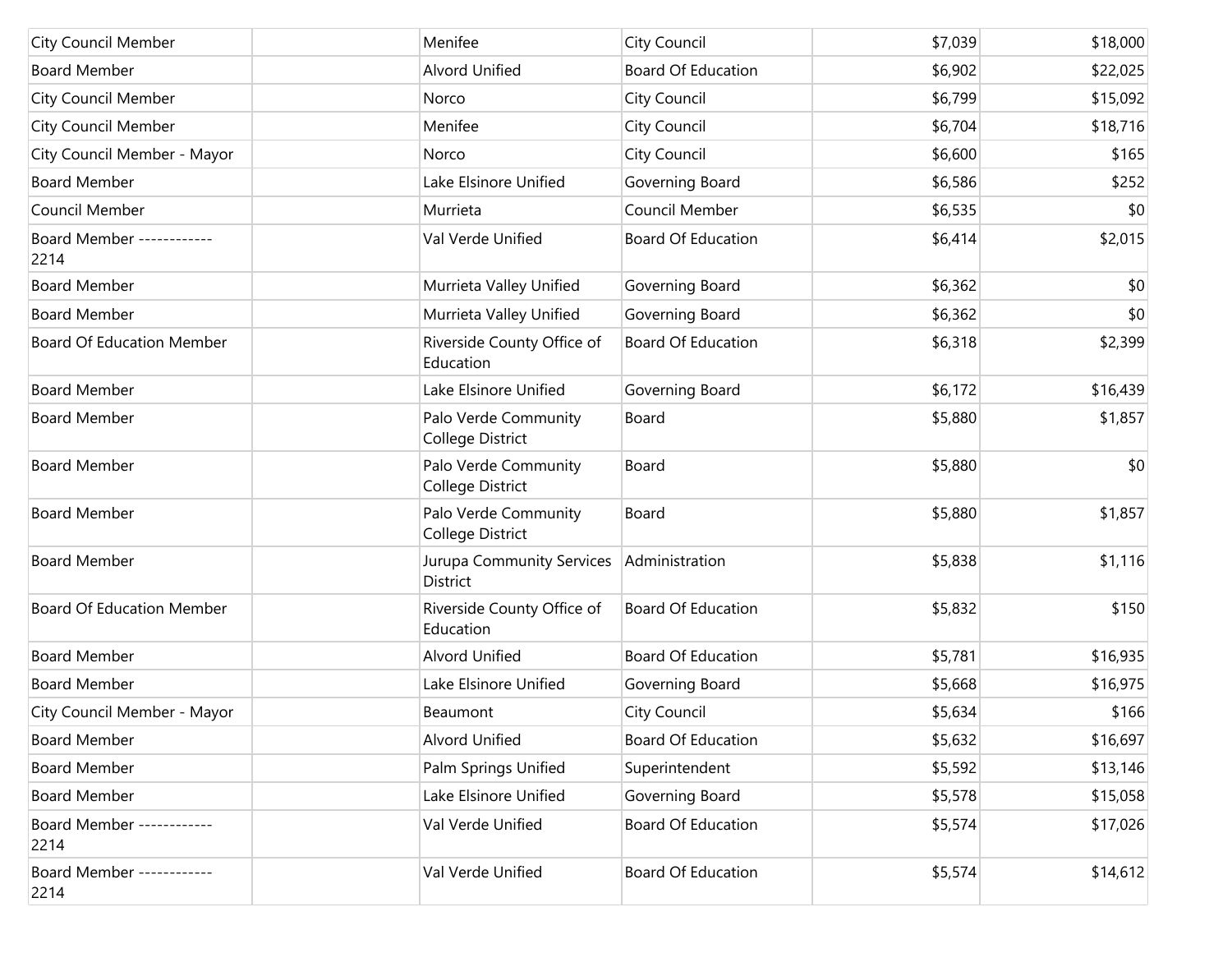| <b>Board Member</b>              | <b>Alvord Unified</b>                       | <b>Board Of Education</b> | \$5,514 | \$13,262 |
|----------------------------------|---------------------------------------------|---------------------------|---------|----------|
| <b>Board Of Directors</b>        | <b>Mission Springs Water</b><br>District    | <b>Board Of Directors</b> | \$5,500 | \$17,502 |
| <b>Board Member</b>              | Riverside Unified                           | Superintendent's Office   | \$5,450 | \$10,132 |
| <b>City Council Member</b>       | Beaumont                                    | City Council              | \$5,359 | \$240    |
| <b>City Council Member</b>       | Beaumont                                    | City Council              | \$5,359 | \$11,774 |
| <b>City Council Member</b>       | Beaumont                                    | City Council              | \$5,359 | \$21,408 |
| <b>Board Member</b>              | California Military Institute               | <b>Board Of Education</b> | \$5,352 | \$2,166  |
| <b>Board Member</b>              | Perris Union High                           | <b>Board Of Education</b> | \$5,352 | \$2,166  |
| <b>Board Of Education Member</b> | Riverside County Office of<br>Education     | <b>Board Of Education</b> | \$5,346 | \$183    |
| <b>Board Of Education Member</b> | Riverside County Office of<br>Education     | <b>Board Of Education</b> | \$5,346 | \$0      |
| <b>Board Member</b>              | Jurupa Community Services<br>District       | Administration            | \$5,300 | \$0      |
| <b>Board Member</b>              | Palm Springs Unified                        | Superintendent            | \$5,284 | \$12,225 |
| <b>Elected Official</b>          | Coachella                                   | City Council              | \$5,266 | \$7,523  |
| <b>Board Member</b>              | Jurupa Community Services<br>District       | Administration            | \$5,129 | \$12,072 |
| <b>Board Of Education Member</b> | Corona-Norco Unified                        | Superintendent            | \$5,088 | \$0      |
| <b>Board Member</b>              | Jurupa Unified                              | Jurupa District Office    | \$5,040 | \$7,796  |
| <b>City Council Member</b>       | Beaumont                                    | City Council              | \$5,034 | \$79     |
| <b>Elected Official</b>          | Coachella                                   | City Clerk                | \$4,992 | \$0      |
| <b>Board Member</b>              | <b>Desert Sands Unified</b>                 | Superintendent's Office   | \$4,961 | \$15,273 |
| <b>Board Of Directors</b>        | <b>Mission Springs Water</b><br>District    | <b>Board Of Directors</b> | \$4,900 | \$8,212  |
| Board Of Education Member        | Riverside County Office of<br>Education     | Board Of Education        | \$4,860 | \$10,589 |
| <b>Board Member</b>              | Jurupa Area Recreation and<br>Park District | Board                     | \$4,850 | \$0      |
| Councilmember                    | Lake Elsinore                               | City Council              | \$4,848 | \$14,703 |
| Councilmember                    | Lake Elsinore                               | City Council              | \$4,848 | \$0      |
| Mayor                            | Lake Elsinore                               | City Council              | \$4,848 | \$6,574  |
| <b>Board Member</b>              | Jurupa Unified                              | Jurupa District Office    | \$4,830 | \$7,796  |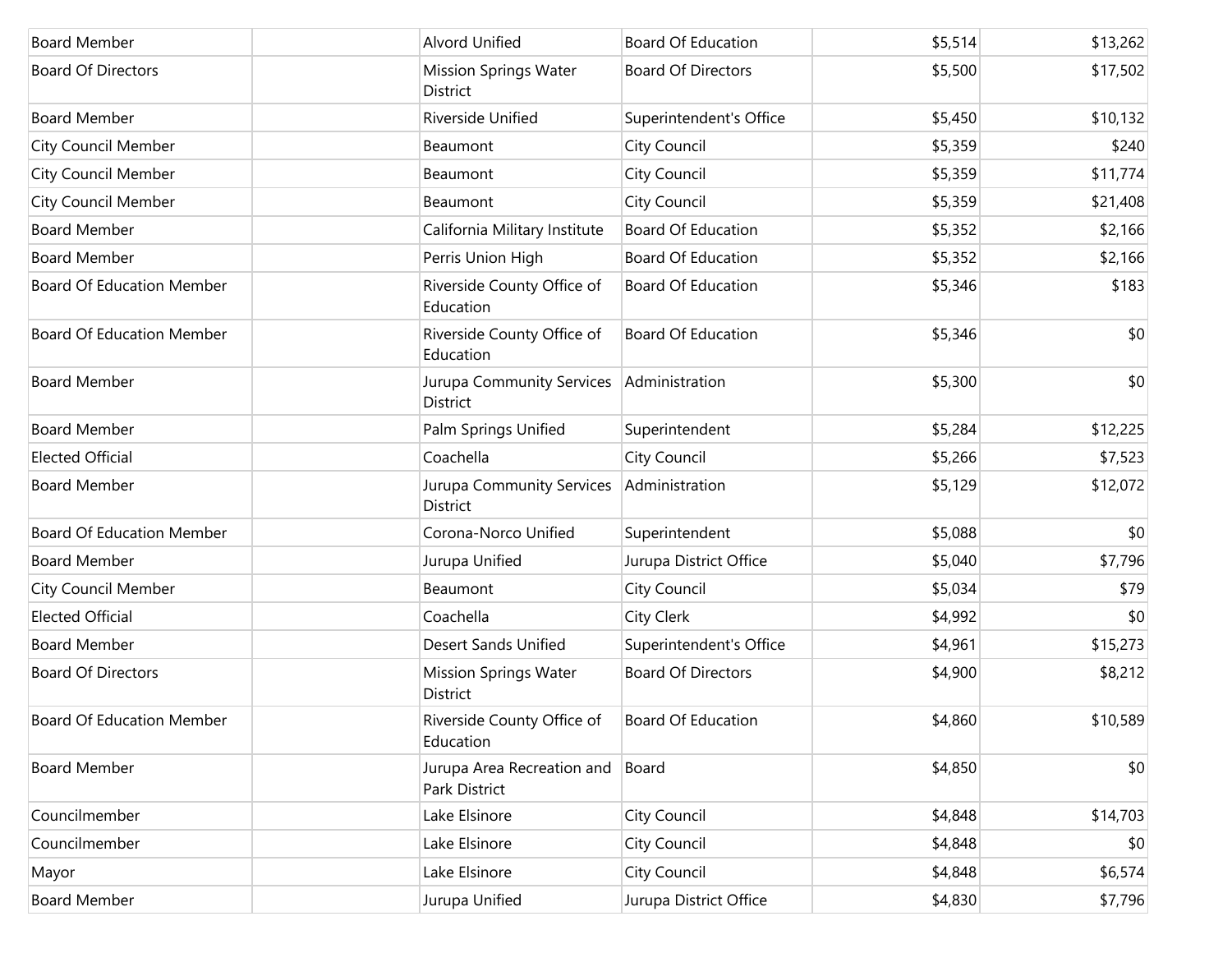| <b>Board Member</b>               | Jurupa Unified                                 | Jurupa District Office    | \$4,830 | \$7,796  |
|-----------------------------------|------------------------------------------------|---------------------------|---------|----------|
| Board Member ------------<br>2214 | Val Verde Unified                              | <b>Board Of Education</b> | \$4,814 | \$13,377 |
| <b>Board Member</b>               | <b>Hemet Unified</b>                           | Board                     | \$4,800 | \$18,415 |
| <b>Board Member</b>               | <b>Hemet Unified</b>                           | Board                     | \$4,800 | \$15,603 |
| <b>Board Member</b>               | <b>Riverside Community</b><br>College District | <b>Board Of Trustees</b>  | \$4,800 | \$7,328  |
| <b>Board Member</b>               | Riverside Community<br>College District        | <b>Board Of Trustees</b>  | \$4,800 | \$9,303  |
| <b>Board Member</b>               | <b>Riverside Community</b><br>College District | <b>Board Of Trustees</b>  | \$4,800 | \$24,675 |
| <b>Board Member</b>               | <b>Riverside Community</b><br>College District | <b>Board Of Trustees</b>  | \$4,800 | \$17,846 |
| Council Member                    | Eastvale                                       | City Council              | \$4,800 | \$0      |
| Council Member                    | Eastvale                                       | City Council              | \$4,800 | \$18,327 |
| Council Member                    | Eastvale                                       | City Council              | \$4,800 | \$0      |
| Council Member-Mayor              | Eastvale                                       | City Council              | \$4,800 | \$0      |
| <b>Board Member</b>               | Riverside Unified                              | Superintendent's Office   | \$4,718 | \$10,132 |
| Council Member                    | Banning                                        | City Council              | \$4,680 | \$0      |
| Council Member                    | Banning                                        | City Council              | \$4,680 | \$24,018 |
| Council Member                    | Banning                                        | City Council              | \$4,680 | \$1,330  |
| Council Member-Mayor              | Banning                                        | City Council              | \$4,680 | \$14,116 |
| <b>Board Member</b>               | Jurupa Unified                                 | Jurupa District Office    | \$4,620 | \$6,368  |
| <b>Board Member</b>               | <b>Hemet Unified</b>                           | Board                     | \$4,600 | \$18,415 |
| <b>Board Member</b>               | <b>Hemet Unified</b>                           | Board                     | \$4,600 | \$18,415 |
| <b>Board Member</b>               | <b>Hemet Unified</b>                           | Board                     | \$4,600 | \$18,415 |
| <b>Board Member</b>               | Hemet Unified                                  | Board                     | \$4,600 | \$18,415 |
| <b>Board Member</b>               | Jurupa Community Services<br>District          | Administration            | \$4,600 | \$0      |
| <b>Board Member</b>               | Riverside Community<br>College District        | <b>Board Of Trustees</b>  | \$4,600 | \$24,675 |
| Councilmember                     | Lake Elsinore                                  | City Council              | \$4,579 | \$16,214 |
| Council Member                    | Banning                                        | City Council              | \$4,526 | \$13,023 |
| Councilmember                     | San Jacinto                                    | City Council              | \$4,500 | \$0      |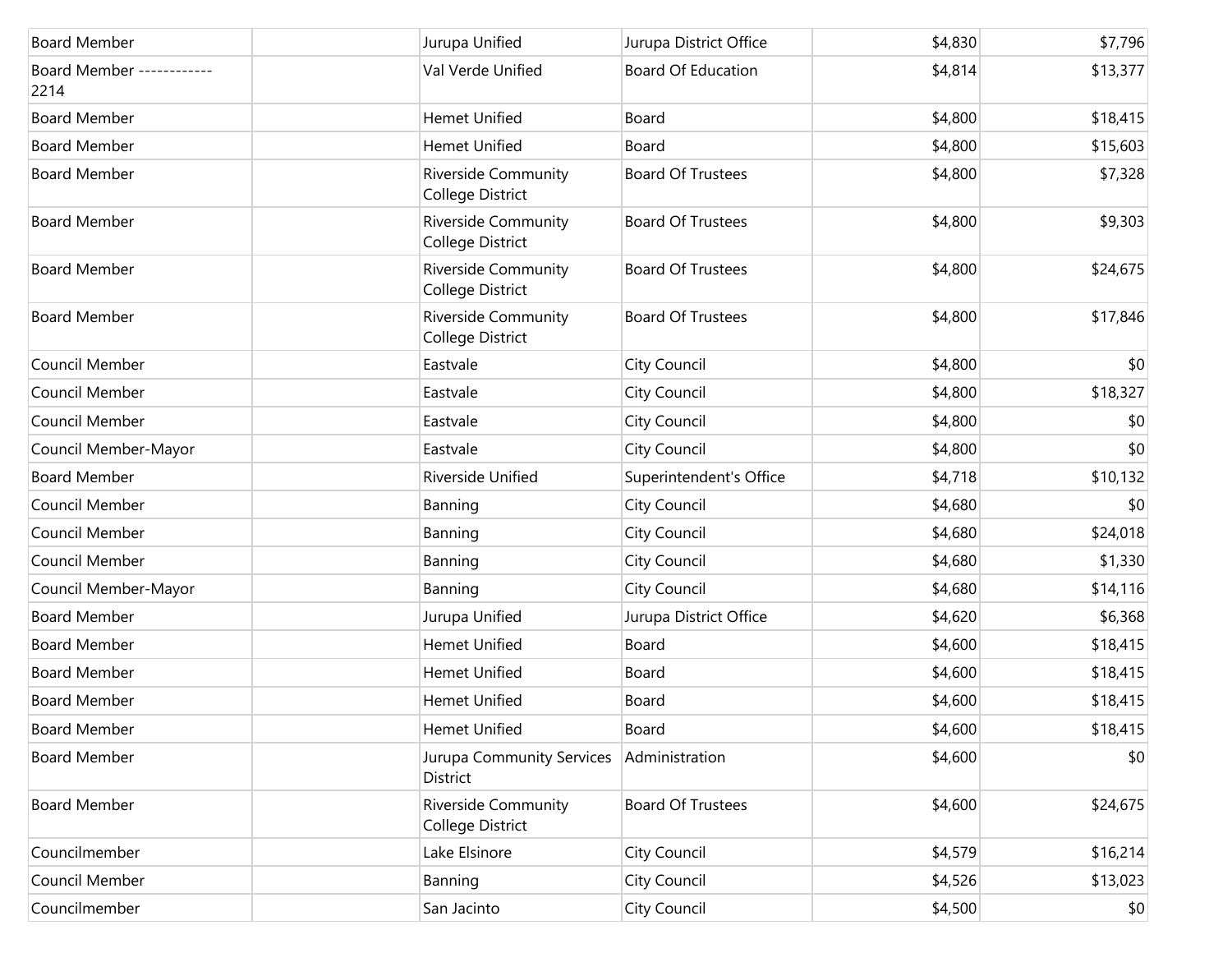| Councilmember              | San Jacinto                                    | City Council              | \$4,500 | \$0      |
|----------------------------|------------------------------------------------|---------------------------|---------|----------|
| Councilmember              | San Jacinto                                    | City Council              | \$4,500 | \$19,638 |
| Councilmember              | San Jacinto                                    | City Council              | \$4,500 | \$19,475 |
| Mayor                      | San Jacinto                                    | City Council              | \$4,500 | \$0      |
| Councilmember              | Lake Elsinore                                  | City Council              | \$4,479 | \$9,581  |
| <b>Board Member</b>        | California Military Institute                  | <b>Board Of Education</b> | \$4,404 | \$14,019 |
| <b>Elected Official</b>    | Corona                                         | City Council              | \$4,342 | \$5,595  |
| <b>Board Member</b>        | Palm Springs Unified                           | Superintendent            | \$4,270 | \$1,049  |
| <b>Board Member</b>        | Palm Springs Unified                           | Superintendent            | \$4,239 | \$9,633  |
| <b>Board Member</b>        | Jurupa Area Recreation and<br>Park District    | Board                     | \$4,050 | \$0      |
| <b>Board Member</b>        | Hemet Unified                                  | Board                     | \$4,000 | \$18,415 |
| <b>Board President</b>     | Idyllwild Water District                       | Board                     | \$4,000 | \$0      |
| <b>Board Member</b>        | Palm Springs Unified                           | Superintendent            | \$3,888 | \$11,106 |
| <b>Board Member</b>        | Jurupa Area Recreation and<br>Park District    | Board                     | \$3,750 | \$0      |
| <b>Board Member</b>        | <b>Edgemont Community</b><br>Services District | <b>Board Member</b>       | \$3,706 | \$0      |
| <b>Board Member</b>        | <b>Edgemont Community</b><br>Services District | <b>Board Member</b>       | \$3,706 | \$0      |
| <b>Board Member</b>        | <b>Banning Unified</b>                         | <b>District Office</b>    | \$3,675 | \$0      |
| <b>Board Member</b>        | <b>Banning Unified</b>                         | <b>District Office</b>    | \$3,675 | \$0      |
| <b>Board Member</b>        | <b>Banning Unified</b>                         | <b>District Office</b>    | \$3,675 | \$0      |
| <b>Board Member</b>        | <b>Banning Unified</b>                         | <b>District Office</b>    | \$3,675 | \$0      |
| <b>Board Member</b>        | <b>Banning Unified</b>                         | <b>District Office</b>    | \$3,675 | \$0      |
| <b>Board Member</b>        | California Military Institute                  | <b>Board Of Education</b> | \$3,672 | \$19,428 |
| <b>Board Member</b>        | Perris Union High                              | Board Of Education        | \$3,672 | \$19,428 |
| <b>City Council Member</b> | Calimesa                                       | Council                   | \$3,600 | \$0      |
| <b>City Council Member</b> | Calimesa                                       | Council                   | \$3,600 | \$0      |
| <b>City Council Member</b> | Calimesa                                       | Council                   | \$3,600 | \$0      |
| <b>City Council Member</b> | Calimesa                                       | Council                   | \$3,600 | \$0      |
| Council Member             | Blythe                                         | Governing Body            | \$3,600 | \$0      |
| Council Member             | Wildomar                                       | City Council              | \$3,600 | \$15,300 |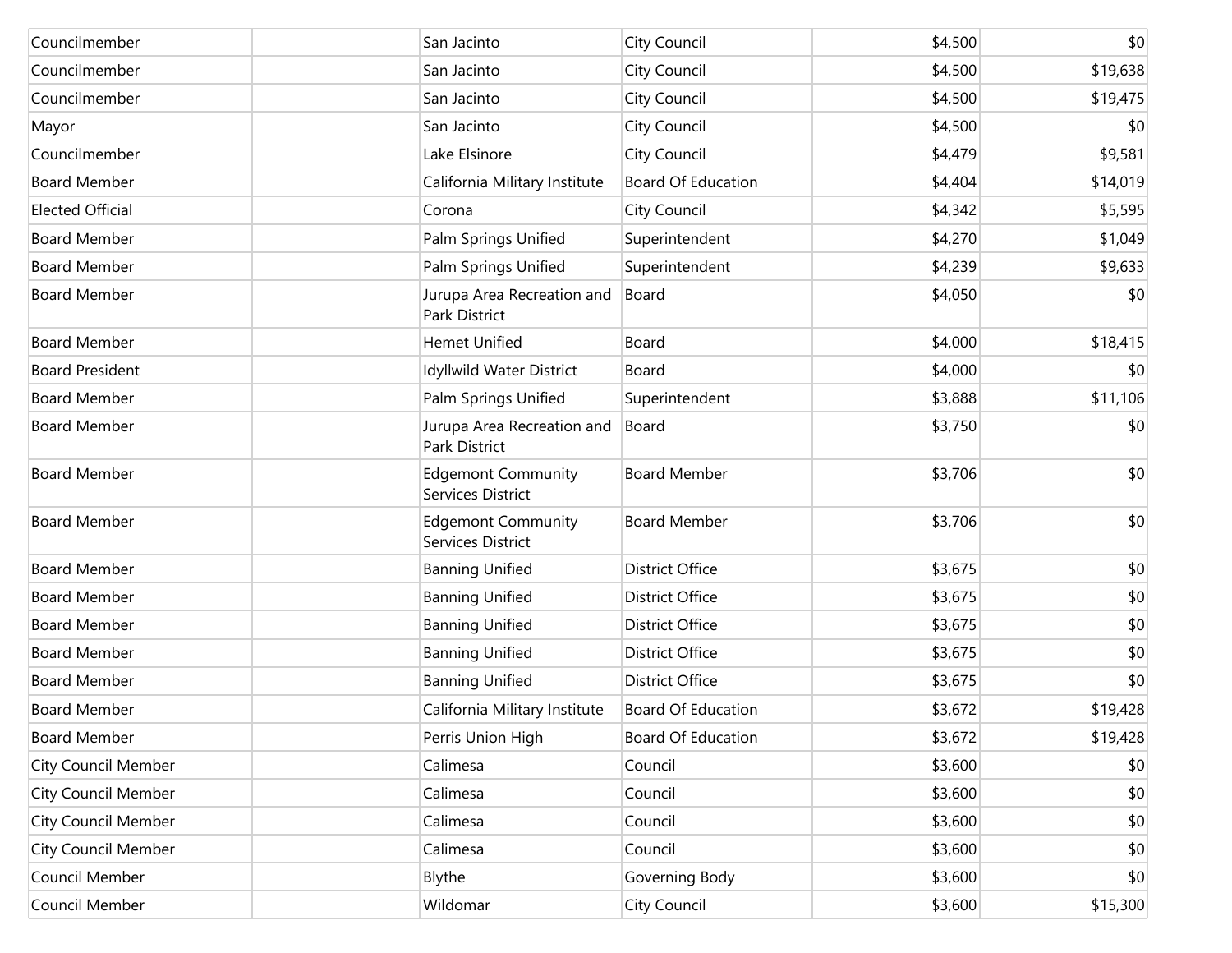| Councilmember             | Canyon Lake                                    | <b>Elected Officials</b>  | \$3,600 | \$0      |
|---------------------------|------------------------------------------------|---------------------------|---------|----------|
| Councilmember             | Canyon Lake                                    | <b>Elected Officials</b>  | \$3,600 | \$0      |
| Mayor                     | Blythe                                         | Governing Body            | \$3,600 | \$0      |
| Mayor                     | Calimesa                                       | Council                   | \$3,600 | \$0      |
| Vice-Mayor                | Blythe                                         | Governing Body            | \$3,503 | \$0      |
| <b>Board Member</b>       | Jurupa Area Recreation and<br>Park District    | Board                     | \$3,500 | \$0      |
| Council Member            | Blythe                                         | Governing Body            | \$3,420 | \$17,323 |
| Council Member            | Blythe                                         | Governing Body            | \$3,420 | \$0      |
| <b>Board Member</b>       | Menifee Union Elementary                       | Supt/Board Members        | \$3,403 | \$16,209 |
| <b>Board Member</b>       | Jurupa Area Recreation and<br>Park District    | Board                     | \$3,400 | \$0      |
| <b>Board Member</b>       | <b>Desert Recreation District</b>              | <b>Board Of Directors</b> | \$3,375 | \$0      |
| Councilmember             | Canyon Lake                                    | <b>Elected Officials</b>  | \$3,300 | \$0      |
| Councilmember             | Canyon Lake                                    | <b>Elected Officials</b>  | \$3,300 | \$0      |
| Mayor                     | Canyon Lake                                    | <b>Elected Officials</b>  | \$3,300 | \$0      |
| <b>Board Member</b>       | Menifee Union Elementary                       | Supt/Board Members        | \$3,270 | \$117    |
| Council Member            | Wildomar                                       | City Council              | \$3,235 | \$15,300 |
| <b>Board Member</b>       | <b>Desert Recreation District</b>              | <b>Board Of Directors</b> | \$3,200 | \$18,972 |
| <b>Board Member</b>       | <b>Desert Recreation District</b>              | <b>Board Of Directors</b> | \$3,200 | \$15,714 |
| <b>Board Member</b>       | Menifee Union Elementary                       | Supt/Board Members        | \$3,180 | \$16,209 |
| <b>Board Member</b>       | <b>Edgemont Community</b><br>Services District | <b>Board Member</b>       | \$3,156 | \$0      |
| <b>Board Of Directors</b> | Lake Hemet Municipal<br><b>Water District</b>  | Administration            | \$3,150 | \$0      |
| <b>Board Member</b>       | Menifee Union Elementary                       | Supt/Board Members        | \$3,134 | \$16,209 |
| <b>Board Member</b>       | Menifee Union Elementary                       | Supt/Board Members        | \$3,134 | \$19,714 |
| <b>Board Member</b>       | California Military Institute                  | <b>Board Of Education</b> | \$3,117 | \$12,814 |
| <b>Board Member</b>       | Perris Union High                              | <b>Board Of Education</b> | \$3,117 | \$12,814 |
| <b>Board Member</b>       | <b>Beaumont Unified</b>                        | Esf - Boardroom           | \$3,104 | \$6,633  |
| <b>Board Member</b>       | <b>Beaumont Unified</b>                        | Esf - Boardroom           | \$3,104 | \$1,383  |
| <b>Board Member</b>       | <b>Beaumont Unified</b>                        | Esf - Boardroom           | \$3,104 | \$14,569 |
| <b>Board Member</b>       | Perris Elementary                              | Governing Board           | \$3,102 | \$8,615  |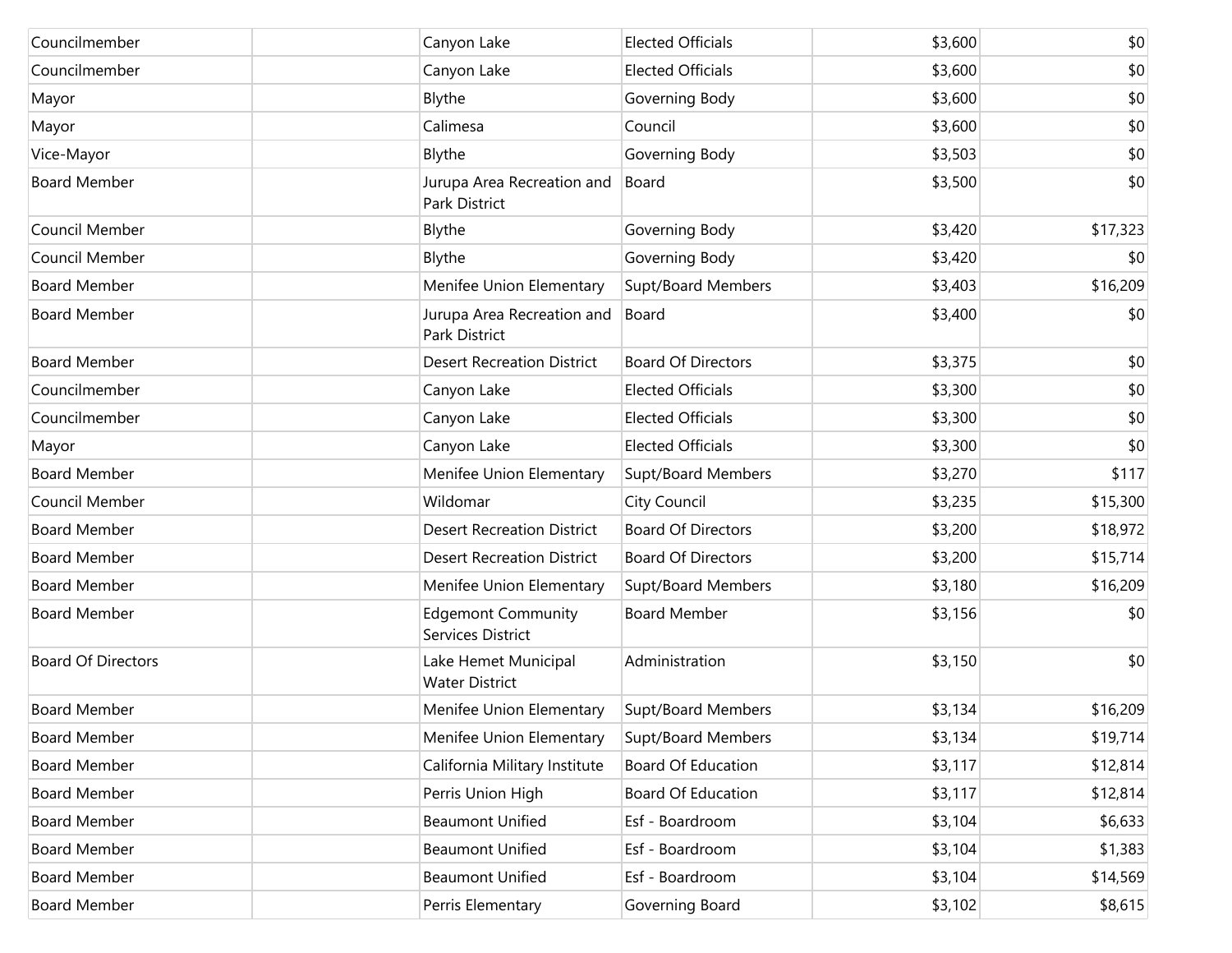| <b>Board Member</b>                | Perris Elementary                              | Governing Board             | \$3,102 | \$8,726  |
|------------------------------------|------------------------------------------------|-----------------------------|---------|----------|
| <b>Board Member</b>                | Perris Elementary                              | Governing Board             | \$3,102 | \$10,029 |
| <b>Board Member</b>                | Perris Elementary                              | Governing Board             | \$3,102 | \$11,464 |
| <b>Board Member</b>                | Perris Elementary                              | Governing Board             | \$3,102 | \$11,810 |
| <b>Elected Official</b>            | Corona                                         | City Council                | \$3,050 | \$10,184 |
| <b>Board Members</b>               | <b>Desert Community College</b><br>District    | <b>Board Of Trustees</b>    | \$3,034 | \$14,624 |
| Board                              | Idyllwild Water District                       | Board                       | \$3,000 | \$0      |
| <b>Board Member</b>                | <b>Desert Recreation District</b>              | <b>Board Of Directors</b>   | \$3,000 | \$0      |
| <b>Board Member</b>                | Mt. San Jacinto Community<br>College District  | <b>Board Of Trustees</b>    | \$3,000 | \$20,882 |
| <b>Board Member</b>                | Mt. San Jacinto Community<br>College District  | <b>Board Of Trustees</b>    | \$3,000 | \$15,355 |
| <b>Board Member</b>                | Mt. San Jacinto Community<br>College District  | <b>Board Of Trustees</b>    | \$3,000 | \$21,289 |
| <b>Board Member</b>                | Mt. San Jacinto Community<br>College District  | <b>Board Of Trustees</b>    | \$3,000 | \$21,575 |
| 10-100105 - City Council<br>Member | Moreno Valley                                  | City Council                | \$2,984 | \$0      |
| <b>Board Member</b>                | <b>Beaumont Unified</b>                        | Esf - Boardroom             | \$2,973 | \$14,535 |
| Director                           | <b>Rubidoux Community</b><br>Services District | Administration              | \$2,944 | \$0      |
| <b>Board Of Education Member</b>   | Riverside County Office of<br>Education        | <b>Board Of Education</b>   | \$2,916 | \$5,572  |
| <b>Board Of Education Member</b>   | Riverside County Office of<br>Education        | <b>Board Of Education</b>   | \$2,916 | \$6,103  |
| <b>Board Of Education Member</b>   | Riverside County Office of<br>Education        | <b>Board Of Education</b>   | \$2,916 | \$1,200  |
| <b>Board Member</b>                | Palo Verde Community<br>College District       | Board                       | \$2,880 | \$0      |
| <b>Board Member</b>                | Palo Verde Unified                             | <b>District Office</b>      | \$2,880 | \$19,463 |
| <b>Board Member</b>                | Palo Verde Unified                             | District Office             | \$2,880 | \$19,463 |
| <b>Board Member</b>                | Palo Verde Unified                             | <b>District Office</b>      | \$2,880 | \$0      |
| <b>Board Member</b>                | Palo Verde Unified                             | District Office             | \$2,880 | \$8,497  |
| <b>Board Members</b>               | San Jacinto Unified                            | San Jacinto District Office | \$2,880 | \$1,666  |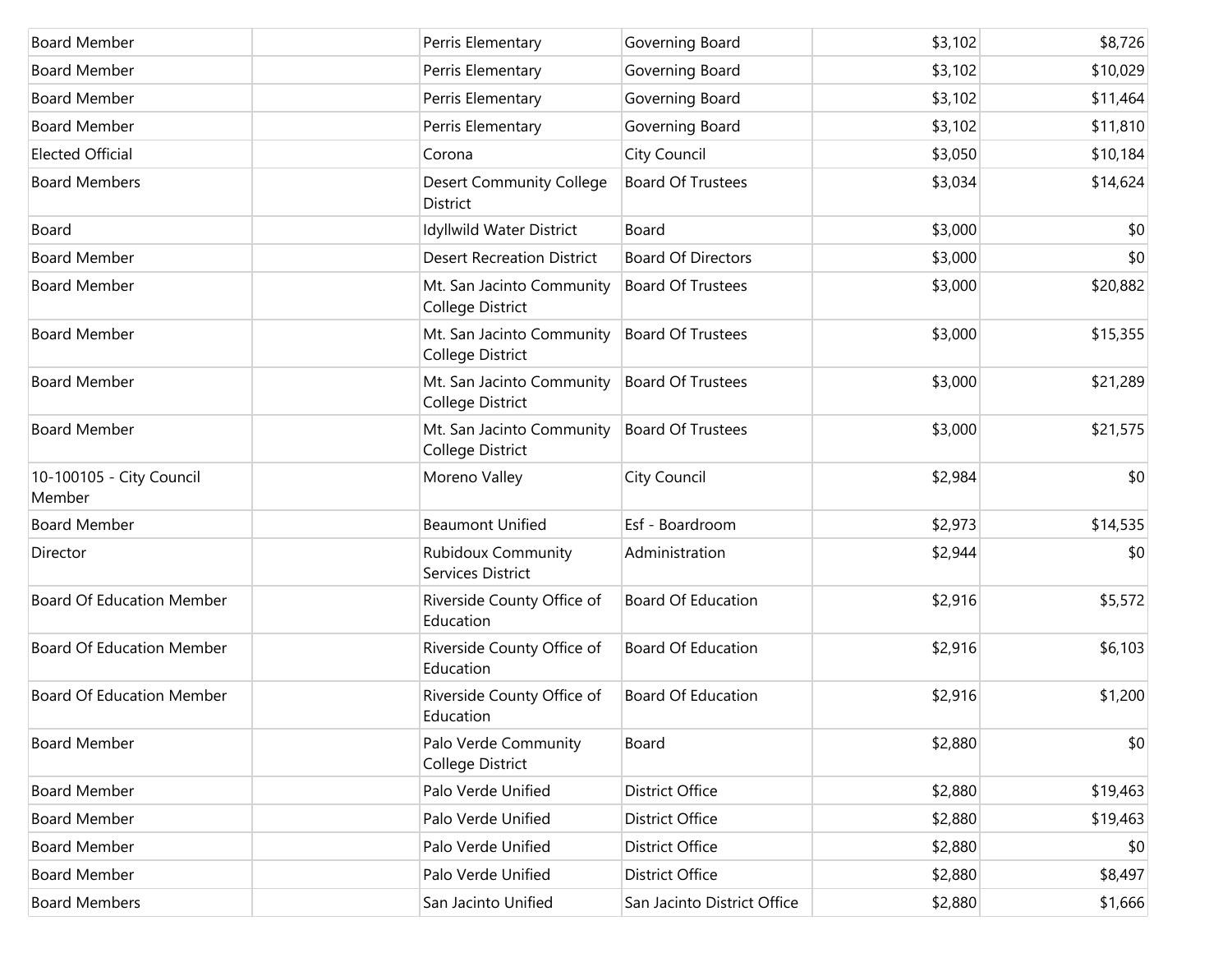| <b>Board Members</b>             | San Jacinto Unified                                | San Jacinto District Office | \$2,880 | \$14,367 |
|----------------------------------|----------------------------------------------------|-----------------------------|---------|----------|
| <b>Board Members</b>             | San Jacinto Unified                                | San Jacinto District Office | \$2,880 | \$0      |
| <b>Board Members</b>             | San Jacinto Unified                                | San Jacinto District Office | \$2,880 | \$14,869 |
| <b>Board Members</b>             | <b>Desert Community College</b><br><b>District</b> | <b>Board Of Trustees</b>    | \$2,838 | \$11,786 |
| Council Member                   | Eastvale                                           | City Council                | \$2,800 | \$9,482  |
| <b>Board Member</b>              | Mt. San Jacinto Community<br>College District      | <b>Board Of Trustees</b>    | \$2,750 | \$10,175 |
| <b>Board Member</b>              | <b>Beaumont Unified</b>                            | Esf - Boardroom             | \$2,716 | \$1,485  |
| Council Member                   | Murrieta                                           | Council Member              | \$2,703 | \$9,155  |
| <b>Board Member</b>              | High Valleys Water District                        | <b>Board Of Directors</b>   | \$2,700 | \$0      |
| <b>Board Member</b>              | Jurupa Community Services<br>District              | Administration              | \$2,691 | \$12,072 |
| <b>Board Member</b>              | Murrieta Valley Unified                            | Governing Board             | \$2,687 | \$8,031  |
| <b>Board Member</b>              | <b>Edgemont Community</b><br>Services District     | <b>Board Member</b>         | \$2,640 | \$0      |
| Director                         | <b>Rubidoux Community</b><br>Services District     | Administration              | \$2,622 | \$0      |
| Secretary/Treasure               | <b>Temescal Valley Water</b><br>District           | <b>Board Of Directors</b>   | \$2,600 | \$0      |
| Director                         | <b>Rubidoux Community</b><br>Services District     | Administration              | \$2,572 | \$0      |
| <b>Board Member</b>              | <b>Desert Recreation District</b>                  | <b>Board Of Directors</b>   | \$2,449 | \$0      |
| <b>Board Member</b>              | <b>Edgemont Community</b><br>Services District     | <b>Board Member</b>         | \$2,442 | \$0      |
| <b>Board Of Education Member</b> | Riverside County Office of<br>Education            | <b>Board Of Education</b>   | \$2,430 | \$934    |
| Director                         | <b>Rubidoux Community</b><br>Services District     | Administration              | \$2,422 | \$0      |
| <b>Board Members</b>             | <b>Desert Community College</b><br>District        | <b>Board Of Trustees</b>    | \$2,401 | \$15,348 |
| Board                            | Idyllwild Water District                           | Board                       | \$2,400 | \$0      |
| <b>Board Of Directors</b>        | <b>Mission Springs Water</b><br>District           | <b>Board Of Directors</b>   | \$2,400 | \$10,122 |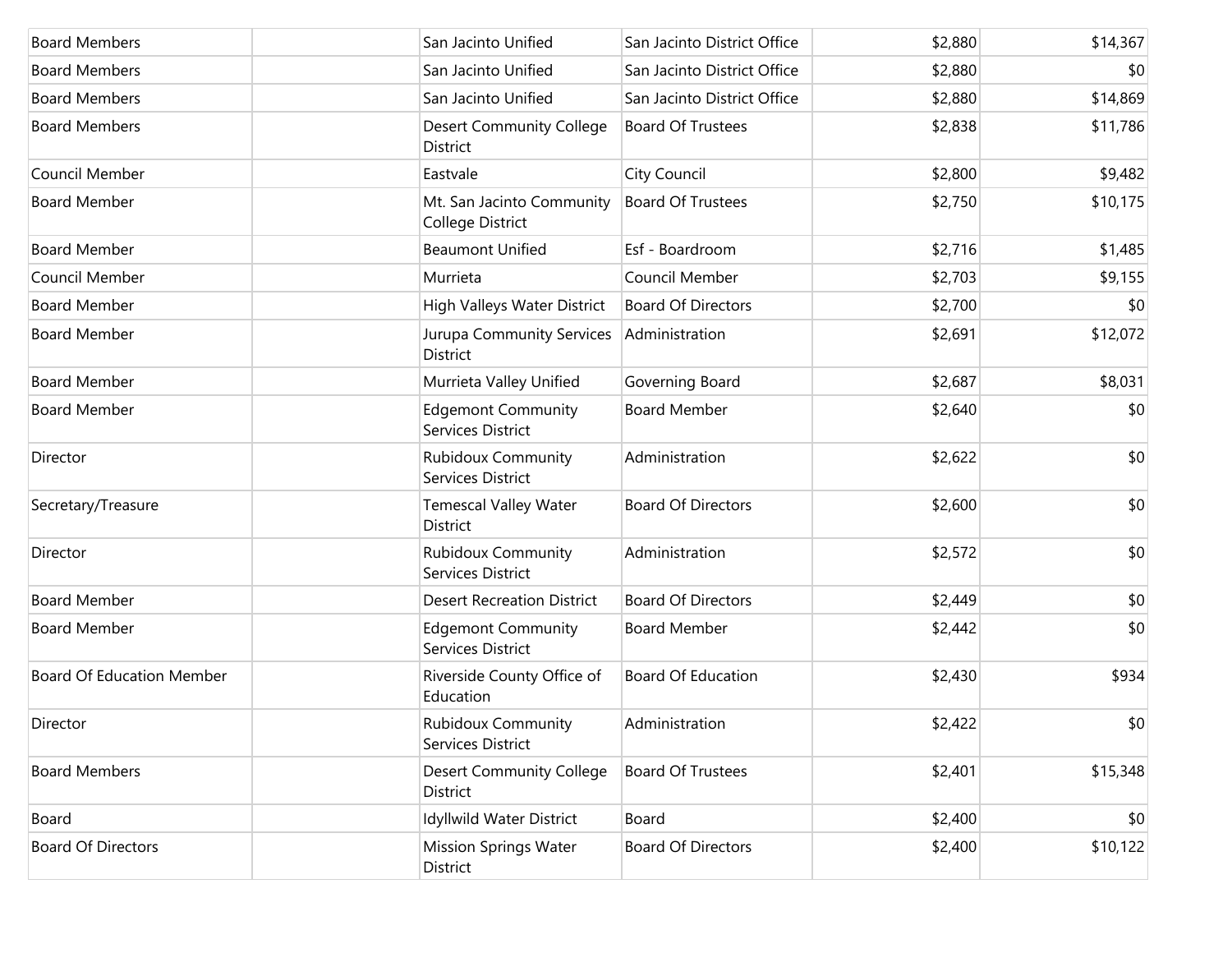| Director                           | De Luz Community Service<br>District            | <b>Board Of Directors</b>                | \$2,300 | \$0      |
|------------------------------------|-------------------------------------------------|------------------------------------------|---------|----------|
| Director                           | De Luz Community Service<br>District            | <b>Board Of Directors</b>                | \$2,300 | \$0      |
| <b>Board Of Directors</b>          | Lake Hemet Municipal<br><b>Water District</b>   | Administration                           | \$2,250 | \$0      |
| Board                              | Idyllwild Water District                        | Board                                    | \$2,200 | \$0      |
| Director                           | De Luz Community Service<br>District            | <b>Board Of Directors</b>                | \$2,200 | \$0      |
| President                          | <b>Temescal Valley Water</b><br>District        | <b>Board Of Directors</b>                | \$2,166 | \$0      |
| Council Member                     | Cathedral City                                  | City Council                             | \$2,106 | \$0      |
| Board                              | Idyllwild Water District                        | Board                                    | \$2,100 | \$0      |
| <b>Board Of Directors</b>          | Lake Hemet Municipal<br><b>Water District</b>   | Administration                           | \$2,100 | \$0      |
| <b>City Council Member</b>         | Norco                                           | City Council                             | \$2,096 | \$17,498 |
| <b>Board Members</b>               | San Jacinto Unified                             | San Jacinto District Office              | \$2,057 | \$14,597 |
| Council Member                     | Eastvale                                        | City Council                             | \$2,000 | \$0      |
| Director                           | De Luz Community Service<br>District            | <b>Board Of Directors</b>                | \$2,000 | \$0      |
| <b>City Council Member</b>         | Palm Desert                                     | City Council                             | \$1,991 | \$588    |
| <b>Board Member</b>                | Jurupa Unified                                  | Jurupa District Office                   | \$1,959 | \$4,227  |
| Council Member-Mayor               | Wildomar                                        | City Council                             | \$1,955 | \$15,300 |
| Director                           | <b>Temescal Valley Water</b><br><b>District</b> | <b>Board Of Directors</b>                | \$1,900 | \$0      |
| Director                           | <b>Temescal Valley Water</b><br>District        | <b>Board Of Directors</b>                | \$1,850 | \$0      |
| 10-100103 - City Council<br>Member | Moreno Valley                                   | City Council                             | \$1,784 | \$170    |
| <b>Board Member</b>                | High Valleys Water District                     | <b>Board Of Directors</b>                | \$1,700 | \$0      |
| <b>Board Members</b>               | <b>Desert Community College</b><br>District     | <b>Board Of Trustees</b>                 | \$1,596 | \$0      |
| <b>City Council Member</b>         | Menifee                                         | City Council                             | \$1,500 | \$1,500  |
| Director                           | District                                        | Home Garden County Water Governing Board | \$1,500 | \$0      |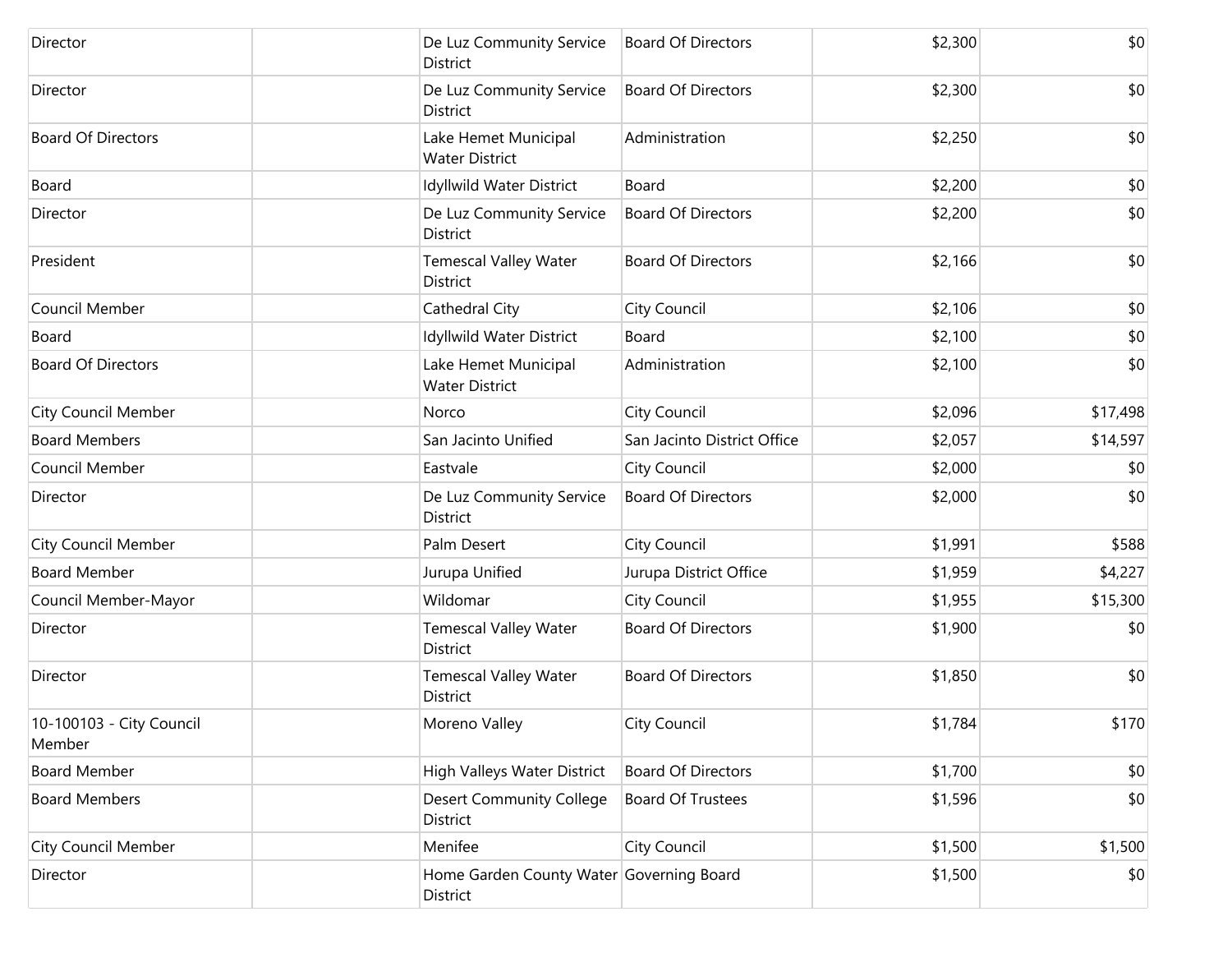| Director                     | Home Garden County Water Governing Board<br>District     |                              | \$1,500 | \$0      |
|------------------------------|----------------------------------------------------------|------------------------------|---------|----------|
| Director                     | Home Garden County Water Governing Board<br>District     |                              | \$1,500 | \$0      |
| Treasurer                    | Home Garden County Water Governing Board<br>District     |                              | \$1,500 | \$0      |
| <b>Board Member</b>          | Jurupa Unified                                           | Jurupa District Office       | \$1,470 | \$2,141  |
| President                    | Home Garden County Water Governing Board<br>District     |                              | \$1,375 | \$0      |
| <b>Board Members</b>         | <b>Desert Community College</b><br>District              | <b>Board Of Trustees</b>     | \$1,368 | \$0      |
| <b>Planning Commissioner</b> | Lake Elsinore                                            | Community Development        | \$1,340 | \$0      |
| <b>Board Member</b>          | High Valleys Water District                              | <b>Board Of Directors</b>    | \$1,300 | \$0      |
| Trustee                      | San Jacinto Valley Cemetery<br><b>District</b>           | <b>Board Member</b>          | \$1,300 | \$0      |
| Trustee                      | Summit Cemetery District                                 | Cemetery                     | \$1,300 | \$0      |
| Trustee                      | Summit Cemetery District                                 | Cemetery                     | \$1,300 | \$0      |
| Director                     | <b>Temescal Valley Water</b><br>District                 | <b>Board Of Directors</b>    | \$1,283 | \$0      |
| Council Member               | Wildomar                                                 | City Council                 | \$1,256 | \$15,300 |
| <b>Planning Commissioner</b> | Lake Elsinore                                            | <b>Community Development</b> | \$1,212 | \$0      |
| <b>Planning Commissioner</b> | Lake Elsinore                                            | <b>Community Development</b> | \$1,212 | \$0      |
| <b>Board Member</b>          | Coachella Valley Mosquito<br>and Vector Control District | <b>Board of Trustees</b>     | \$1,200 | \$0      |
| <b>Board Member</b>          | Coachella Valley Mosquito<br>and Vector Control District | <b>Board of Trustees</b>     | \$1,200 | \$0      |
| <b>Board Member</b>          | Coachella Valley Mosquito<br>and Vector Control District | <b>Board of Trustees</b>     | \$1,200 | \$0      |
| <b>Board Member</b>          | Coachella Valley Mosquito<br>and Vector Control District | <b>Board of Trustees</b>     | \$1,200 | \$0      |
| <b>Board Member</b>          | Coachella Valley Mosquito<br>and Vector Control District | <b>Board of Trustees</b>     | \$1,200 | \$0      |
| <b>Board Member</b>          | Coachella Valley Mosquito<br>and Vector Control District | <b>Board of Trustees</b>     | \$1,200 | \$0      |
| <b>Board Member</b>          | Coachella Valley Mosquito<br>and Vector Control District | Board of Trustees            | \$1,200 | \$219    |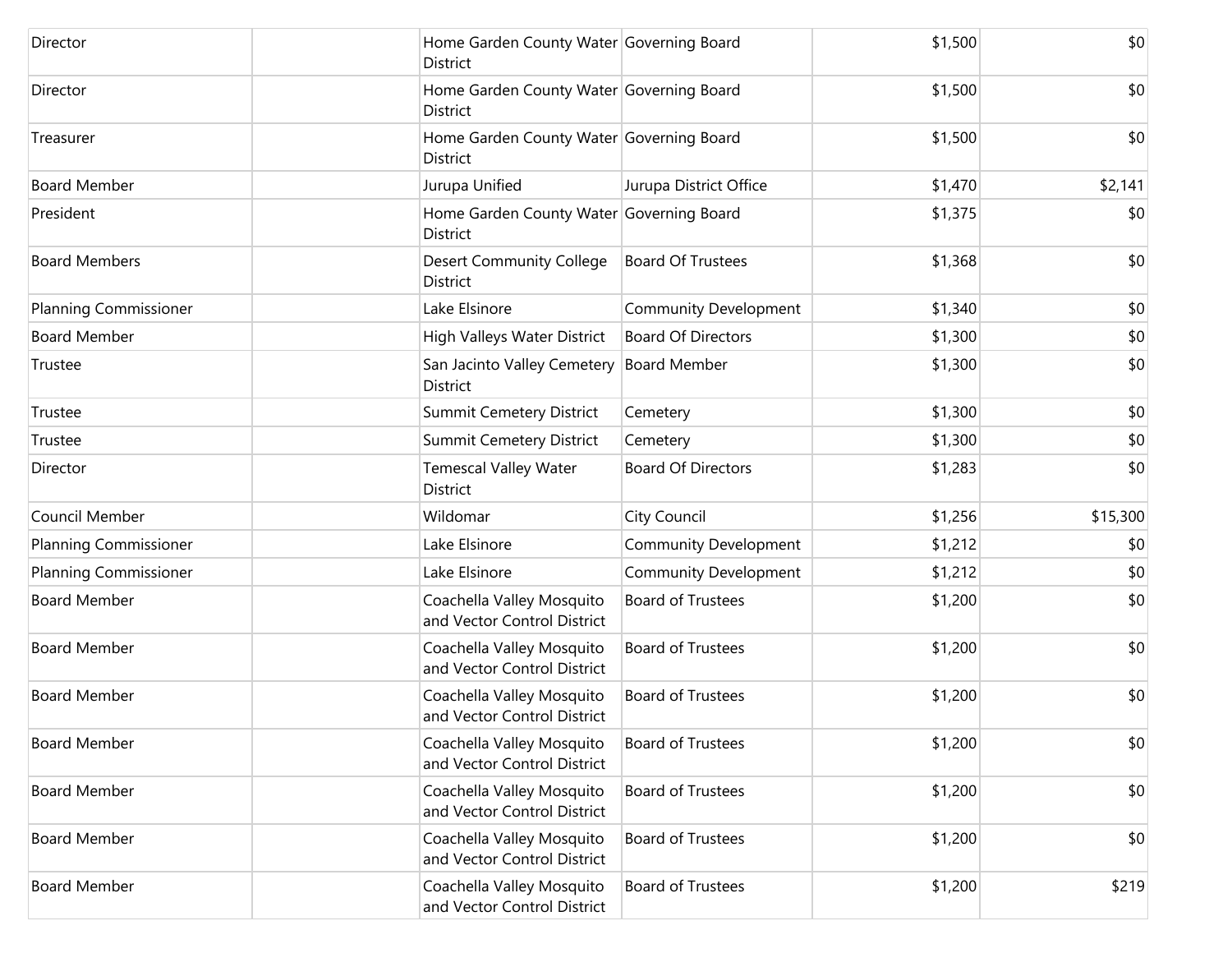| <b>Board Member</b>          |                               | Coachella Valley Mosquito<br>and Vector Control District | <b>Board of Trustees</b>      | \$1,200 | \$0      |
|------------------------------|-------------------------------|----------------------------------------------------------|-------------------------------|---------|----------|
| <b>Board Member</b>          |                               | High Valleys Water District                              | <b>Board Of Directors</b>     | \$1,200 | \$0      |
| <b>City Treasurer</b>        |                               | Banning                                                  | <b>Fiscal Services</b>        | \$1,200 | \$14,116 |
| <b>City Treasurer</b>        |                               | Indio                                                    | <b>Finance Administration</b> | \$1,200 | \$0      |
| <b>City Treasurer</b>        |                               | San Jacinto                                              | City Treasurer                | \$1,200 | \$0      |
| Director                     |                               | De Luz Community Service<br>District                     | <b>Board Of Directors</b>     | \$1,200 | \$0      |
| Trustee                      |                               | Summit Cemetery District                                 | Cemetery                      | \$1,200 | \$0      |
| <b>Board Member</b>          |                               | Temecula Valley Unified                                  | <b>Board Of Education</b>     | \$1,188 | \$0      |
| <b>Planning Commissioner</b> |                               | Lake Elsinore                                            | <b>Community Development</b>  | \$1,111 | \$0      |
| <b>Board Member</b>          |                               | Coachella Valley Mosquito<br>and Vector Control District | <b>Board of Trustees</b>      | \$1,100 | \$0      |
| Trustee                      |                               | San Jacinto Valley Cemetery<br>District                  | <b>Board Member</b>           | \$1,100 | \$0      |
| Trustee                      |                               | Summit Cemetery District                                 | Cemetery                      | \$1,100 | \$0      |
| Council Member               |                               | Cathedral City                                           | City Council                  | \$1,076 | \$161    |
| Council Member               |                               | Cathedral City                                           | City Council                  | \$1,076 | \$69     |
| Council Member               |                               | Murrieta                                                 | Council Member                | \$1,076 | \$0      |
| Director                     |                               | <b>Rubidoux Community</b><br>Services District           | Administration                | \$1,072 | \$0      |
| Council - Elected Official   | Council - Elected<br>Official | La Quinta                                                | 10 - Administration           | \$1,061 | \$773    |
| Council - Elected Official   | Council - Elected<br>Official | La Quinta                                                | 10 - Administration           | \$1,061 | \$722    |
| Council Member               |                               | Wildomar                                                 | City Council                  | \$1,054 | \$15,300 |
| Trustee                      |                               | San Jacinto Valley Cemetery<br>District                  | <b>Board Member</b>           | \$1,000 | \$0      |
| Trustee                      |                               | San Jacinto Valley Cemetery Board Member<br>District     |                               | \$1,000 | \$0      |
| <b>Board Member</b>          |                               | Murrieta Valley Unified                                  | Governing Board               | \$990   | \$9,275  |
| <b>Board Member</b>          |                               | Murrieta Valley Unified                                  | Governing Board               | \$990   | \$9,275  |
| <b>Board Members</b>         |                               | <b>Desert Community College</b><br>District              | <b>Board Of Trustees</b>      | \$981   | \$16,935 |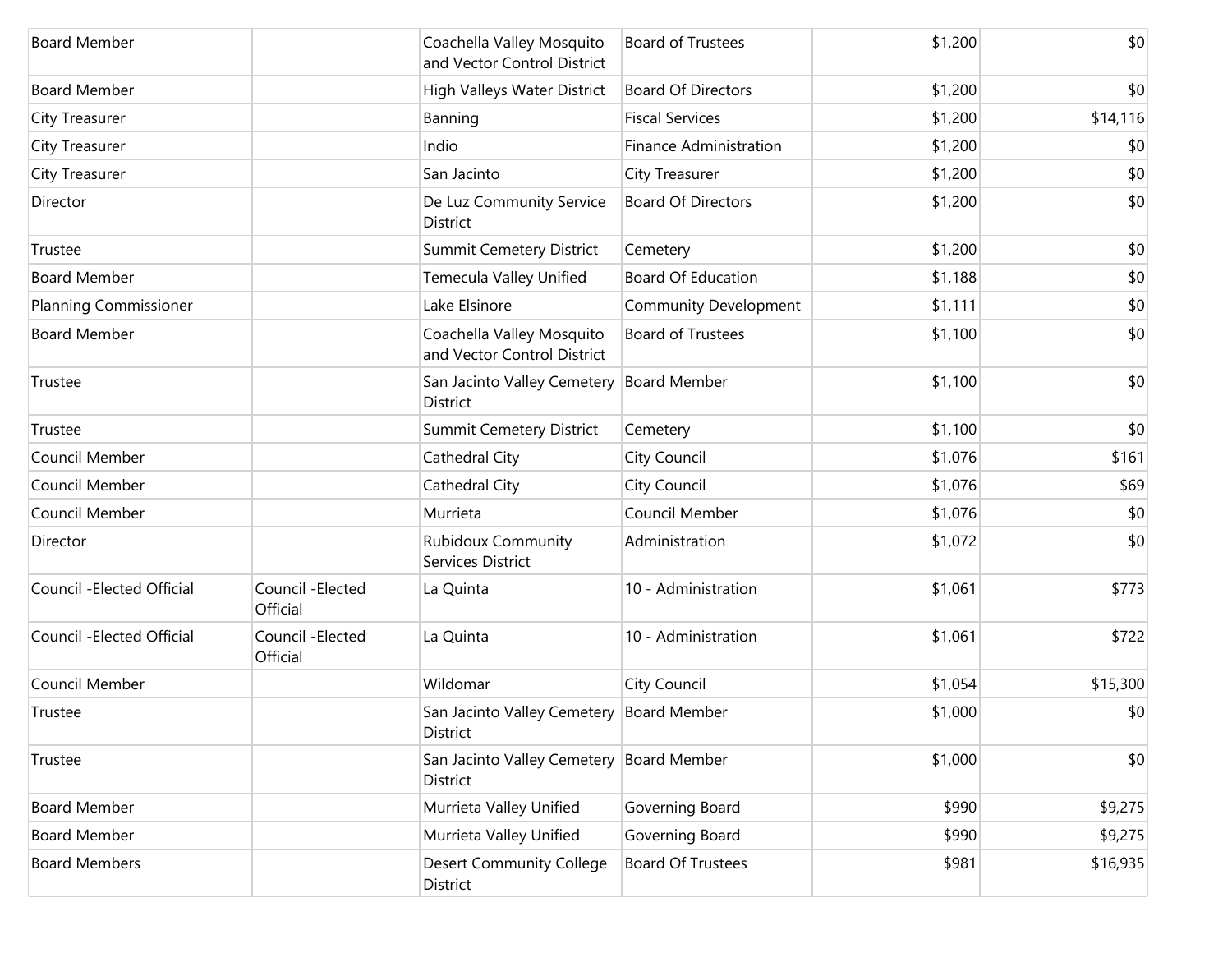| <b>Board Members</b>         | <b>Desert Community College</b><br>District              | <b>Board Of Trustees</b>       | \$871 | \$16,865 |
|------------------------------|----------------------------------------------------------|--------------------------------|-------|----------|
| <b>City Clerk</b>            | Beaumont                                                 | City Clerk                     | \$850 | \$43     |
| <b>City Treasurer</b>        | Beaumont                                                 | <b>Administrative Services</b> | \$850 | \$43     |
| <b>Elected Official</b>      | Coachella                                                | Community Development          | \$825 | \$0      |
| <b>Elected Official</b>      | Coachella                                                | Community Development          | \$825 | \$0      |
| <b>Planning Commissioner</b> | Lake Elsinore                                            | Community Development          | \$808 | \$0      |
| <b>Board Member</b>          | Coachella Valley Mosquito<br>and Vector Control District | <b>Board of Trustees</b>       | \$800 | \$0      |
| Director                     | Fern Valley Water District                               | <b>Board Member</b>            | \$800 | \$0      |
| Trustee                      | San Jacinto Valley Cemetery<br>District                  | <b>Board Member</b>            | \$800 | \$0      |
| Director                     | Fern Valley Water District                               | <b>Board Member</b>            | \$750 | \$0      |
| <b>Elected Official</b>      | Coachella                                                | <b>Community Development</b>   | \$750 | \$0      |
| <b>Elected Official</b>      | Coachella                                                | <b>Community Development</b>   | \$750 | \$0      |
| Director                     | Palo Verde Irrigation District Board Member              |                                | \$710 | \$7,416  |
| <b>Elected Official</b>      | Coachella                                                | City Council                   | \$694 | \$0      |
| Council Member               | Riverside                                                | City Council                   | \$681 | \$0      |
| <b>Elected Official</b>      | Coachella                                                | <b>Community Development</b>   | \$675 | \$0      |
| <b>Board Member</b>          | Palm Springs Unified                                     | Superintendent                 | \$669 | \$1,491  |
| Director                     | Fern Valley Water District                               | <b>Board Member</b>            | \$650 | \$0      |
| Councilmember                | Perris                                                   | <b>Elected Official</b>        | \$646 | \$52     |
| Director                     | Palo Verde Irrigation District Board Member              |                                | \$630 | \$16,318 |
| <b>Board Member</b>          | High Valleys Water District                              | <b>Board Of Directors</b>      | \$600 | \$0      |
| <b>Board Of Directors</b>    | <b>Mission Springs Water</b><br>District                 | <b>Board Of Directors</b>      | \$600 | \$243    |
| Director                     | Fern Valley Water District                               | <b>Board Member</b>            | \$600 | \$0      |
| Trustee                      | <b>Summit Cemetery District</b>                          | Cemetery                       | \$600 | \$0      |
| <b>Board Member</b>          | Temecula Valley Unified                                  | <b>Board Of Education</b>      | \$588 | \$0      |
| Director                     | Fern Valley Water District                               | <b>Board Member</b>            | \$550 | \$0      |
| <b>Board Member</b>          | Alvord Unified                                           | <b>Board Of Education</b>      | \$507 | \$0      |
| <b>Board President</b>       | Pine Cove Water District                                 | Board                          | \$500 | \$0      |
| Director                     | Pine Cove Water District                                 | Board                          | \$500 | \$0      |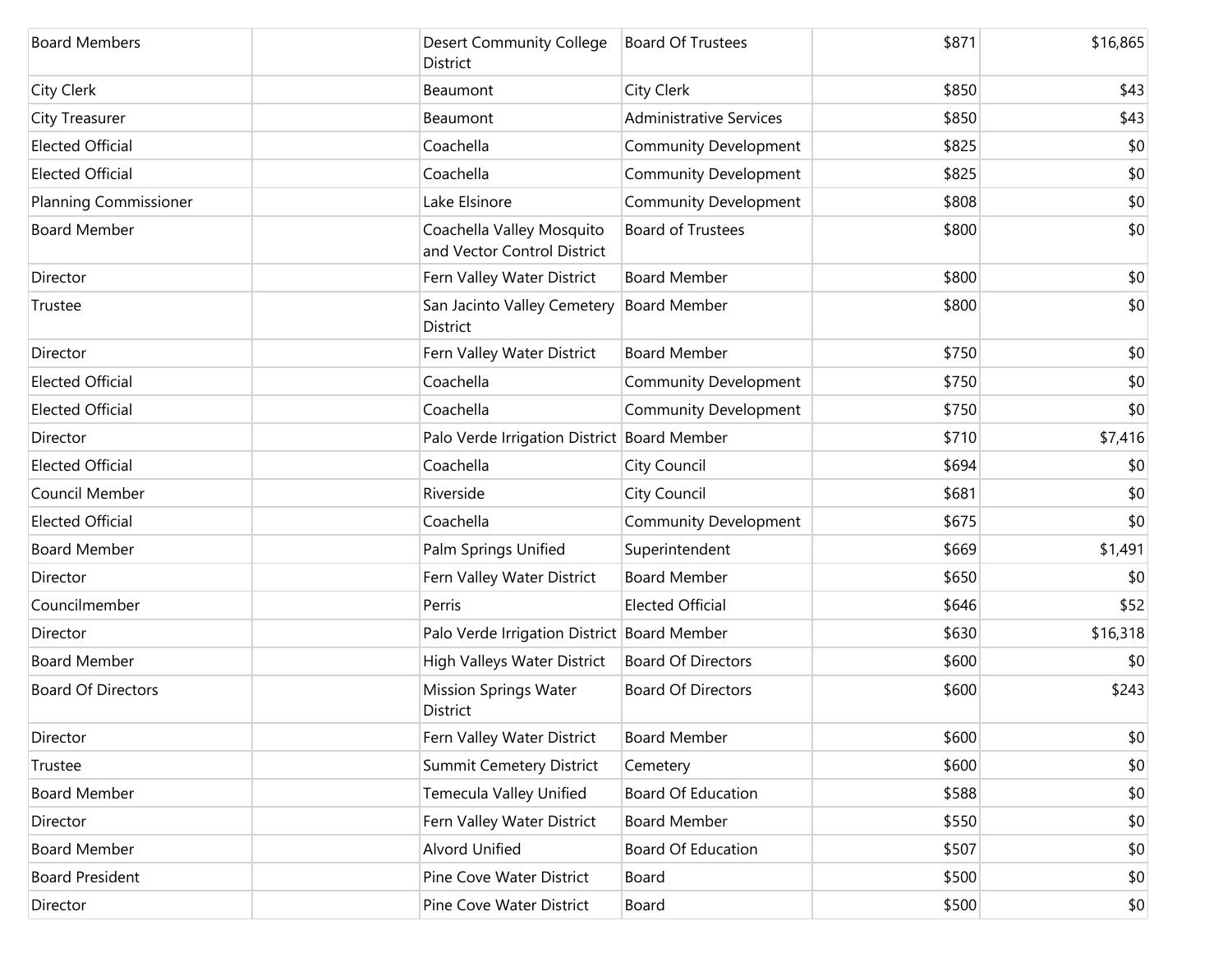| Director                          | Pine Cove Water District                                  | Board                        | \$500 | \$0      |
|-----------------------------------|-----------------------------------------------------------|------------------------------|-------|----------|
| Director                          | Pine Cove Water District                                  | Board                        | \$500 | \$0      |
| Director                          | Pine Cove Water District                                  | Board                        | \$500 | \$0      |
| Planning Comm                     | Desert Hot Springs                                        | Community Development        | \$500 | \$3,641  |
| Director                          | Western Municipal Water<br>District                       | <b>Board Members</b>         | \$481 | \$0      |
| <b>Board Member</b>               | <b>Alvord Unified</b>                                     | <b>Board Of Education</b>    | \$474 | \$0      |
| Planning Comm                     | Desert Hot Springs                                        | <b>Community Development</b> | \$450 | \$0      |
| Director                          | Palo Verde Irrigation District Board Member               |                              | \$440 | \$16,318 |
| Director                          | Palo Verde Irrigation District Board Member               |                              | \$440 | \$16,318 |
| <b>Board Member</b>               | Jurupa Unified                                            | Jurupa District Office       | \$420 | \$0      |
| <b>Board Member</b>               | High Valleys Water District                               | <b>Board Of Directors</b>    | \$400 | \$0      |
| Board Member ------------<br>2214 | Val Verde Unified                                         | <b>Board Of Education</b>    | \$400 | \$0      |
| City Councilmember                | Hemet                                                     | <b>Elected Officials</b>     | \$400 | \$0      |
| Director                          | <b>Rubidoux Community</b><br>Services District            | Administration               | \$400 | \$0      |
| Director                          | Palo Verde Irrigation District Board Member               |                              | \$390 | \$7,416  |
| Director                          | Palo Verde Irrigation District Board Member               |                              | \$360 | \$16,318 |
| Planning Comm                     | Desert Hot Springs                                        | <b>Community Development</b> | \$350 | \$0      |
| Planning Comm                     | Desert Hot Springs                                        | Community Development        | \$350 | \$0      |
| <b>Planning Commissioner</b>      | Lake Elsinore                                             | Community Development        | \$303 | \$0      |
| <b>Elected Official</b>           | Coachella                                                 | Community Development        | \$300 | \$0      |
| Director                          | Palo Verde Irrigation District Board Member               |                              | \$280 | \$16,318 |
| <b>City Council Member</b>        | Beaumont                                                  | City Council                 | \$253 | \$9      |
| <b>City Council Member</b>        | Beaumont                                                  | City Council                 | \$253 | \$2,107  |
| Vice President/Treasurer          | County of Riverside Asset<br>Leasing Corporation          | <b>Board Member</b>          | \$210 | \$0      |
| <b>Board Member</b>               | <b>Riverside Community</b><br>College District            | <b>Board Of Trustees</b>     | \$200 | \$0      |
| <b>Board Of Directors</b>         | Elsinore Valley Water and<br>Sewer Facilities Corporation | Administration               | \$200 | \$0      |
| <b>Board Of Directors</b>         | Elsinore Valley Water and<br>Sewer Facilities Corporation | Administration               | \$200 | \$0      |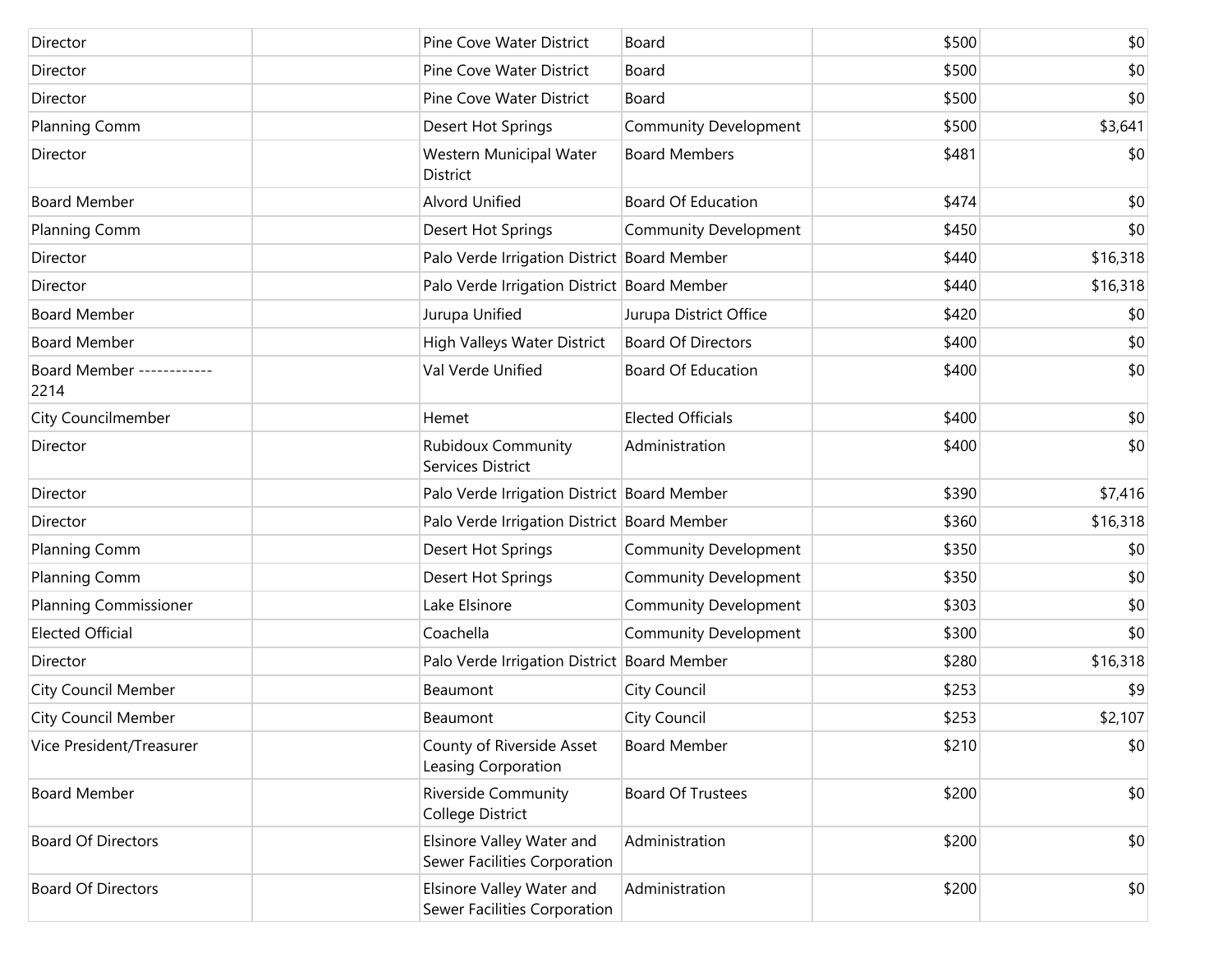| <b>Board Of Directors</b>           | Elsinore Valley Water and<br>Sewer Facilities Corporation   | Administration      | \$200 | \$0  |
|-------------------------------------|-------------------------------------------------------------|---------------------|-------|------|
| President/Chairman                  | County of Riverside Asset<br>Leasing Corporation            | <b>Board Member</b> | \$184 | \$0  |
| Council Member                      | Banning                                                     | City Council        | \$167 | \$0  |
| <b>Vice President</b>               | County of Riverside Asset<br>Leasing Corporation            | <b>Board Member</b> | \$162 | \$0  |
| <b>Board Member</b>                 | <b>Beaumont Unified</b>                                     | Esf - Boardroom     | \$131 | \$15 |
| <b>Board Of Directors</b>           | Elsinore Valley Water and<br>Sewer Facilities Corporation   | Administration      | \$100 | \$0  |
| <b>Board Of Directors</b>           | Elsinore Valley Water and<br>Sewer Facilities Corporation   | Administration      | \$100 | \$0  |
| Director                            | Fern Valley Water District                                  | <b>Board Member</b> | \$100 | \$0  |
| <b>Water Authority Commissioner</b> | Indio                                                       | City Council        | \$100 | \$0  |
| Alternate Board Member              | Coachella Valley Association Board Member<br>of Governments |                     | \$0   | \$0  |
| Alternate Board Member              | Coachella Valley Association Board Member<br>of Governments |                     | \$0   | \$0  |
| Alternate Board Member              | Coachella Valley Association Board Member<br>of Governments |                     | \$0   | \$0  |
| Alternate Board Member              | Coachella Valley Association Board Member<br>of Governments |                     | \$0   | \$0  |
| Alternate Board Member              | Coachella Valley Association Board Member<br>of Governments |                     | \$0   | \$0  |
| Alternate Board Member              | Coachella Valley Association Board Member<br>of Governments |                     | \$0   | \$0  |
| Alternate Board Member              | Coachella Valley Association Board Member<br>of Governments |                     | \$0   | \$0  |
| Alternate Board Member              | Coachella Valley Association Board Member<br>of Governments |                     | \$0   | \$0  |
| Alternate Board Member              | Coachella Valley Association Board Member<br>of Governments |                     | \$0   | \$0  |
| Alternate Board Member              | Coachella Valley Association Board Member<br>of Governments |                     | \$0   | \$0  |
| Alternate Board Member              | Coachella Valley Association Board Member<br>of Governments |                     | \$0   | \$0  |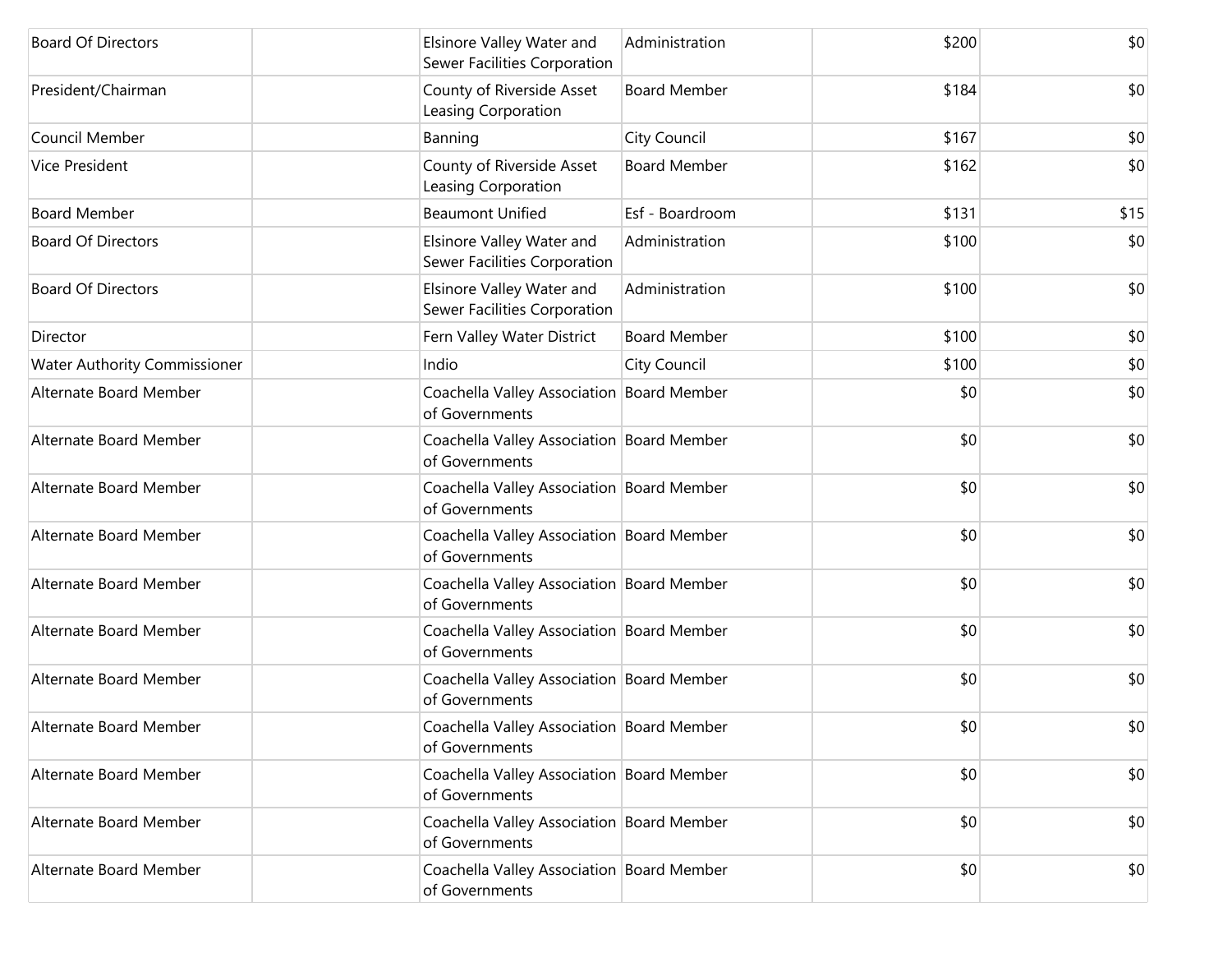| Alternate Board Member | Coachella Valley Association Board Member<br>of Governments |                     | \$0 | \$0      |
|------------------------|-------------------------------------------------------------|---------------------|-----|----------|
| Alternate Board Member | Coachella Valley<br><b>Conservation Commission</b>          | <b>Board Member</b> | \$0 | \$0      |
| Alternate Board Member | Coachella Valley<br><b>Conservation Commission</b>          | <b>Board Member</b> | \$0 | \$0      |
| Alternate Board Member | Coachella Valley<br><b>Conservation Commission</b>          | <b>Board Member</b> | \$0 | \$0      |
| Alternate Board Member | Coachella Valley<br><b>Conservation Commission</b>          | <b>Board Member</b> | \$0 | \$0      |
| Alternate Board Member | Coachella Valley<br><b>Conservation Commission</b>          | <b>Board Member</b> | \$0 | \$0      |
| Alternate Board Member | Coachella Valley<br><b>Conservation Commission</b>          | <b>Board Member</b> | \$0 | \$0      |
| Alternate Board Member | Coachella Valley<br><b>Conservation Commission</b>          | <b>Board Member</b> | \$0 | \$0      |
| Alternate Board Member | Coachella Valley<br><b>Conservation Commission</b>          | <b>Board Member</b> | \$0 | \$0      |
| Alternate Board Member | Coachella Valley<br><b>Conservation Commission</b>          | <b>Board Member</b> | \$0 | \$0      |
| Alternate Board Member | Coachella Valley<br><b>Conservation Commission</b>          | <b>Board Member</b> | \$0 | \$0      |
| Alternate Board Member | Coachella Valley<br><b>Conservation Commission</b>          | <b>Board Member</b> | \$0 | \$0      |
| Alternate Board Member | Coachella Valley<br><b>Conservation Commission</b>          | <b>Board Member</b> | \$0 | \$0      |
| Alternate Board Member | Coachella Valley<br><b>Conservation Commission</b>          | <b>Board Member</b> | \$0 | \$0      |
| Alternate Board Member | Coachella Valley<br><b>Conservation Commission</b>          | <b>Board Member</b> | \$0 | \$0      |
| Alternate Board Member | Coachella Valley<br><b>Conservation Commission</b>          | <b>Board Member</b> | \$0 | \$0      |
| Alternate Board Member | Coachella Valley<br><b>Conservation Commission</b>          | <b>Board Member</b> | \$0 | \$0      |
| Alternate Board Member | Coachella Valley<br><b>Conservation Commission</b>          | <b>Board Member</b> | \$0 | \$0      |
| Board                  | Desert Healthcare District                                  | Board of Director   | \$0 | \$18,248 |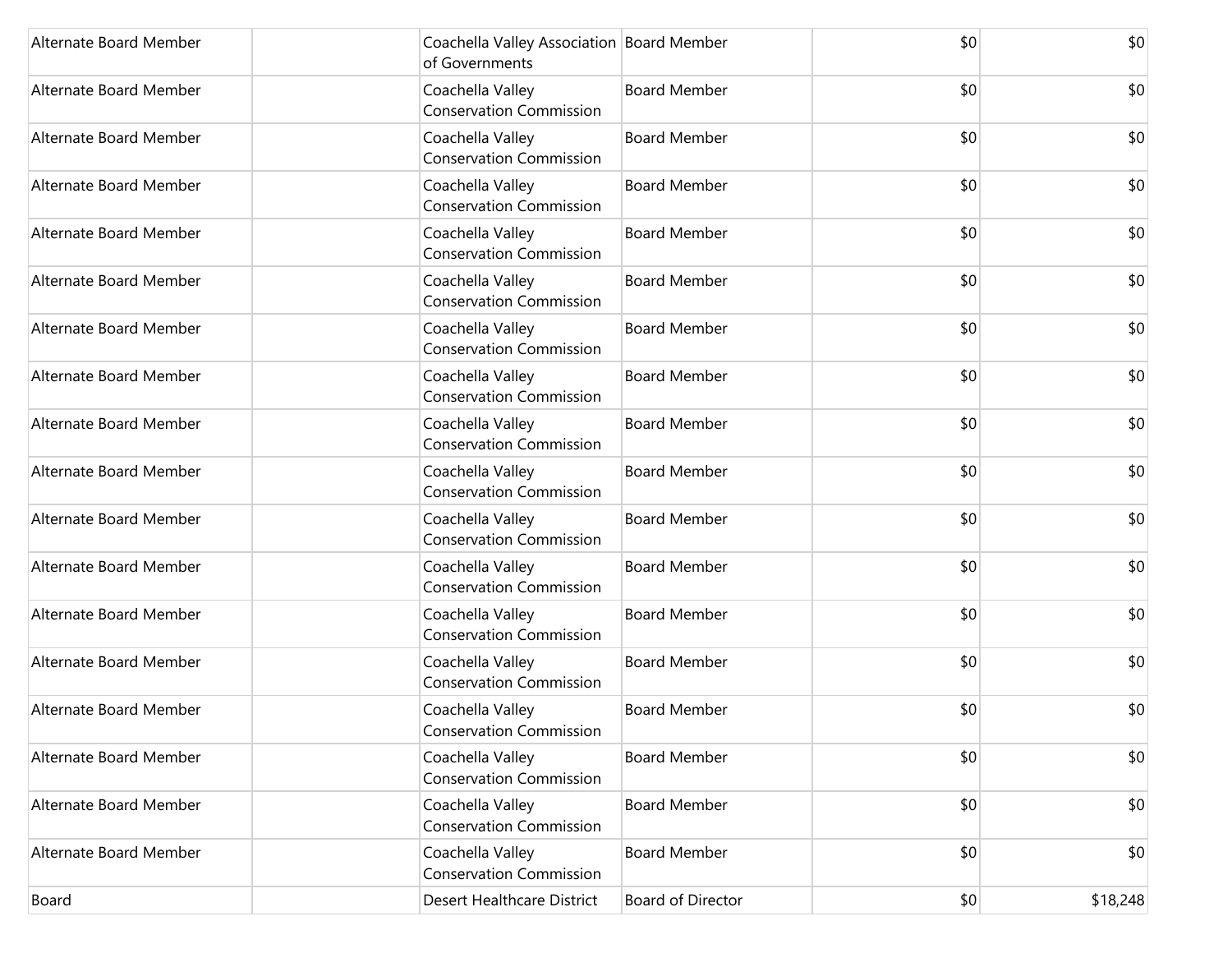| Board                    | <b>Desert Healthcare District</b>                                    | <b>Board of Director</b> | \$0 | \$25,568 |
|--------------------------|----------------------------------------------------------------------|--------------------------|-----|----------|
| Board                    | <b>Desert Healthcare District</b>                                    | <b>Board of Director</b> | \$0 | \$329    |
| Board                    | Desert Healthcare District                                           | <b>Board of Director</b> | \$0 | \$9,436  |
| Board                    | Desert Healthcare District                                           | <b>Board of Director</b> | \$0 | \$22,568 |
| <b>Board Chairperson</b> | Coachella Valley Association Board Member<br>of Governments          |                          | \$0 | \$0      |
| <b>Board Chairperson</b> | Coachella Valley<br><b>Conservation Commission</b>                   | <b>Board Member</b>      | \$0 | \$0      |
| <b>Board Member</b>      | <b>Beaumont Cherry Valley</b><br><b>Recreation and Park District</b> | Board                    | \$0 | \$0      |
| <b>Board Member</b>      | <b>Beaumont Cherry Valley</b><br>Recreation and Park District        | Board                    | \$0 | \$0      |
| <b>Board Member</b>      | <b>Beaumont Cherry Valley</b><br>Recreation and Park District        | Board                    | \$0 | \$0      |
| <b>Board Member</b>      | <b>Beaumont Cherry Valley</b><br>Recreation and Park District        | Board                    | \$0 | \$0      |
| <b>Board Member</b>      | <b>Beaumont Cherry Valley</b><br><b>Recreation and Park District</b> | Board                    | \$0 | \$0      |
| <b>Board Member</b>      | <b>Beaumont Cherry Valley</b><br>Recreation and Park District        | Board                    | \$0 | \$0      |
| <b>Board Member</b>      | Cabazon County Water<br><b>District</b>                              | Board                    | \$0 | \$0      |
| <b>Board Member</b>      | Cabazon County Water<br>District                                     | Board                    | \$0 | \$0      |
| <b>Board Member</b>      | Cabazon County Water<br>District                                     | Board                    | \$0 | \$0      |
| <b>Board Member</b>      | Cabazon County Water<br>District                                     | Board                    | \$0 | \$0      |
| Board Member             | Cabazon County Water<br>District                                     | Board                    | \$0 | \$13,081 |
| <b>Board Member</b>      | Coachella Valley Association Board Member<br>of Governments          |                          | \$0 | \$0      |
| <b>Board Member</b>      | Coachella Valley Association Board Member<br>of Governments          |                          | \$0 | \$0      |
| <b>Board Member</b>      | Coachella Valley Association Board Member<br>of Governments          |                          | \$0 | \$0      |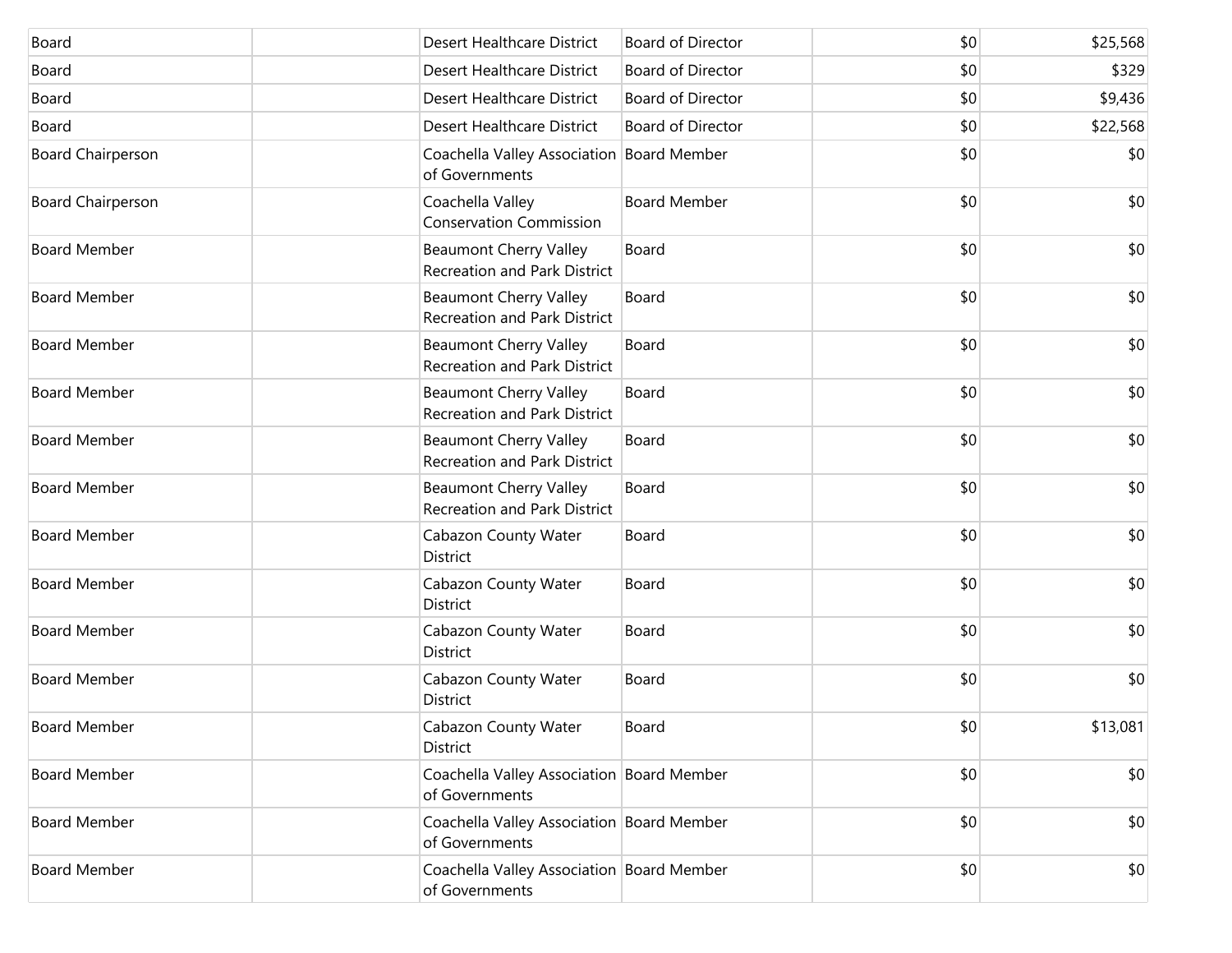| <b>Board Member</b> | Coachella Valley Association Board Member<br>of Governments |                     | \$0 | \$0 |
|---------------------|-------------------------------------------------------------|---------------------|-----|-----|
| <b>Board Member</b> | Coachella Valley Association Board Member<br>of Governments |                     | \$0 | \$0 |
| <b>Board Member</b> | Coachella Valley Association Board Member<br>of Governments |                     | \$0 | \$0 |
| <b>Board Member</b> | Coachella Valley Association Board Member<br>of Governments |                     | \$0 | \$0 |
| <b>Board Member</b> | Coachella Valley Association Board Member<br>of Governments |                     | \$0 | \$0 |
| <b>Board Member</b> | Coachella Valley Association Board Member<br>of Governments |                     | \$0 | \$0 |
| <b>Board Member</b> | Coachella Valley Association Board Member<br>of Governments |                     | \$0 | \$0 |
| <b>Board Member</b> | Coachella Valley Association Board Member<br>of Governments |                     | \$0 | \$0 |
| <b>Board Member</b> | Coachella Valley Association Board Member<br>of Governments |                     | \$0 | \$0 |
| <b>Board Member</b> | Coachella Valley Association Board Member<br>of Governments |                     | \$0 | \$0 |
| <b>Board Member</b> | Coachella Valley Association Board Member<br>of Governments |                     | \$0 | \$0 |
| <b>Board Member</b> | Coachella Valley Association Board Member<br>of Governments |                     | \$0 | \$0 |
| <b>Board Member</b> | Coachella Valley<br><b>Conservation Commission</b>          | <b>Board Member</b> | \$0 | \$0 |
| <b>Board Member</b> | Coachella Valley<br><b>Conservation Commission</b>          | <b>Board Member</b> | \$0 | \$0 |
| <b>Board Member</b> | Coachella Valley<br><b>Conservation Commission</b>          | <b>Board Member</b> | \$0 | \$0 |
| <b>Board Member</b> | Coachella Valley<br><b>Conservation Commission</b>          | <b>Board Member</b> | \$0 | \$0 |
| <b>Board Member</b> | Coachella Valley<br><b>Conservation Commission</b>          | <b>Board Member</b> | \$0 | \$0 |
| <b>Board Member</b> | Coachella Valley<br><b>Conservation Commission</b>          | <b>Board Member</b> | \$0 | \$0 |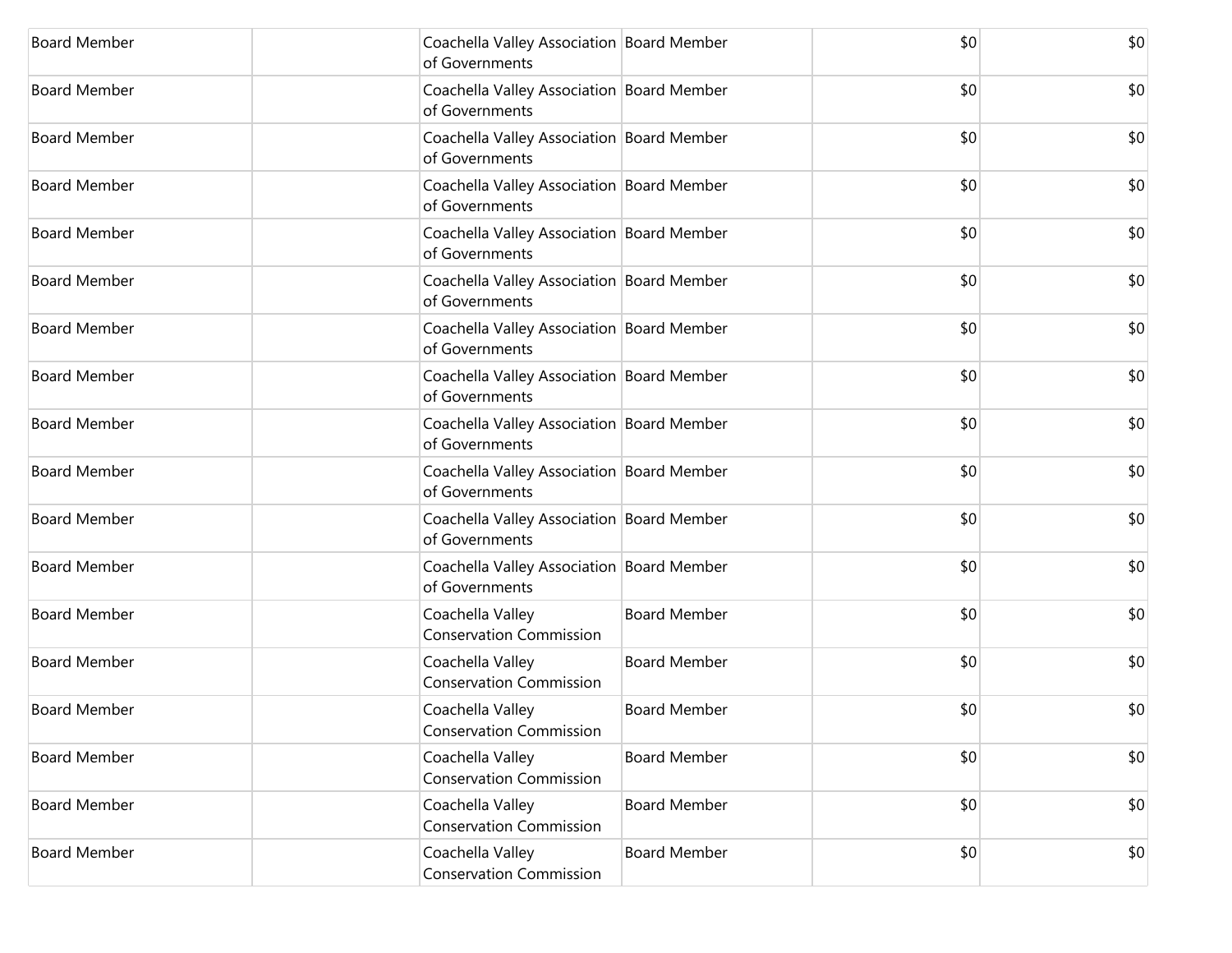| <b>Board Member</b> | Coachella Valley<br><b>Conservation Commission</b>        | <b>Board Member</b>      | \$0 | \$0 |
|---------------------|-----------------------------------------------------------|--------------------------|-----|-----|
| <b>Board Member</b> | Coachella Valley<br><b>Conservation Commission</b>        | <b>Board Member</b>      | \$0 | \$0 |
| <b>Board Member</b> | Coachella Valley<br><b>Conservation Commission</b>        | <b>Board Member</b>      | \$0 | \$0 |
| <b>Board Member</b> | Coachella Valley<br><b>Conservation Commission</b>        | <b>Board Member</b>      | \$0 | \$0 |
| <b>Board Member</b> | Coachella Valley<br><b>Conservation Commission</b>        | <b>Board Member</b>      | \$0 | \$0 |
| <b>Board Member</b> | Coachella Valley<br><b>Conservation Commission</b>        | <b>Board Member</b>      | \$0 | \$0 |
| <b>Board Member</b> | Coachella Valley<br><b>Conservation Commission</b>        | <b>Board Member</b>      | \$0 | \$0 |
| <b>Board Member</b> | Coachella Valley<br><b>Conservation Commission</b>        | <b>Board Member</b>      | \$0 | \$0 |
| <b>Board Member</b> | Coachella Valley<br><b>Conservation Commission</b>        | <b>Board Member</b>      | \$0 | \$0 |
| <b>Board Member</b> | Coachella Valley Mosquito<br>and Vector Control District  | <b>Board of Trustees</b> | \$0 | \$0 |
| <b>Board Member</b> | Coachella Valley Resource<br><b>Conservation District</b> | <b>Board Member</b>      | \$0 | \$0 |
| <b>Board Member</b> | Coachella Valley Resource<br><b>Conservation District</b> | <b>Board Member</b>      | \$0 | \$0 |
| <b>Board Member</b> | Coachella Valley Resource<br><b>Conservation District</b> | <b>Board Member</b>      | \$0 | \$0 |
| <b>Board Member</b> | Coachella Valley Resource<br><b>Conservation District</b> | <b>Board Member</b>      | \$0 | \$0 |
| <b>Board Member</b> | Coachella Valley Resource<br><b>Conservation District</b> | <b>Board Member</b>      | \$0 | \$0 |
| <b>Board Member</b> | Coachella Valley Resource<br><b>Conservation District</b> | <b>Board Member</b>      | \$0 | \$0 |
| <b>Board Member</b> | Coachella Valley Resource<br><b>Conservation District</b> | <b>Board Member</b>      | \$0 | \$0 |
| <b>Board Member</b> | Coachella Valley Resource<br><b>Conservation District</b> | <b>Board Member</b>      | \$0 | \$0 |
| <b>Board Member</b> | <b>Desert Center Unified</b>                              | <b>Board Member</b>      | \$0 | \$0 |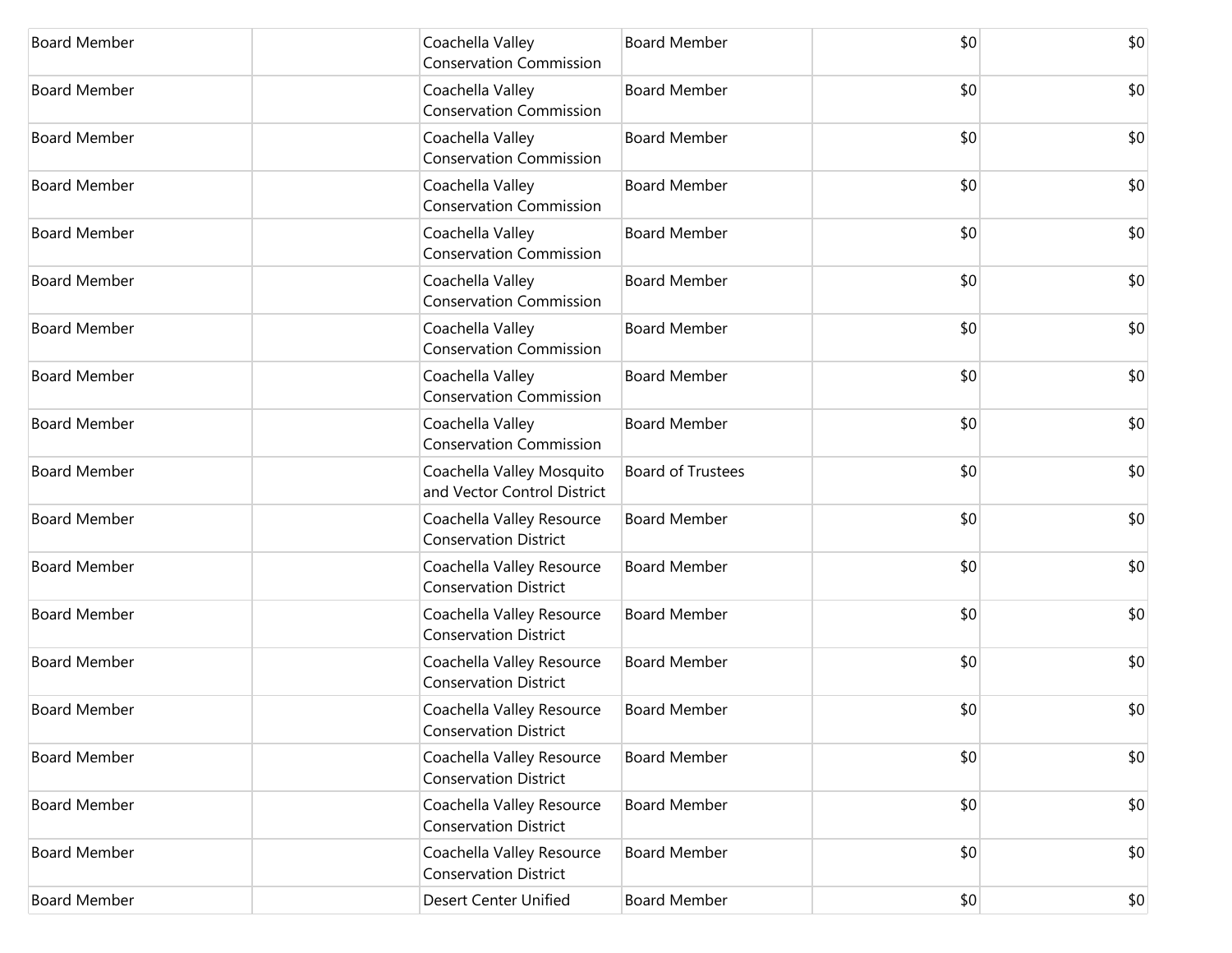| <b>Board Member</b> | <b>Desert Center Unified</b>                             | <b>Board Member</b>       | \$0 | \$0 |
|---------------------|----------------------------------------------------------|---------------------------|-----|-----|
| <b>Board Member</b> | <b>Desert Center Unified</b>                             | <b>Board Member</b>       | \$0 | \$0 |
| <b>Board Member</b> | <b>Desert Center Unified</b>                             | <b>Board Member</b>       | \$0 | \$0 |
| <b>Board Member</b> | <b>Desert Center Unified</b>                             | <b>Board Member</b>       | \$0 | \$0 |
| <b>Board Member</b> | Lake Elsinore and San<br>Jacinto Watersheds<br>Authority | Administration            | \$0 | \$0 |
| <b>Board Member</b> | Lake Elsinore and San<br>Jacinto Watersheds<br>Authority | Administration            | \$0 | \$0 |
| <b>Board Member</b> | Lake Elsinore and San<br>Jacinto Watersheds<br>Authority | Administration            | \$0 | \$0 |
| <b>Board Member</b> | Lake Elsinore and San<br>Jacinto Watersheds<br>Authority | Administration            | \$0 | \$0 |
| <b>Board Member</b> | Lake Elsinore and San<br>Jacinto Watersheds<br>Authority | Administration            | \$0 | \$0 |
| <b>Board Member</b> | Lake Elsinore and San<br>Jacinto Watersheds<br>Authority | Administration            | \$0 | \$0 |
| <b>Board Member</b> | Lake Elsinore and San<br>Jacinto Watersheds<br>Authority | Administration            | \$0 | \$0 |
| <b>Board Member</b> | Lake Elsinore and San<br>Jacinto Watersheds<br>Authority | Administration            | \$0 | \$0 |
| <b>Board Member</b> | Lake Elsinore and San<br>Jacinto Watersheds<br>Authority | Administration            | \$0 | \$0 |
| <b>Board Member</b> | Lake Elsinore School<br><b>Financing Authority</b>       | <b>Board Of Education</b> | \$0 | \$0 |
| <b>Board Member</b> | Lake Elsinore School<br><b>Financing Authority</b>       | <b>Board Of Education</b> | \$0 | \$0 |
| <b>Board Member</b> | Lake Elsinore School<br><b>Financing Authority</b>       | Board Of Education        | \$0 | \$0 |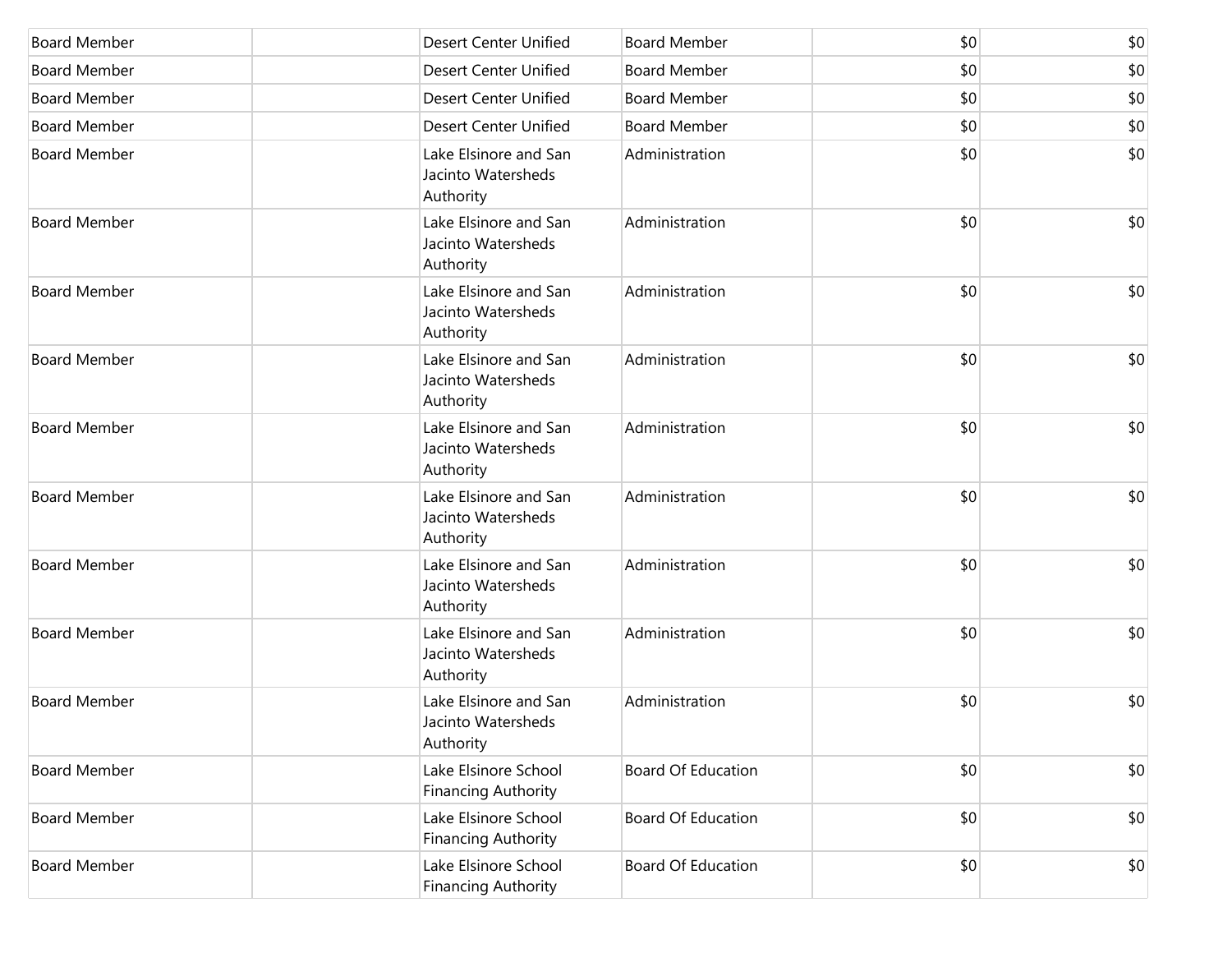| <b>Board Member</b> | Lake Elsinore School<br><b>Financing Authority</b>               | <b>Board Of Education</b> | \$0 | \$0 |
|---------------------|------------------------------------------------------------------|---------------------------|-----|-----|
| <b>Board Member</b> | Lake Elsinore School<br><b>Financing Authority</b>               | <b>Board Of Education</b> | \$0 | \$0 |
| <b>Board Member</b> | Lee Lake Public Financing<br>Authority                           | Governing Board           | \$0 | \$0 |
| <b>Board Member</b> | Lee Lake Public Financing<br>Authority                           | Governing Board           | \$0 | \$0 |
| <b>Board Member</b> | Lee Lake Public Financing<br>Authority                           | Governing Board           | \$0 | \$0 |
| <b>Board Member</b> | Lee Lake Public Financing<br>Authority                           | Governing Board           | \$0 | \$0 |
| <b>Board Member</b> | Lee Lake Public Financing<br>Authority                           | Governing Board           | \$0 | \$0 |
| <b>Board Member</b> | Nuview-Perris School<br>Facilities Financing<br>Authority        | Governing Board           | \$0 | \$0 |
| <b>Board Member</b> | Nuview-Perris School<br><b>Facilities Financing</b><br>Authority | Governing Board           | \$0 | \$0 |
| <b>Board Member</b> | Nuview-Perris School<br>Facilities Financing<br>Authority        | Governing Board           | \$0 | \$0 |
| <b>Board Member</b> | Nuview-Perris School<br><b>Facilities Financing</b><br>Authority | Governing Board           | \$0 | \$0 |
| <b>Board Member</b> | Nuview-Perris School<br><b>Facilities Financing</b><br>Authority | Governing Board           | \$0 | \$0 |
| <b>Board Member</b> | Nuview-Perris School<br>Facilities Financing<br>Authority        | Governing Board           | \$0 | \$0 |
| <b>Board Member</b> | Nuview-Perris School<br>Facilities Financing<br>Authority        | Governing Board           | \$0 | \$0 |
| <b>Board Member</b> | Nuview-Perris School<br><b>Facilities Financing</b><br>Authority | Governing Board           | \$0 | \$0 |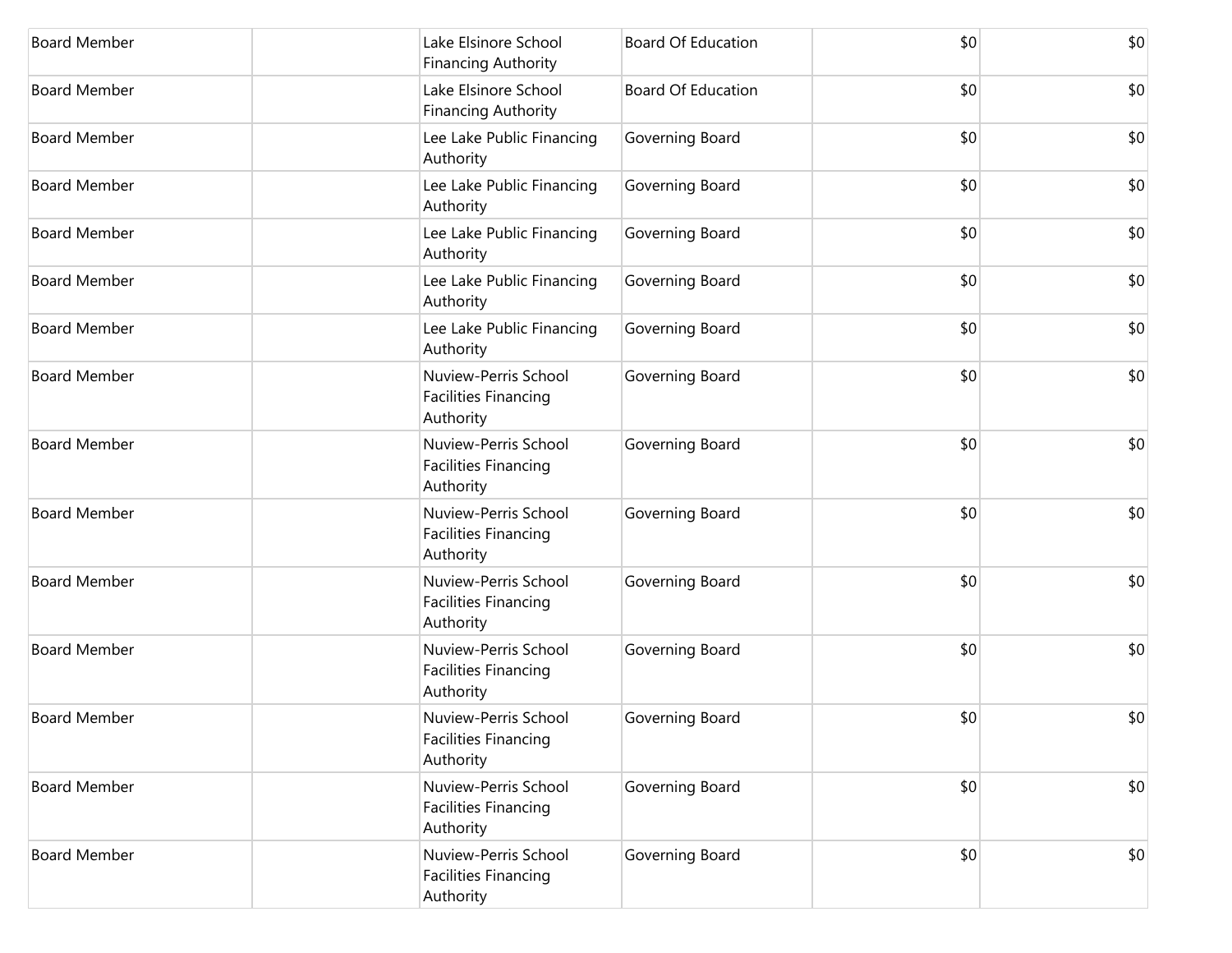| <b>Board Member</b> | Authority       | Nuview-Perris School<br><b>Facilities Financing</b>             | Governing Board                 | \$0 | \$0 |
|---------------------|-----------------|-----------------------------------------------------------------|---------------------------------|-----|-----|
| <b>Board Member</b> | <b>District</b> | Palo Verde Health Care                                          | <b>Board Of Directors</b>       | \$0 | \$0 |
| <b>Board Member</b> | District        | Palo Verde Health Care                                          | <b>Board Of Directors</b>       | \$0 | \$0 |
| <b>Board Member</b> | <b>District</b> | Palo Verde Health Care                                          | <b>Board Of Directors</b>       | \$0 | \$0 |
| <b>Board Member</b> | District        | Palo Verde Health Care                                          | <b>Board Of Directors</b>       | \$0 | \$0 |
| <b>Board Member</b> | District        | Palo Verde Health Care                                          | <b>Board Of Directors</b>       | \$0 | \$0 |
| <b>Board Member</b> |                 | Romoland Elementary                                             | <b>Romoland District Office</b> | \$0 | \$0 |
| <b>Board Member</b> |                 | Romoland Elementary                                             | <b>Romoland District Office</b> | \$0 | \$0 |
| <b>Board Member</b> |                 | Romoland Elementary                                             | <b>Romoland District Office</b> | \$0 | \$0 |
| <b>Board Member</b> |                 | Romoland Elementary                                             | <b>Romoland District Office</b> | \$0 | \$0 |
| <b>Board Member</b> |                 | Romoland Elementary                                             | <b>Romoland District Office</b> | \$0 | \$0 |
| <b>Board Member</b> |                 | Santa Rosa Academy                                              | <b>Board Member</b>             | \$0 | \$0 |
| <b>Board Member</b> |                 | Santa Rosa Academy                                              | <b>Board Member</b>             | \$0 | \$0 |
| <b>Board Member</b> |                 | Santa Rosa Academy                                              | <b>Board Member</b>             | \$0 | \$0 |
| <b>Board Member</b> |                 | Santa Rosa Academy                                              | <b>Board Member</b>             | \$0 | \$0 |
| <b>Board Member</b> |                 | Santa Rosa Academy                                              | <b>Board Member</b>             | \$0 | \$0 |
| <b>Board Member</b> |                 | Santa Rosa Academy                                              | <b>Board Member</b>             | \$0 | \$0 |
| <b>Board Member</b> |                 | Southern Coachella Valley<br><b>Community Services District</b> | <b>Board of Directors</b>       | \$0 | \$0 |
| <b>Board Member</b> |                 | Southern Coachella Valley<br><b>Community Services District</b> | <b>Board of Directors</b>       | \$0 | \$0 |
| <b>Board Member</b> |                 | Southern Coachella Valley<br><b>Community Services District</b> | <b>Board of Directors</b>       | \$0 | \$0 |
| <b>Board Member</b> |                 | Southern Coachella Valley<br><b>Community Services District</b> | <b>Board of Directors</b>       | \$0 | \$0 |
| <b>Board Member</b> |                 | Temecula Preparatory                                            | <b>Board Member</b>             | \$0 | \$0 |
| <b>Board Member</b> |                 | Temecula Preparatory                                            | <b>Board Member</b>             | \$0 | \$0 |
| <b>Board Member</b> |                 | Temecula Preparatory                                            | <b>Board Member</b>             | \$0 | \$0 |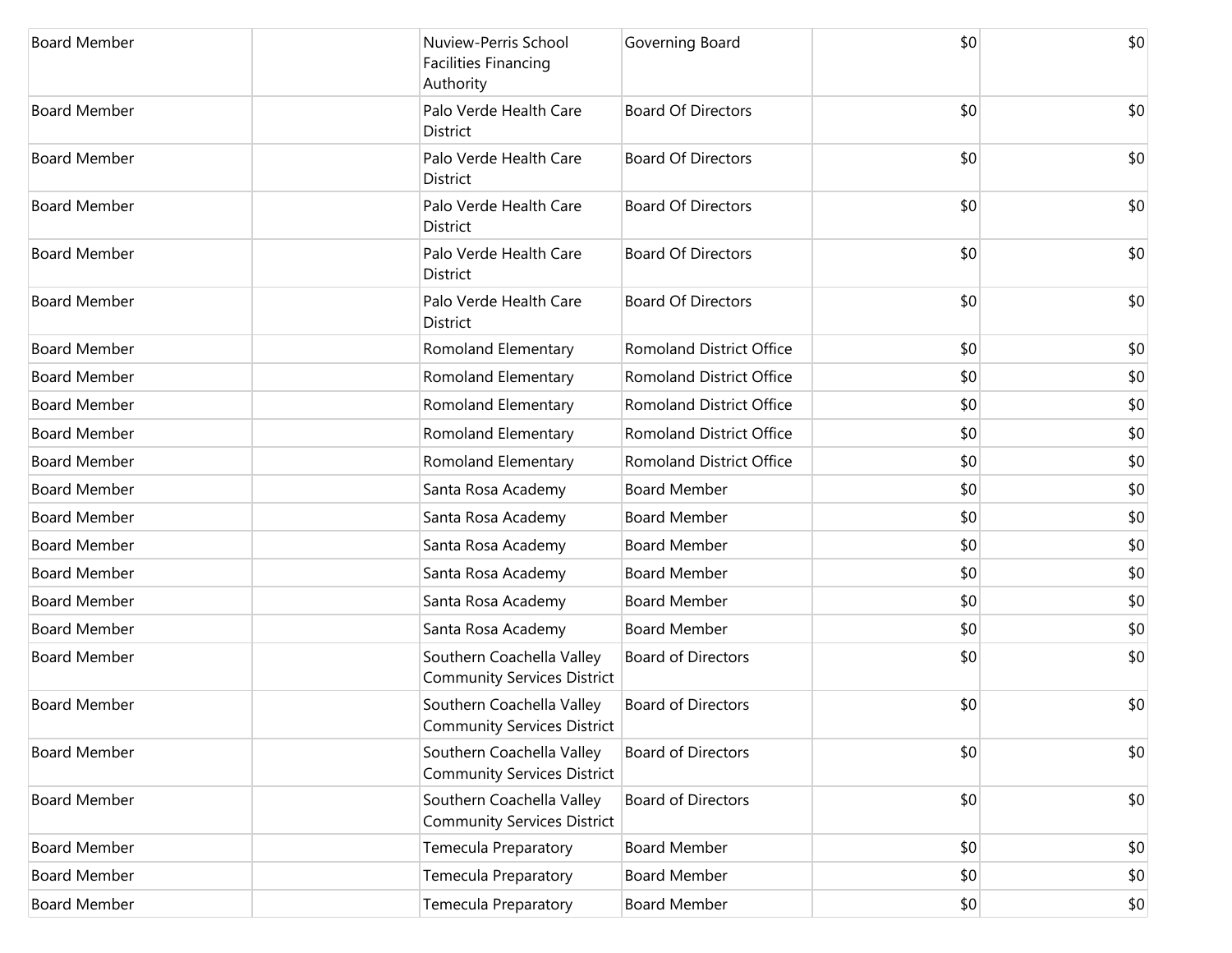| <b>Board Member</b>       | <b>Temecula Preparatory</b>                                             | <b>Board Member</b>       | \$0 | \$0 |
|---------------------------|-------------------------------------------------------------------------|---------------------------|-----|-----|
| <b>Board Member</b>       | Temecula Preparatory                                                    | <b>Board Member</b>       | \$0 | \$0 |
| <b>Board Member</b>       | Temecula Preparatory                                                    | <b>Board Member</b>       | \$0 | \$0 |
| <b>Board Member</b>       | Temecula Preparatory                                                    | <b>Board Member</b>       | \$0 | \$0 |
| <b>Board Of Directors</b> | Water Employee Services<br>Authority                                    | Administration            | \$0 | \$0 |
| <b>Board Of Directors</b> | Water Employee Services<br>Authority                                    | Administration            | \$0 | \$0 |
| <b>Board Of Directors</b> | Water Employee Services<br>Authority                                    | Administration            | \$0 | \$0 |
| <b>Board Of Directors</b> | Water Employee Services<br>Authority                                    | Administration            | \$0 | \$0 |
| <b>Board Of Directors</b> | Water Employee Services<br>Authority                                    | Administration            | \$0 | \$0 |
| <b>Board Treasurer</b>    | Nuview-Perris School<br><b>Facilities Financing</b><br>Authority        | Governing Board           | \$0 | \$0 |
| <b>Board Vice Chair</b>   | Coachella Valley Association Board Member<br>of Governments             |                           | \$0 | \$0 |
| <b>Board Vice Chair</b>   | Coachella Valley<br><b>Conservation Commission</b>                      | <b>Board Member</b>       | \$0 | \$0 |
| Chairman                  | Valley Health System                                                    | <b>Board Of Directors</b> | \$0 | \$0 |
| Chairperson               | Southwest Communities<br><b>Financing Authority (Animal</b><br>Shelter) | <b>Board Member</b>       | \$0 | \$0 |
| <b>Commission Member</b>  | March Joint Powers Utilities<br>Authority                               | Member JPC                | \$0 | \$0 |
| <b>Commission Member</b>  | March Joint Powers Utilities<br>Authority                               | Member JPC                | \$0 | \$0 |
| <b>Commission Member</b>  | March Joint Powers Utilities   Member JPC<br>Authority                  |                           | \$0 | \$0 |
| <b>Commission Member</b>  | March Joint Powers Utilities<br>Authority                               | Member JPC                | \$0 | \$0 |
| <b>Commission Member</b>  | March Joint Powers Utilities<br>Authority                               | Member JPC                | \$0 | \$0 |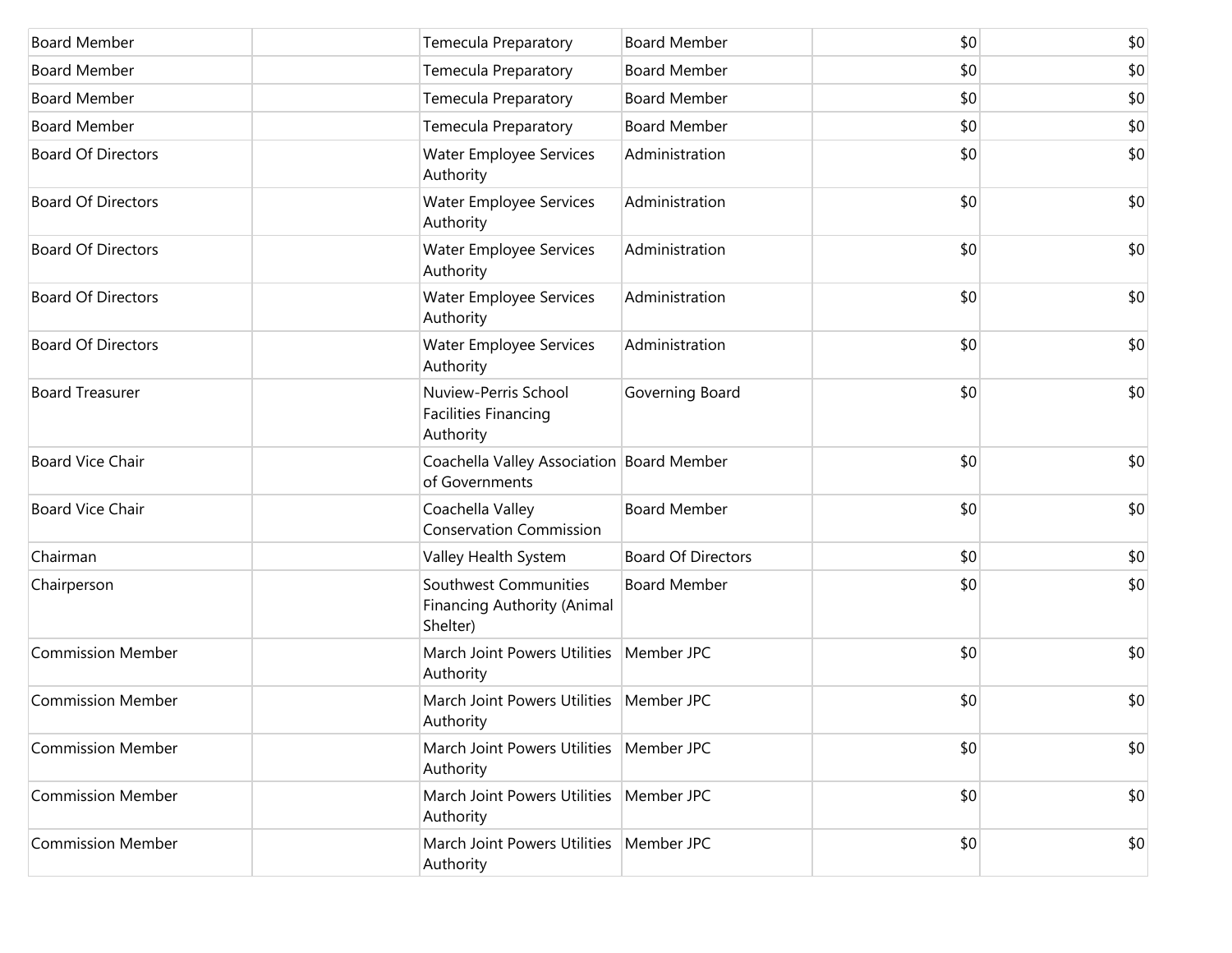| <b>Commission Member</b> | March Joint Powers Utilities   Member JPC<br>Authority      |                               | \$0 | \$0 |
|--------------------------|-------------------------------------------------------------|-------------------------------|-----|-----|
| Commissioner             | Idyllwild Fire Protection<br>District                       | <b>Board Of Commissioners</b> | \$0 | \$0 |
| Commissioner             | Idyllwild Fire Protection<br><b>District</b>                | <b>Board Of Commissioners</b> | \$0 | \$0 |
| Commissioner             | Idyllwild Fire Protection<br>District                       | <b>Board Of Commissioners</b> | \$0 | \$0 |
| Commissioner             | Idyllwild Fire Protection<br><b>District</b>                | <b>Board Of Commissioners</b> | \$0 | \$0 |
| Commissioner             | Idyllwild Fire Protection<br><b>District</b>                | <b>Board Of Commissioners</b> | \$0 | \$0 |
| Commissioner             | <b>Riverside County</b><br><b>Transportation Commission</b> | Governing Body                | \$0 | \$0 |
| Commissioner             | Riverside County<br><b>Transportation Commission</b>        | Governing Body                | \$0 | \$0 |
| Commissioner             | <b>Riverside County</b><br><b>Transportation Commission</b> | Governing Body                | \$0 | \$0 |
| Director                 | Palo Verde Resource<br><b>Conservation District</b>         | Governing Body                | \$0 | \$0 |
| Director                 | Palo Verde Resource<br><b>Conservation District</b>         | Governing Body                | \$0 | \$0 |
| Director                 | Pinyon Pines County Water<br>District                       | Pinyon Pines                  | \$0 | \$0 |
| Director                 | Pinyon Pines County Water<br><b>District</b>                | Pinyon Pines                  | \$0 | \$0 |
| Director                 | Pinyon Pines County Water<br>District                       | Pinyon Pines                  | \$0 | \$0 |
| Director                 | Riverside Transit Agency                                    | <b>Board Of Directors</b>     | \$0 | \$0 |
| Director                 | Riverside Transit Agency                                    | <b>Board Of Directors</b>     | \$0 | \$0 |
| Director                 | Riverside Transit Agency                                    | <b>Board Of Directors</b>     | \$0 | \$0 |
| Director                 | Riverside Transit Agency                                    | <b>Board Of Directors</b>     | \$0 | \$0 |
| Director                 | Riverside Transit Agency                                    | <b>Board Of Directors</b>     | \$0 | \$0 |
| Director                 | Riverside Transit Agency                                    | <b>Board Of Directors</b>     | \$0 | \$0 |
| Director                 | Riverside Transit Agency                                    | <b>Board Of Directors</b>     | \$0 | \$0 |
| Director                 | Riverside Transit Agency                                    | <b>Board Of Directors</b>     | \$0 | \$0 |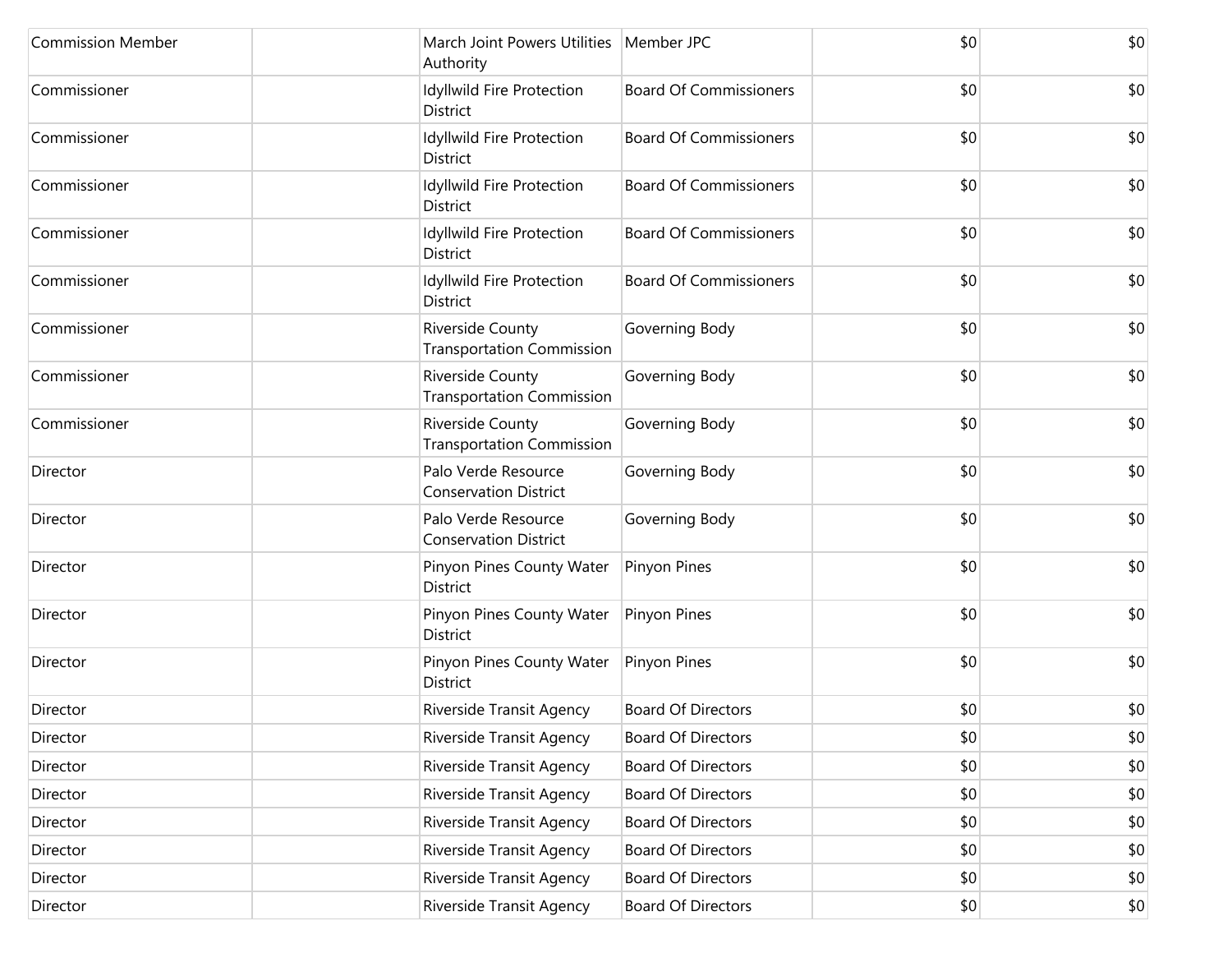| Director | Riverside Transit Agency                       | <b>Board Of Directors</b> | \$0 | \$0   |
|----------|------------------------------------------------|---------------------------|-----|-------|
| Director | Riverside Transit Agency                       | <b>Board Of Directors</b> | \$0 | \$0   |
| Director | Riverside Transit Agency                       | <b>Board Of Directors</b> | \$0 | \$0   |
| Director | Riverside Transit Agency                       | <b>Board Of Directors</b> | \$0 | \$0   |
| Director | Riverside Transit Agency                       | <b>Board Of Directors</b> | \$0 | \$0   |
| Director | Riverside Transit Agency                       | <b>Board Of Directors</b> | \$0 | \$0   |
| Director | Riverside Transit Agency                       | <b>Board Of Directors</b> | \$0 | \$0   |
| Director | Riverside Transit Agency                       | <b>Board Of Directors</b> | \$0 | \$0   |
| Director | Riverside Transit Agency                       | <b>Board Of Directors</b> | \$0 | \$0   |
| Director | Riverside Transit Agency                       | <b>Board Of Directors</b> | \$0 | \$0   |
| Director | Riverside Transit Agency                       | <b>Board Of Directors</b> | \$0 | \$0   |
| Director | Riverside Transit Agency                       | <b>Board Of Directors</b> | \$0 | \$0   |
| Director | Riverside Transit Agency                       | <b>Board Of Directors</b> | \$0 | \$0   |
| Director | Riverside Transit Agency                       | <b>Board Of Directors</b> | \$0 | \$0   |
| Director | Riverside Transit Agency                       | <b>Board Of Directors</b> | \$0 | \$0   |
| Director | Riverside Transit Agency                       | <b>Board Of Directors</b> | \$0 | \$0   |
| Director | Riverside Transit Agency                       | <b>Board Of Directors</b> | \$0 | \$0   |
| Director | Riverside Transit Agency                       | <b>Board Of Directors</b> | \$0 | \$0   |
| Director | Riverside Transit Agency                       | <b>Board Of Directors</b> | \$0 | \$0   |
| Director | Riverside Transit Agency                       | <b>Board Of Directors</b> | \$0 | \$0   |
| Director | Riverside Transit Agency                       | <b>Board Of Directors</b> | \$0 | \$0   |
| Director | Riverside Transit Agency                       | <b>Board Of Directors</b> | \$0 | \$0   |
| Director | Riverside Transit Agency                       | <b>Board Of Directors</b> | \$0 | \$0   |
| Director | Riverside Transit Agency                       | <b>Board Of Directors</b> | \$0 | \$0   |
| Director | Riverside Transit Agency                       | <b>Board Of Directors</b> | \$0 | \$0   |
| Director | Riverside Transit Agency                       | <b>Board Of Directors</b> | \$0 | \$0   |
| Director | Valley Health System                           | <b>Board Of Directors</b> | \$0 | \$0   |
| Director | Valley Health System                           | <b>Board Of Directors</b> | \$0 | \$0   |
| Director | Valley Health System                           | <b>Board Of Directors</b> | \$0 | \$0   |
| Director | Valley Health System                           | <b>Board Of Directors</b> | \$0 | \$0   |
| Director | <b>Valley Sanitary District</b><br>(Riverside) | <b>Board Member</b>       | \$0 | \$102 |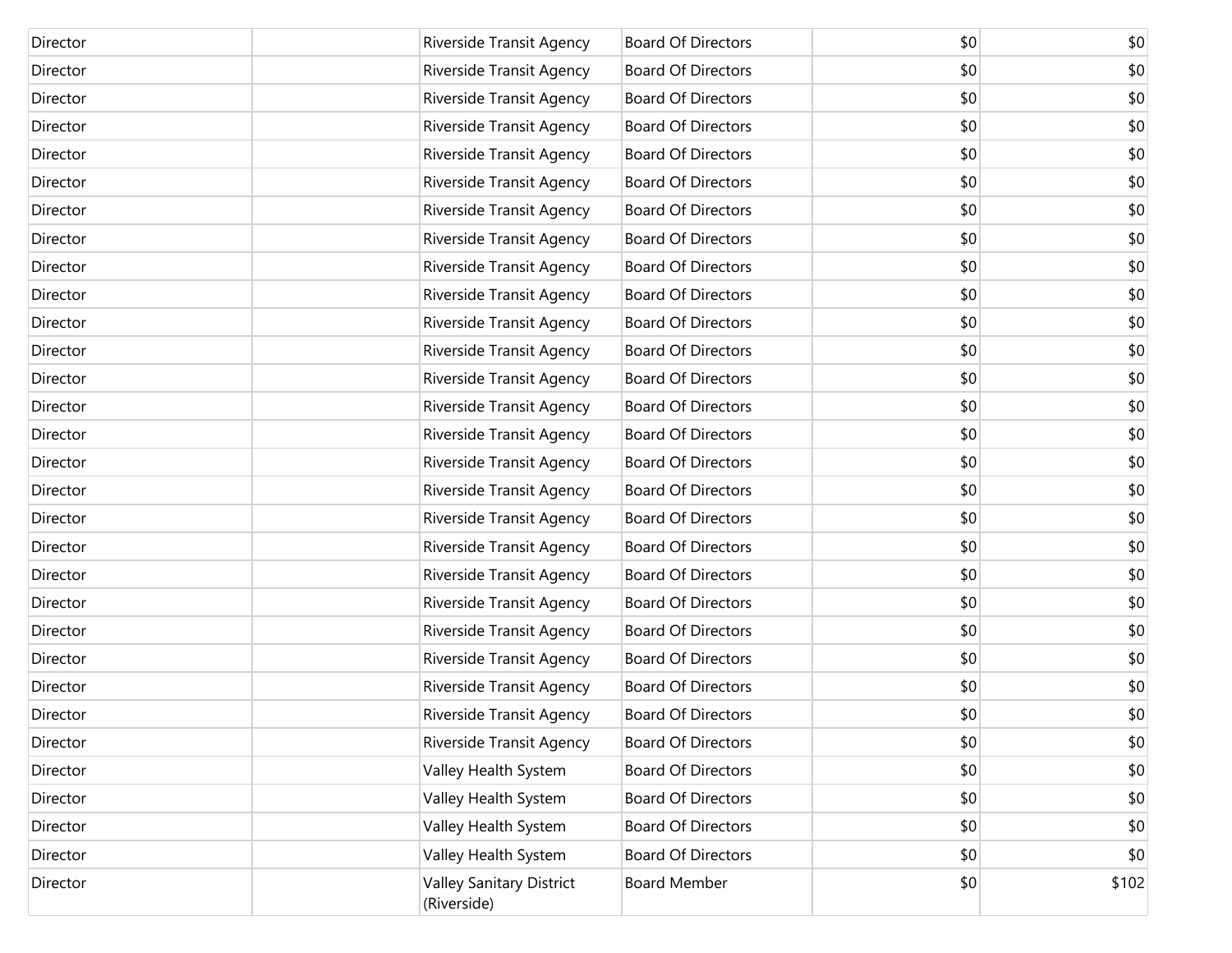| Director          | <b>Valley Sanitary District</b><br>(Riverside)                          | <b>Board Member</b> | \$0 | \$437 |
|-------------------|-------------------------------------------------------------------------|---------------------|-----|-------|
| Director          | Valley Sanitary District<br>(Riverside)                                 | <b>Board Member</b> | \$0 | \$0   |
| Director          | <b>Valley Sanitary District</b><br>(Riverside)                          | <b>Board Member</b> | \$0 | \$0   |
| Director          | <b>Valley Sanitary District</b><br>(Riverside)                          | <b>Board Member</b> | \$0 | \$0   |
| Director          | Valley-Wide Recreation and   Board Member<br>Park District              |                     | \$0 | \$0   |
| Director          | Valley-Wide Recreation and Board Member<br>Park District                |                     | \$0 | \$0   |
| Governing Officer | Tenaja Community Services<br><b>District</b>                            | Board               | \$0 | \$0   |
| Governing Officer | Tenaja Community Services<br>District                                   | Board               | \$0 | \$0   |
| Governing Officer | Tenaja Community Services<br>District                                   | Board               | \$0 | \$0   |
| Governing Officer | Tenaja Community Services   Board<br>District                           |                     | \$0 | \$0   |
| Governing Officer | Tenaja Community Services   Board<br>District                           |                     | \$0 | \$0   |
| Member            | Southwest Communities<br><b>Financing Authority (Animal</b><br>Shelter) | <b>Board Member</b> | \$0 | \$0   |
| Member            | Southwest Communities<br><b>Financing Authority (Animal</b><br>Shelter) | <b>Board Member</b> | \$0 | \$0   |
| Member            | Southwest Communities<br>Financing Authority (Animal<br>Shelter)        | <b>Board Member</b> | \$0 | \$0   |
| Member            | Southwest Communities<br><b>Financing Authority (Animal</b><br>Shelter) | <b>Board Member</b> | \$0 | \$0   |
| Other Official    | Nuview-Perris School<br><b>Facilities Financing</b><br>Authority        | Governing Board     | \$0 | \$0   |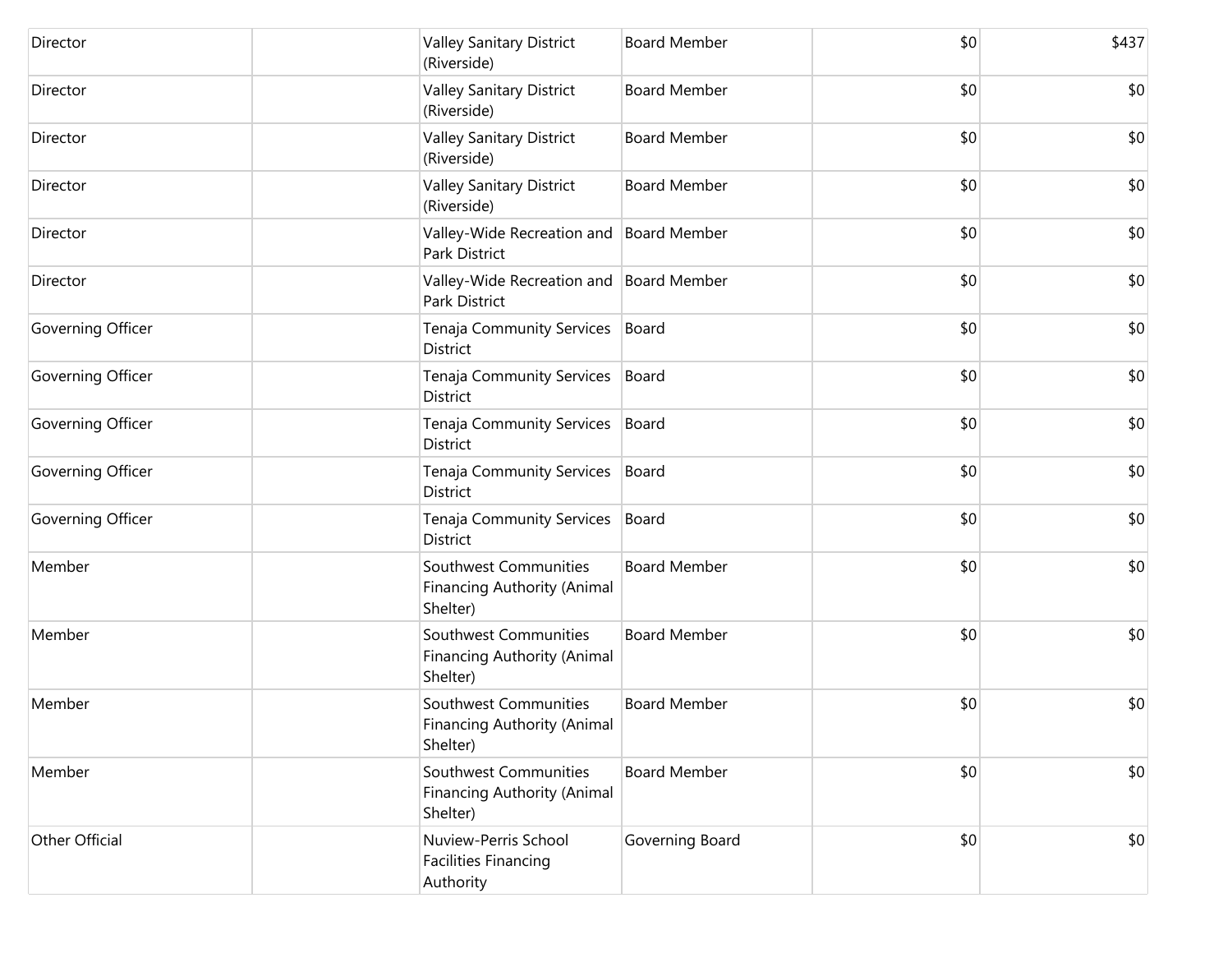| Other Official      | Nuview-Perris School<br><b>Facilities Financing</b><br>Authority | Governing Board           | \$0 | \$0 |
|---------------------|------------------------------------------------------------------|---------------------------|-----|-----|
| President           | Palo Verde Resource<br><b>Conservation District</b>              | Governing Body            | \$0 | \$0 |
| President           | Pinyon Pines County Water<br>District                            | Pinyon Pines              | \$0 | \$0 |
| President           | Valley-Wide Recreation and Board Member<br>Park District         |                           | \$0 | \$0 |
| Secretary           | Valley Health System                                             | <b>Board Of Directors</b> | \$0 | \$0 |
| Secretary           | Valley-Wide Recreation and<br>Park District                      | <b>Board Member</b>       | \$0 | \$0 |
| Secretary/Treasurer | Palo Verde Resource<br><b>Conservation District</b>              | Governing Body            | \$0 | \$0 |
| Trustee             | <b>Beaumont Library District</b>                                 | <b>Board Member</b>       | \$0 | \$0 |
| Trustee             | <b>Beaumont Library District</b>                                 | <b>Board Member</b>       | \$0 | \$0 |
| Trustee             | <b>Beaumont Library District</b>                                 | <b>Board Member</b>       | \$0 | \$0 |
| Trustee             | <b>Beaumont Library District</b>                                 | <b>Board Member</b>       | \$0 | \$0 |
| Trustee             | <b>Beaumont Library District</b>                                 | <b>Board Member</b>       | \$0 | \$0 |
| Trustee             | Coachella Valley Cemetery<br>District                            | Cemetery                  | \$0 | \$0 |
| Trustee             | Coachella Valley Cemetery<br>District                            | Cemetery                  | \$0 | \$0 |
| Trustee             | Coachella Valley Cemetery<br>District                            | Cemetery                  | \$0 | \$0 |
| Trustee             | Palo Verde Valley Library<br>District                            | <b>Board Member</b>       | \$0 | \$0 |
| Trustee             | Palo Verde Valley Library<br>District                            | <b>Board Member</b>       | \$0 | \$0 |
| Trustee             | Palo Verde Valley Library<br>District                            | <b>Board Member</b>       | \$0 | \$0 |
| Trustee             | Palo Verde Valley Library<br>District                            | <b>Board Member</b>       | \$0 | \$0 |
| Trustee             | Palo Verde Valley Library<br>District                            | <b>Board Member</b>       | \$0 | \$0 |